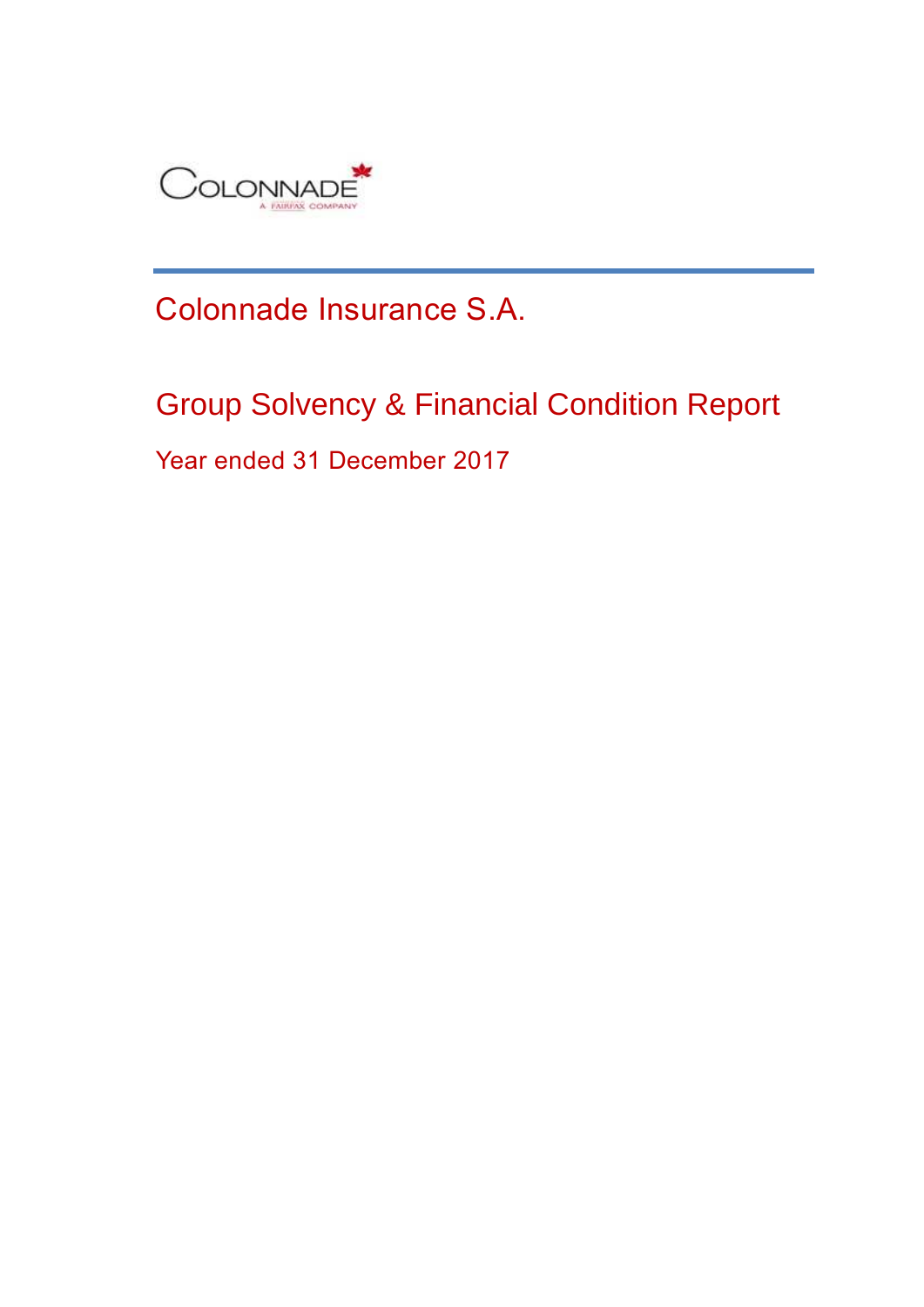# **Contents**

| A.1        |                                                                          |  |
|------------|--------------------------------------------------------------------------|--|
| A.2        |                                                                          |  |
| A.3        |                                                                          |  |
| A.4        |                                                                          |  |
| A.5        |                                                                          |  |
|            |                                                                          |  |
| B.1        |                                                                          |  |
| B.2        |                                                                          |  |
| B.3        | Risk management system including the own risk and solvency assessment 12 |  |
| B.4        |                                                                          |  |
| B.5        |                                                                          |  |
| B.6        |                                                                          |  |
| B.7        |                                                                          |  |
| <b>B.8</b> |                                                                          |  |
| <b>B.9</b> |                                                                          |  |
|            |                                                                          |  |
| C.1        |                                                                          |  |
| C.2        |                                                                          |  |
| C.3        |                                                                          |  |
| C.4        |                                                                          |  |
| C.5        |                                                                          |  |
| C.6        |                                                                          |  |
| C.7        |                                                                          |  |
|            |                                                                          |  |
| D.1        |                                                                          |  |
| D.2        |                                                                          |  |
| D.3        |                                                                          |  |
| D.4        |                                                                          |  |
| D.5        |                                                                          |  |
| Е.         |                                                                          |  |
| E.1        |                                                                          |  |
| E.2        |                                                                          |  |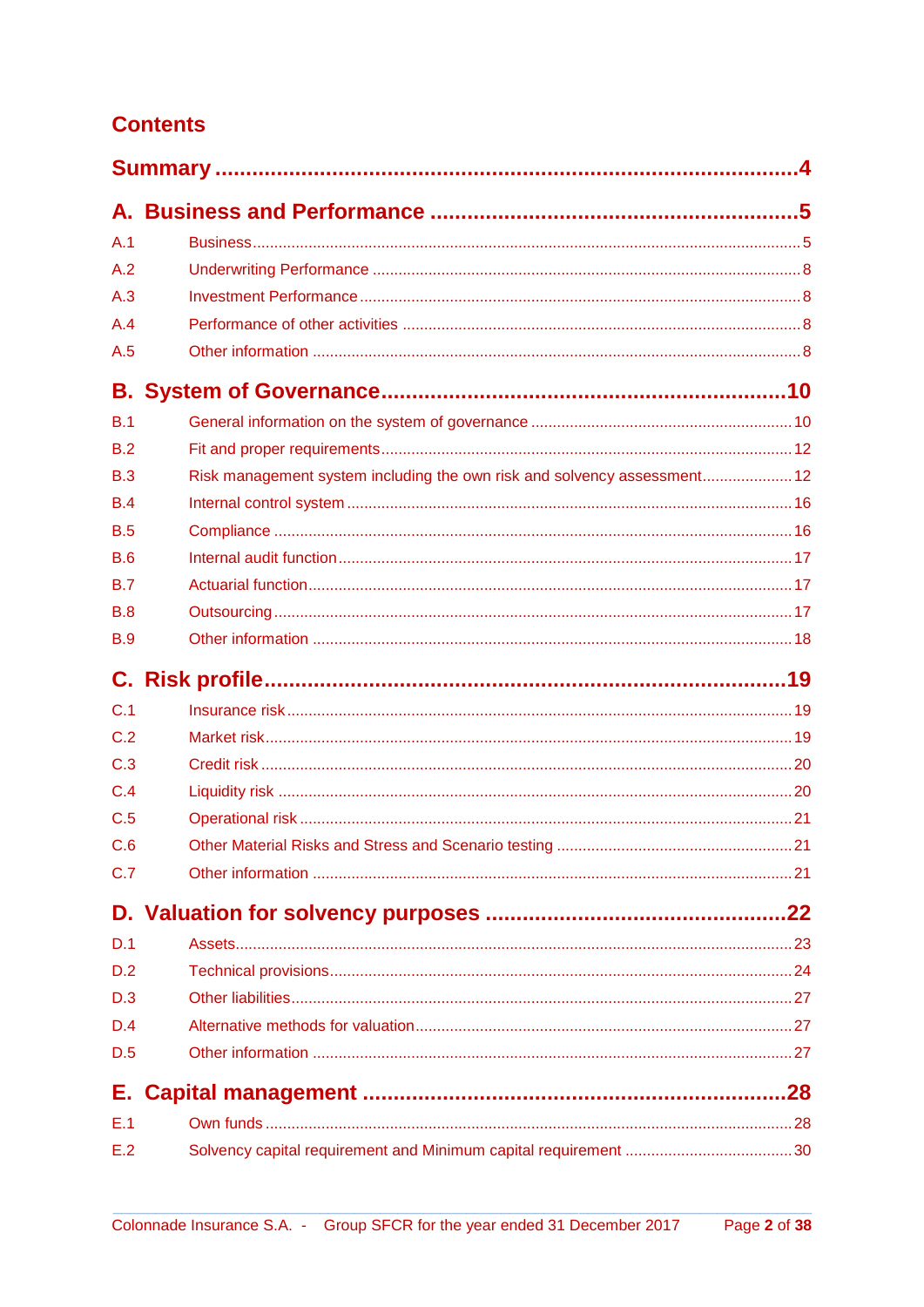| E.5 | Non-compliance with the Minimum Capital requirement with the Solvency Capital              |  |
|-----|--------------------------------------------------------------------------------------------|--|
| E.4 | Difference between the standard formula and any internal model used 31                     |  |
|     | E.3 Use of the duration-based equity sub-module in the calculation of the Solvency capital |  |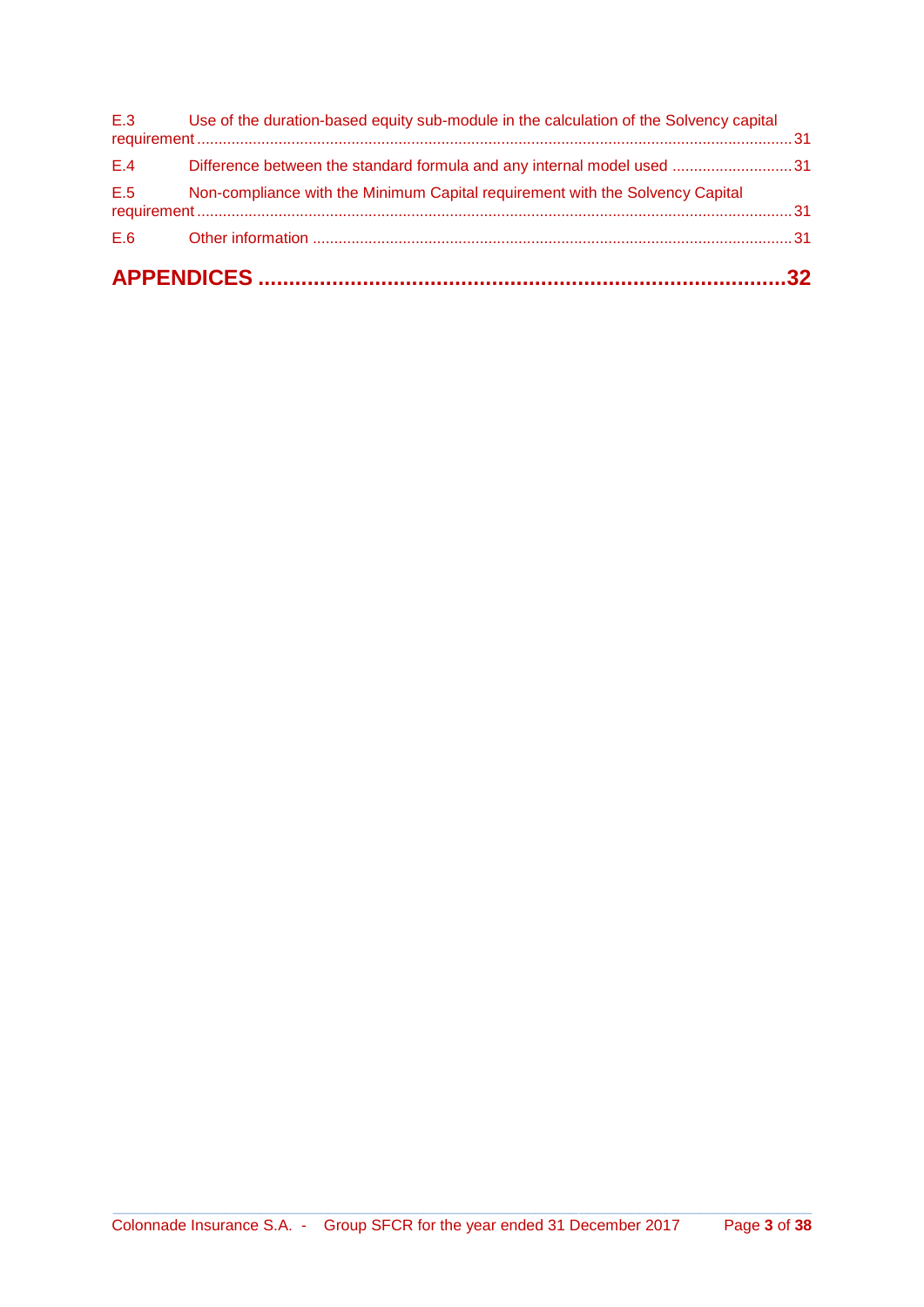# **Summary**

### **Purpose of report**

The Solvency II regulations came into effect on 1 January 2016 and require new reporting and public disclosure arrangements to be implemented by insurance companies within the European Union. This document is the second version of the Solvency & Financial Condition Report ("SFCR") that is required to be submitted to the Commissariat aux Assurances ("CAA") by the group, which comprises Colonnade Insurance S.A. ("the Company") and its subsidiary, TIG (Bermuda) Ltd. ("TIG Bermuda" and together "the Group").

### **A. Business and Performance**

As TIG Bermuda has not written any (re)insurance business for the last number of years, this section summarises how the Company operates and how it has performed during the year ended 31 December 2017. The Company's financial year runs to 31 December and it reports its results in Euro.

#### **B. System of Governance**

Given the nature of TIG Bermuda (as described in section A.1), the system of governance described relates to that in place within the Company. The Company maintains a strong framework for the control and management of the business. This section describes the key committees and functions which serve to provide sound and prudent management of our operations.

### **C. Risk profile**

This section provides information regarding our risk management processes, for each of the principal risks faced by the Group.

### **D. Valuation for solvency purposes**

The Solvency II regulations require the Group to value assets and liabilities on a different basis to that used in the Company's financial statements when assessing its solvency requirements. This section describes the main methods and assumptions used in the valuation.

#### **E. Capital management**

The Group holds capital in excess of its regulatory requirements, to maintain its ability to pay its policyholders even if extreme events materialise. In order to assess its regulatory Solvency Capital Requirement, the Company uses the standard formula specified in the Solvency II legislation. This section summarises the assets held to meet the regulatory Solvency Capital requirement.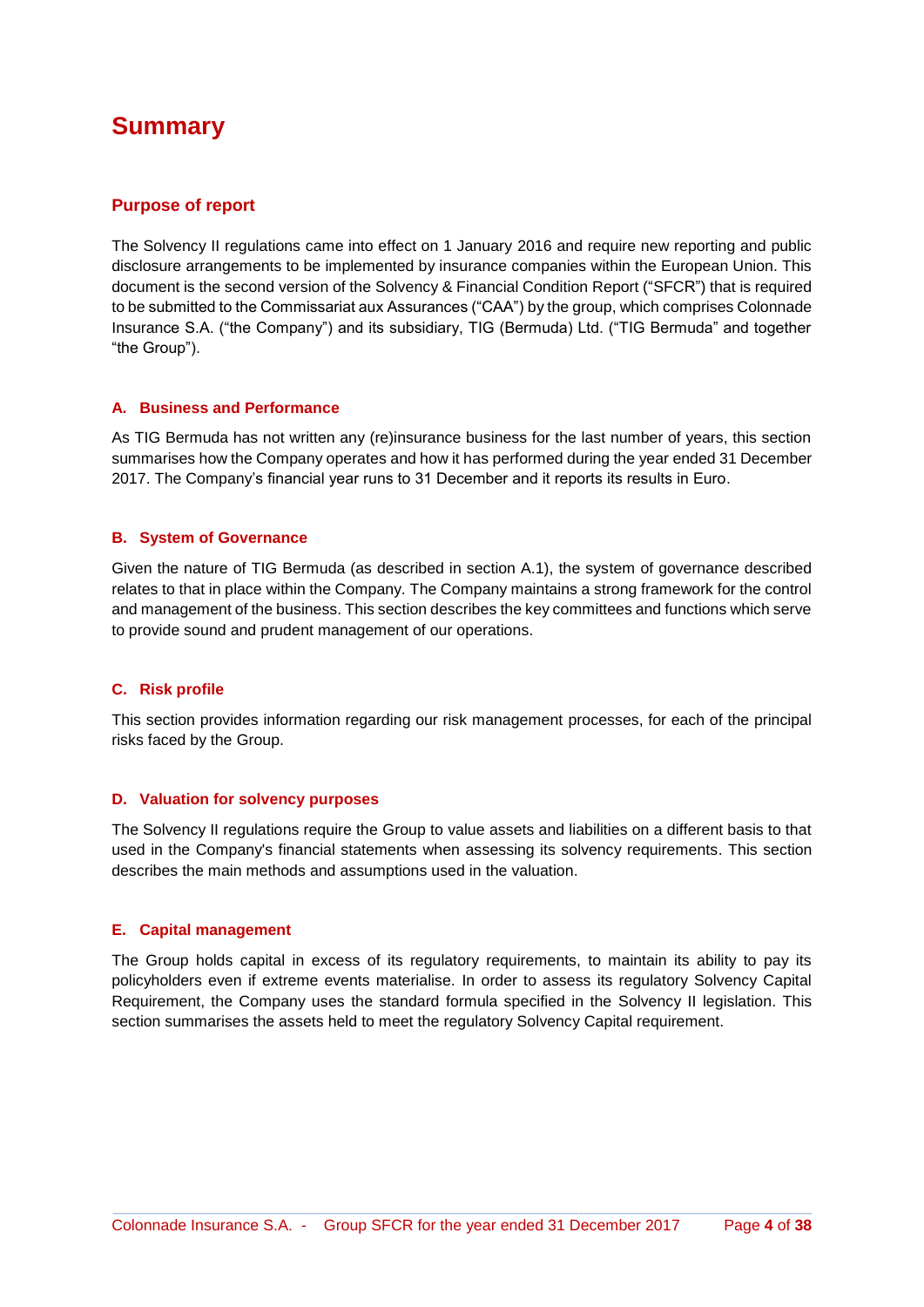# **A.Business and Performance**

### **A.1 Business**

### **i. Business profile**

Colonnade Insurance S.A. ("Colonnade" or "the Company") is a Luxembourg insurer which is authorised to write all classes of non-life insurance business with the exception of class 10 (motor vehicle liability). Colonnade underwrites consumer and commercial business lines through branches established in Hungary, Czech Republic, Slovakia, Bulgaria, Poland and Romania.

The Company's shareholder is Fairfax Luxembourg Holdings S.àr.l., a company registered in Luxembourg.

The Company's ultimate parent is Fairfax Financial Holdings Limited ("Fairfax"), a major Canadian holding company whose common shares are listed on the Toronto Stock Exchange, and whose address is 95 Wellington Street West, Suite 800, Toronto, Ontario M5J 2N7, Canada. Further details regarding Fairfax are set out within the section entitled "About Fairfax" overleaf.

TIG (Bermuda) Ltd. ("TIG Bermuda") is an insurance company authorised in Bermuda which has not written any new or renewing insurance business for at least the last 7 years. At 31 December 2017, its net assets comprise a cash / investment portfolio of approximately EUR 1 million (with accruals of an immaterial value and nil technical liabilities). The Company's 100% ownership share of TIG Bermuda represents its only direct or indirect participating interest.

### **ii. Business Strategy**

Through the underwriting capabilities which exist in its branches, Colonnade intends to develop an insurance brand characterised by underwriting excellence, innovative insurance solutions and products and superior client service. Colonnade's ambition is to be recognised as a leading and reliable partner ready to address the requirements of the Central and Eastern European ("CEE") insurance market.

Colonnade underwrites a traditional non-life insurance portfolio with an offering which includes commercial property, liability, home owners, personal accident, travel insurance and auxiliary consumer products as well guaranteed auto protection insurance. Colonnade is targeting customers in both the commercial and personal insurance segments across the CEE region and, opportunistically, Colonnade is ready to support their insurance demands abroad.

Colonnade aims to grow commercial and consumer insurance focusing on profitable accounts where market conditions support its underwriting risk appetite. Through a carefully designed reinsurance structure, Colonnade will protect its net exposures to natural catastrophes, single risk events or frequency trends and Colonnade will protect its reinsurers' interests through strong underwriting controls and best practices applied in all countries.

The acquisition of the renewal rights and the teams of employees of AIG's businesses in CEE during 2017 (as described in the "Significant business events during 2017" section overleaf) has provided Colonnade with a unique opportunity to acquire a well underwritten, profitable portfolio with a good balance of retail and commercial risks as well as expanding its footprint in the CEE region by adding a direct writing presence in Bulgaria, Romania and Poland.

Colonnade's business objectives can be summarised as follows:

- Our focus is on property and casualty insurance business in Central and Eastern Europe.
- We are committed to underwriting profitability in all countries with an emphasis on long term growth and relationships rather than short term earnings.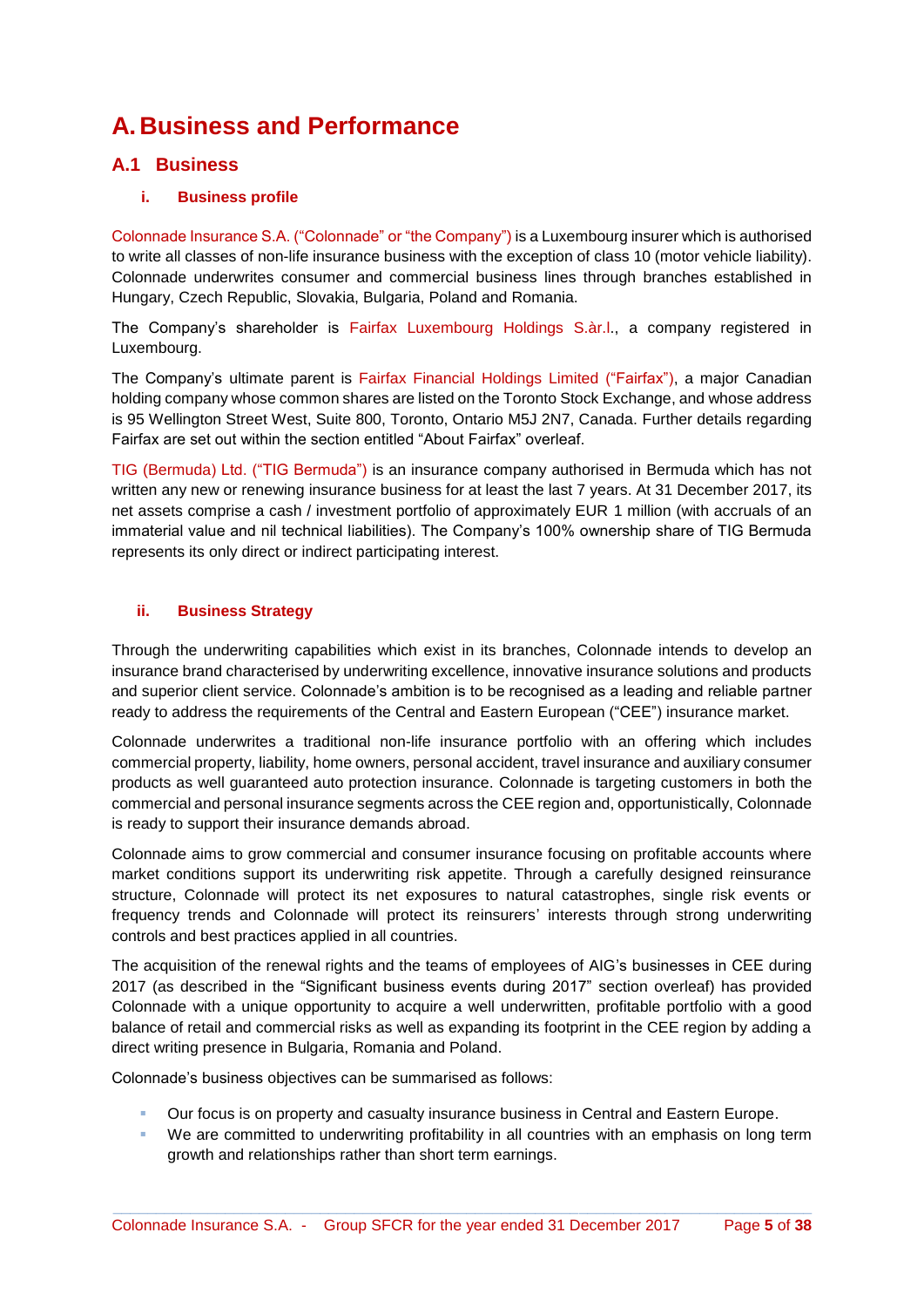- We will opportunistically expand premium volume when market conditions allow and reduce premiums (significantly if necessary) should markets conditions dictate.
- **We always want to be soundly capitalised.**

#### **iii. Significant business events during 2017**

#### A.M. Best rating

In November 2017, A.M. Best assigned a Financial Strength Rating (FSR) of A- (Excellent) and a Long-Term Issuer Credit Rating (Long-Term ICR) of "a-" to Colonnade.

Acquisition of the business and *renewal rights to AIG's businesses in Hungary, Czech Republic,*  Slovakia, Bulgaria, Poland and Romania

During 2017, Colonnade completed the acquisition of the business and renewal rights of the non-life insurance operations of AIG in Hungary, Czech Republic and Slovakia (effective from 30 April 2017), Bulgaria (effective from 31 May 2017), Poland (effective from 30 June 2017) and Romania (effective 31 October 2017). As part of the transaction, Colonnade also assumed AIG's operating assets and employees in these territories.

#### Part VII transfer of business written by QBE operations in Hungary, Czech Republic and Slovakia

Colonnade also includes the business and renewal rights of the non-life insurance operations acquired from QBE in Hungary, Czech Republic and Slovakia (effective from 1 February 2016, 1 April 2016 and 2 May 2016 respectively).

On 31 July 2017 ("the effective date") a Part VII transfer pursuant to the U.K. Financial Services and Markets Act 2000 was completed to legally transfer the run-off of the business written by QBE's insurance operations in Hungary, Czech Republic and Slovakia prior to the effective date ("the transferring business") from QBE to Colonnade. The net liabilities relating to the transferring business have been fully reinsured by Polish Re (a wholly owned Fairfax subsidiary) since 31 December 2014 through various 100% quota share transactions with QBE. All reinsurance protection that benefited the transferring business was transferred from QBE to Colonnade at the effective date.

### **iv. Capital and solvency cover**

In order to maintain solvency levels whilst writing the AIG business, a schedule of proposed capital injections during 2017 and 2018 was established. Consistent with the schedule, the Company received capital injections of EUR 46 million during 2017 with a further EUR 3 million received during the first quarter of 2018. **The Group's SCR (standard formula) cover ratio stood at 175% at 31 December 2017.** 

### **v. About Fairfax**

Fairfax, through its subsidiaries, has an international insurance and reinsurance business which has a global underwriting reach with longstanding relationships and a broad product range. At each of its subsidiaries there is an experienced management team focused on underwriting discipline and prudent reserving. Management at these companies are committed to Fairfax's goals of underwriting profitability.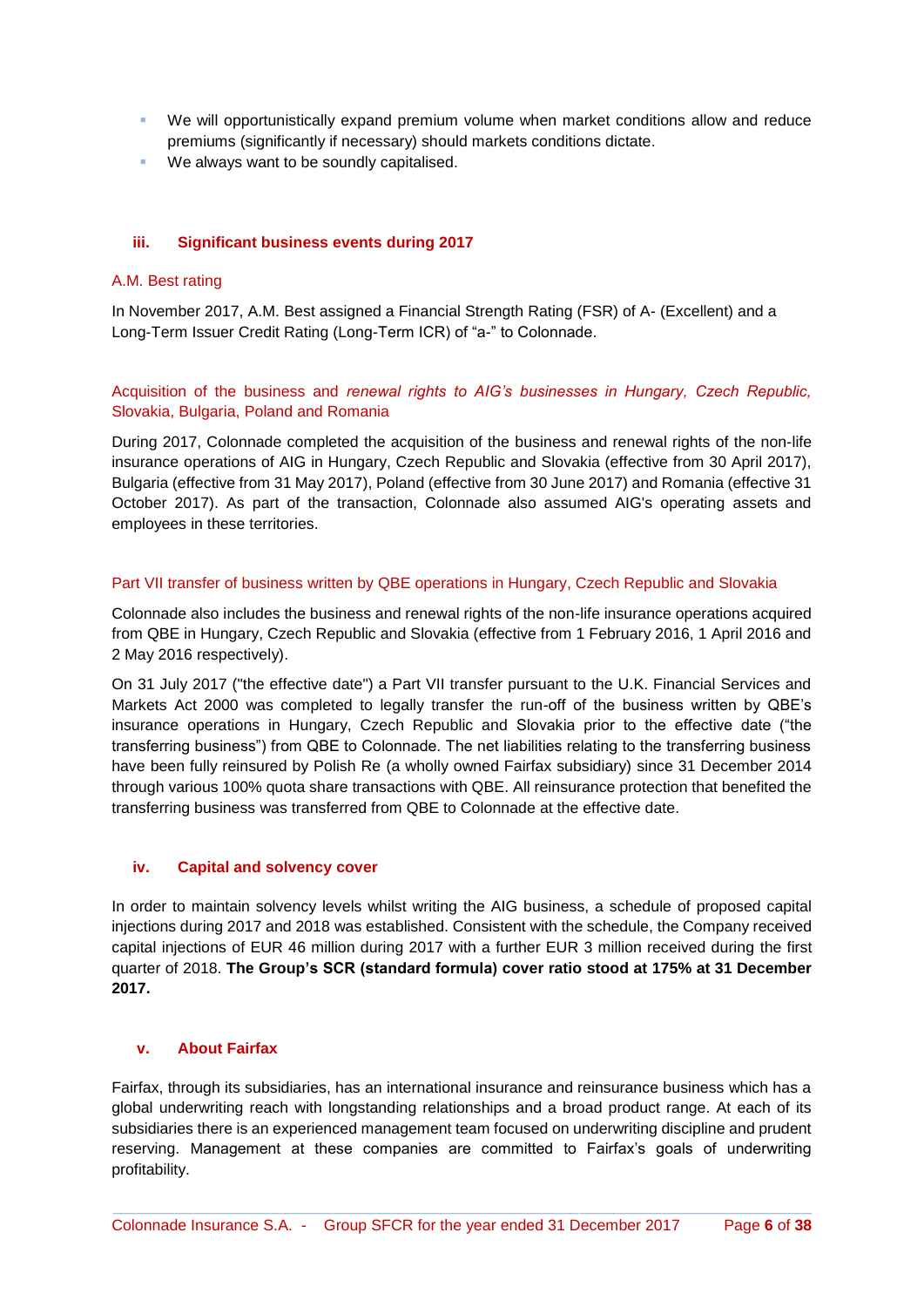Fairfax [\(http://www.fairfax.ca/\)](http://www.fairfax.ca/) is described in summary detail below:

- Significant player in the P&C industry with US\$12.2 billion in gross premium, US\$12.5 billion in equity capital and over 13,000 employees (as at 31 December 2017).
- **Strong long-term relationships developed over 32 years and multiple cycles.**
- Global territorial reach in both insurance and reinsurance underwriting offices in over 40 countries.
- Over 200 discrete underwriting profit centers through our network of companies.
- Developed footprint in emerging markets (India, China, MENA, South America, CEE and South-East Asia).
- Fairfax culture is well known and respected within the industry.

Fairfax's diversified operating platform is illustrated below:



Note: Fairfax ownership is 100%, unless otherwise indicated. All surplus and equity related figures are as at December 31, 2017.

### **vi. Summary Financial Performance**

The Group's summary income statement for the years ended 31 December 2017 and 2016 is set out below:

| Income Statement (EUR'000)    | 2017      | 2016      |
|-------------------------------|-----------|-----------|
| <b>Gross Written Premium</b>  | 105,991   | 16,721    |
| Net Earned Premium            | 46.730    | 7,516     |
| Claims Incurred               | (20, 695) | (2,976)   |
| Net operating expenses        | (40, 858) | (13, 478) |
| <b>Underwriting result</b>    | (14, 822) | (8,938)   |
| Other income and charges      | 383       | (340)     |
| Loss before tax               | (14, 439) | (9,278)   |
| Taxes                         | (558)     | (80)      |
| Loss for the financial period | (14,997)  | (9,358)   |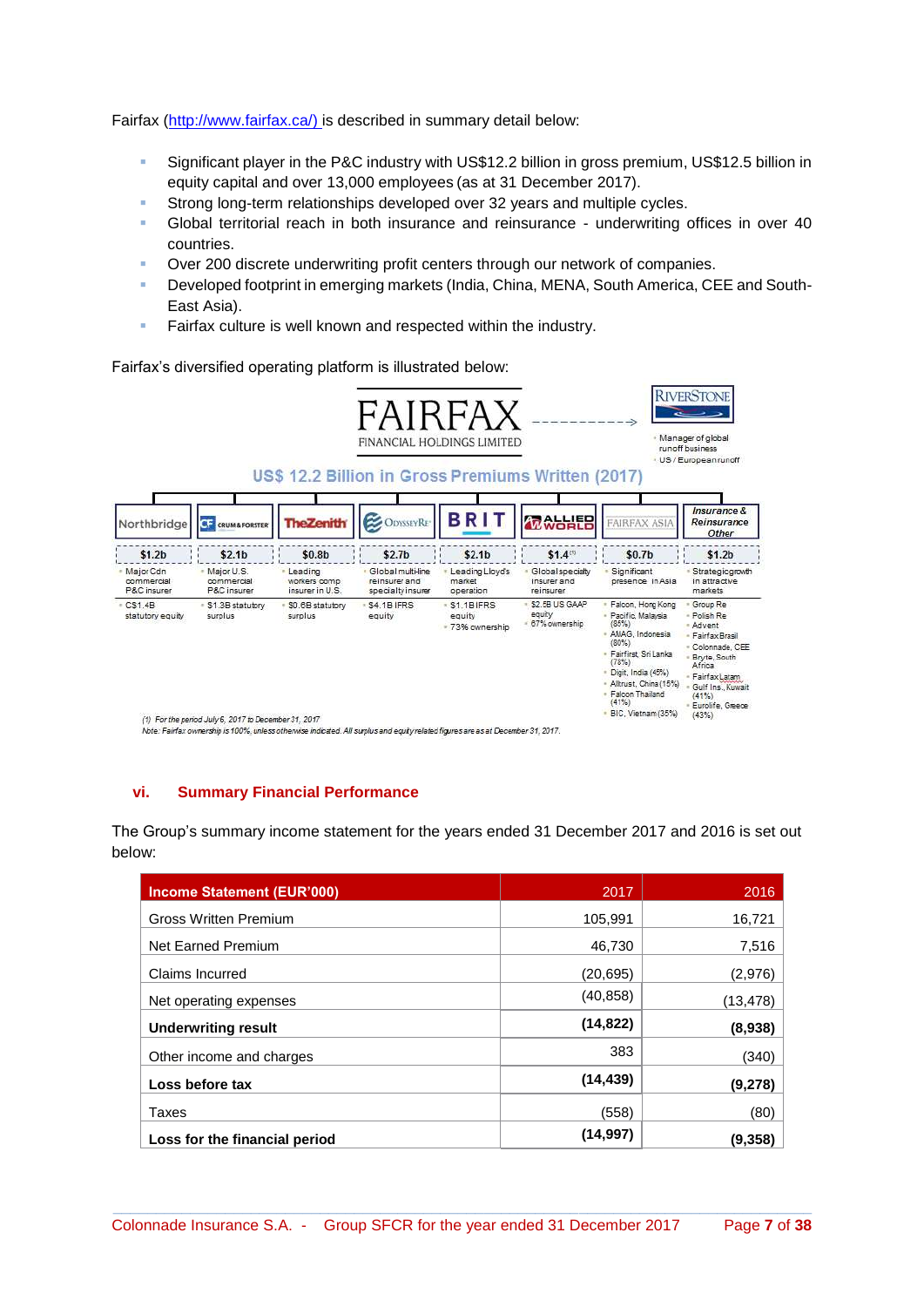In 2017, Colonnade remained in the start-up phase of its operations and, accordingly, its operating expense ratio was elevated which, in turn, adversely impacted the underwriting result recorded. However, in future years, this will normalise as the business portfolio and earned premium base increases in scale.

The acquisition of the business and renewal rights of AIG's insurance operations in Central and Eastern Europe over the course of 2017 materially influenced premiums written and earned, claims incurred and operating expenses recorded during the financial year ended 31 December 2017. Further growth is expected in 2018 as the Company completes a full policy renewal cycle.

### **A.2 Underwriting Performance**

Colonnade currently underwrites business through six branches established across the CEE region; three of which, being the branches in Hungary, the Czech Republic and Slovakia, commenced underwriting activities during 2016; with underwriting activities commencing in newly created branches in Bulgaria, Poland and Romania on 1 June, 1 July and 1 November 2017 respectively.

During 2017, Colonnade wrote total gross premiums of EUR 106 million (across the six branches).

### **A.3 Investment Performance**

#### **i. Investment Performance**

As at 31 December 2017, the Company's investment portfolio was held entirely in cash (circa EUR 80.2 million), as was the case throughout the entire year. Reflecting the prevailing low interest rate environment, the investment return recorded during the period was not significant.

### **A.4 Performance of other activities**

There are no other activities to disclose.

### **A.5 Other information**

### **i. Guarantee from Fairfax**

The Company benefits from a guarantee provided to it by Fairfax, under which it guarantees the performance of all (re)insurance business written by the Company. Under the terms of this agreement, Fairfax undertakes to pay all valid claims in the event of insolvency of the Company. The agreement remains in force until and automatically terminates on 31 December 2018 (unless renewed or extended by Fairfax) and covers all policies issued or renewed prior to the date of termination of the agreement.

### **ii. Supervisory Authority**

The Company is regulated in Luxembourg by the Commissariat aux Assurances ("CAA") whose address is 7, boulevard Joseph II, L-1840 Luxembourg. TIG Bermuda is regulated by the Bermuda Monetary Authority ("BMA") whose address is BMA House, 43 Victoria Street, Hamilton HM12, Bermuda.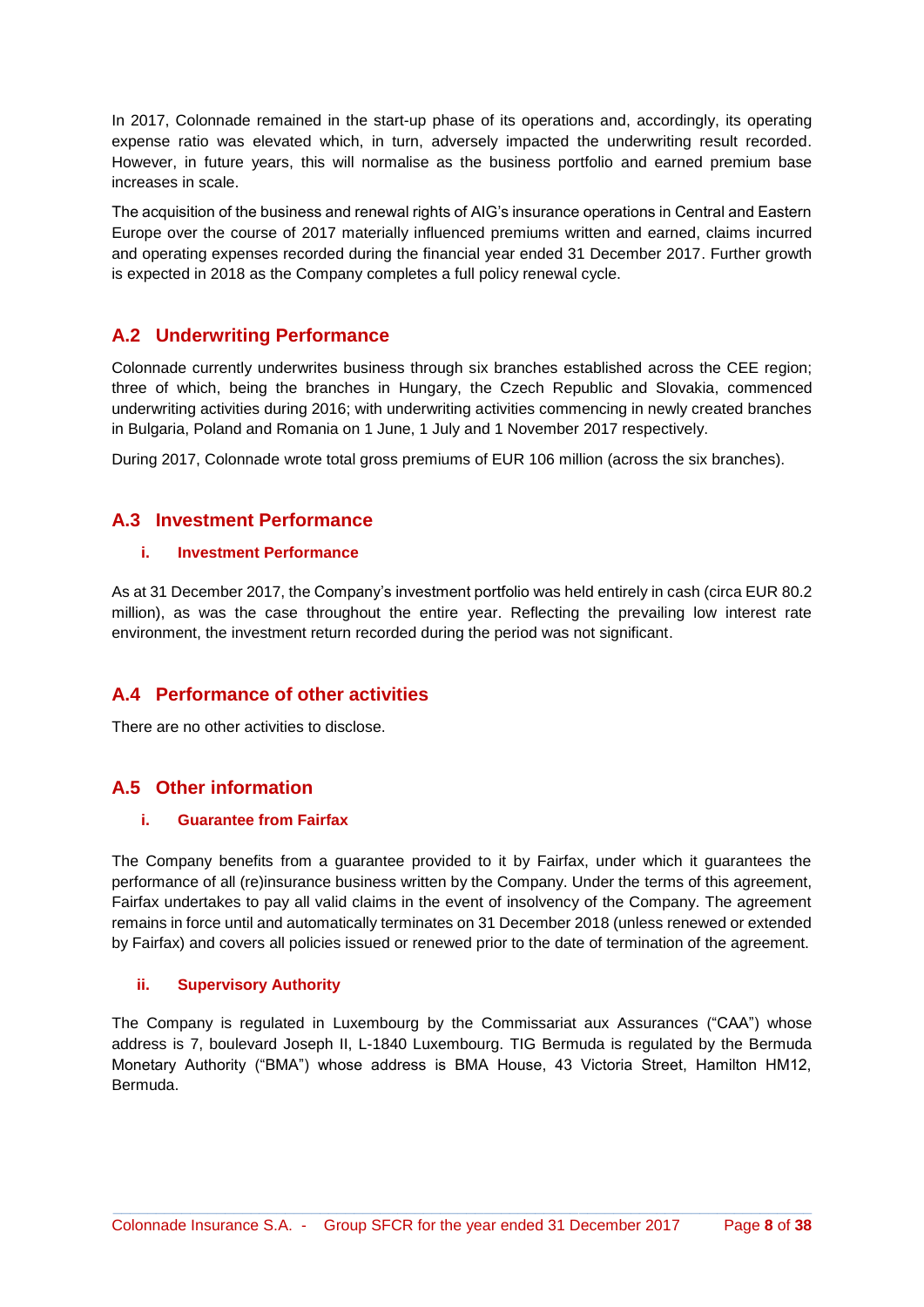### **iii. Auditor**

The Company's auditor is PwC whose address is 2 Rue Gerhard Mercator, 2182 Luxembourg.

### **iv. Employees**

The number of staff employed across the Company's operations was 430 at 31 December 2017.

#### **v. Head office address**

The Company's head office address is 1, rue Jean Piret, L-2350 Luxembourg, Grand Duchy of Luxembourg. TIG Bermuda's registered office is Canon's Court, 22 Victoria Street, Hamilton HM EX Bermuda.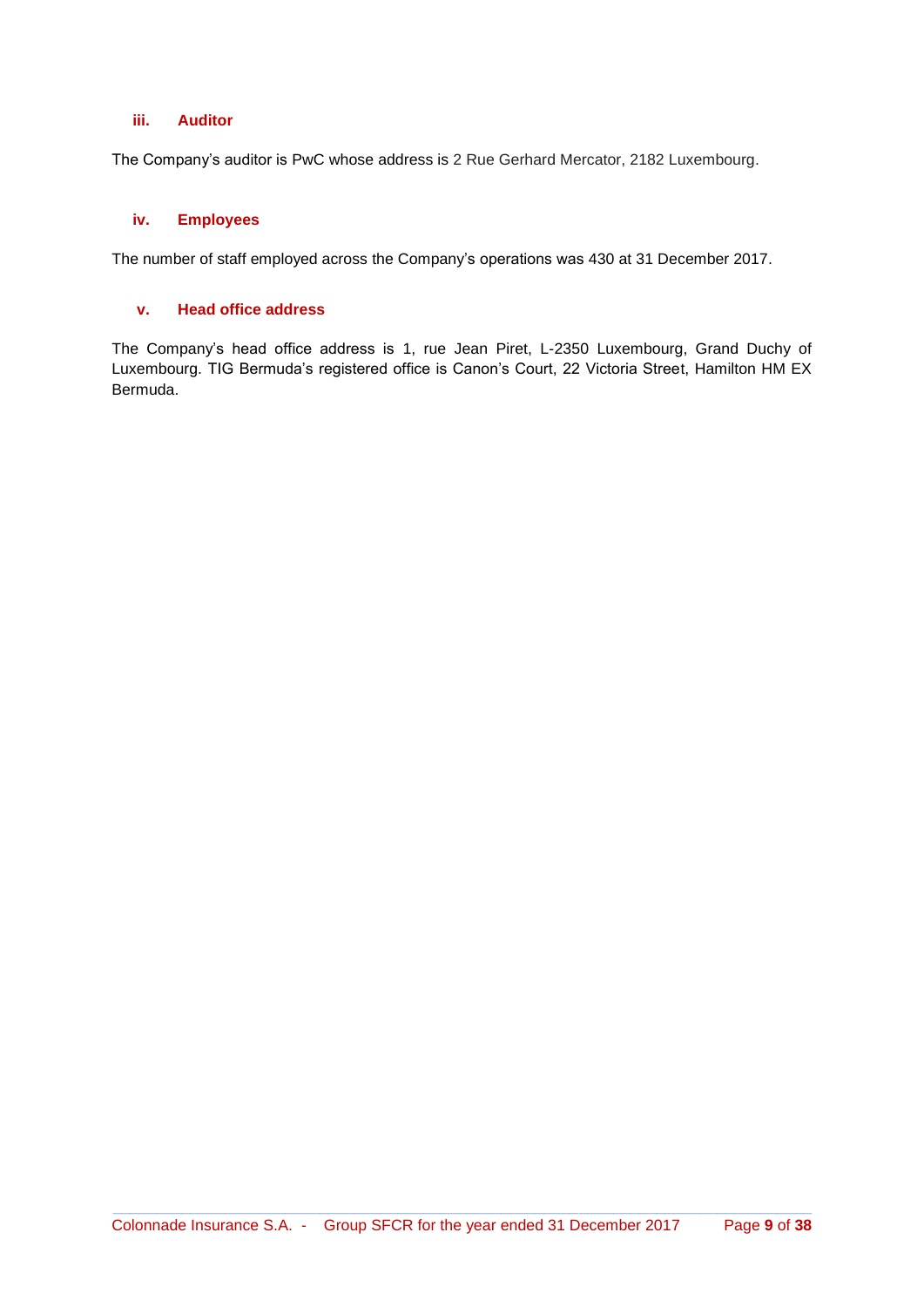# **B. System of Governance**

### **B.1 General information on the system of governance**

#### **i. Introduction**

Given the nature of TIG Bermuda (as described in section A.1), the system of governance described within section B relates to that in place within Colonnade Insurance S.A. (the "Company").

The Company has implemented a system of governance which provides for sound and prudent management. Risk management, compliance, internal audit and actuarial functions which are consistent with the needs of Company's operations have been established. The Company's staff and directors have the skills, knowledge and expertise to fulfil their allocated responsibilities. The system of governance is therefore considered proportionate to the nature, scale and complexity of the Company's business.

#### **ii. Management and Governance Structure**

The Company has a Board of Directors and, currently, six board committees being the Reserving Committee, Risk Management Committee, Management Committee, Underwriting Committee, Investment & Foreign Exchange Committee as well as an Audit Committee.

The following diagram summarises the Company's governance structure.



The Board of Directors currently comprises six Directors: an executive Chairman, two executive Directors and three independent non–executive Directors.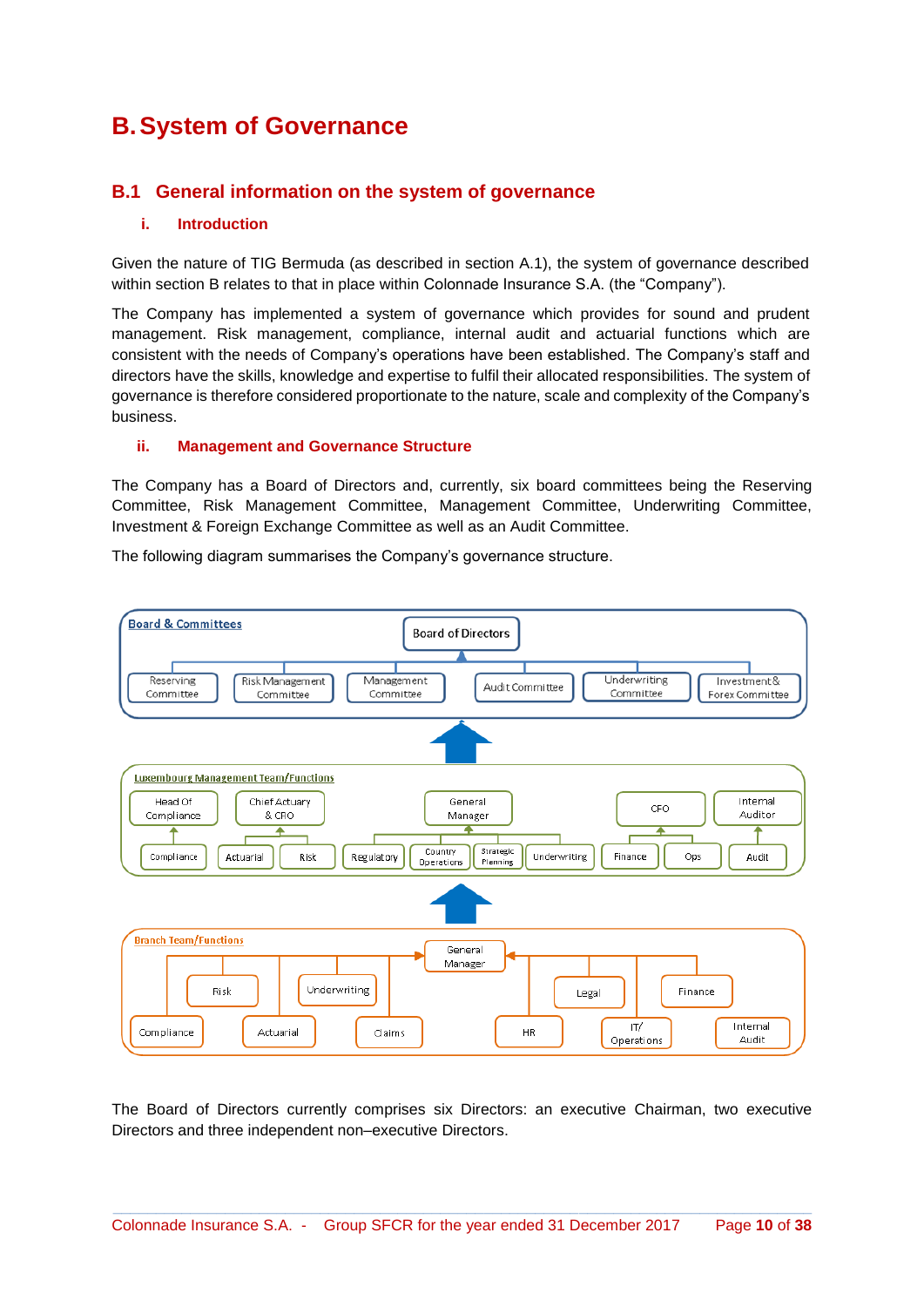The Board of Directors are:

- Mr. Ronald Schokking (Chairman)
- **Mr. Frederick Gabriel (Independent)**
- **Mr. Marnix Wielenga (Independent)**
- Mr. Leo de Waal (Independent)
- Mr. Jean Cloutier
- **Mr. Bijan Khosrowshahi**

The independent, non-executive Directors do not have any executive relationship with the wider Fairfax group. They bring a wide range of experience and expertise from both the insurance and general business sectors.

The responsibilities of the Board, and its committees, are set out below:

- The **Board of Directors** has ultimate responsibility for the oversight of the business, senior management and setting the strategy and risk appetite. The Board is responsible for ensuring the maintenance of a sound system of internal control and risk management and for the approval of any changes to the capital, corporate and/or management structure of the Company.
- The **Reserving Committee** oversees the setting of the Company's reserves, liaising closely with the Company's actuarial function.
- The **Risk Management Committee's** role is to ensure the development and implementation of the Company's Enterprise Risk Management Framework, to ensure that appropriate procedures are in place to identify, assess and manage risk from a strategic and operational perspective and to monitor implementation of risk management procedures.
- The objective of the **Management Committee** is to take decisions, or to establish the basis on which all decisions are taken, required to execute the [strategy](http://www.electrocomponents.com/about-us/strategy) determined by the Board, including all major operational decisions.
- The responsibilities of the **Audit Committee** includes monitoring the Company's financial reporting process; monitoring the effectiveness of the Company's systems of internal control, internal audit and risk management; monitoring the statutory audit of the statutory financial statements; and reviewing and monitoring of the independence of the statutory auditors.
- **The Underwriting Committee** oversees the development of and adherence to the Company's Underwriting Policy, including setting protocols for underwriting authorities, guidelines and rate monitoring.
- The **Investment & Foreign Exchange Committee** oversees the management of the Company's investment portfolio by Hamblin Watsa (a Fairfax company), ensuring compliance with the investment guidelines established by the Board.

On a quarterly basis, the Management Committee physically meets at one of the branch locations to review the Company's performance and operations. These meetings are chaired by the General Manager.

### **iii. Remuneration**

The Company's remuneration structures are designed to motivate delivery of the Company's key business strategies, create a strong performance-orientated environment and reward achievement of meaningful targets over the short- and long-term.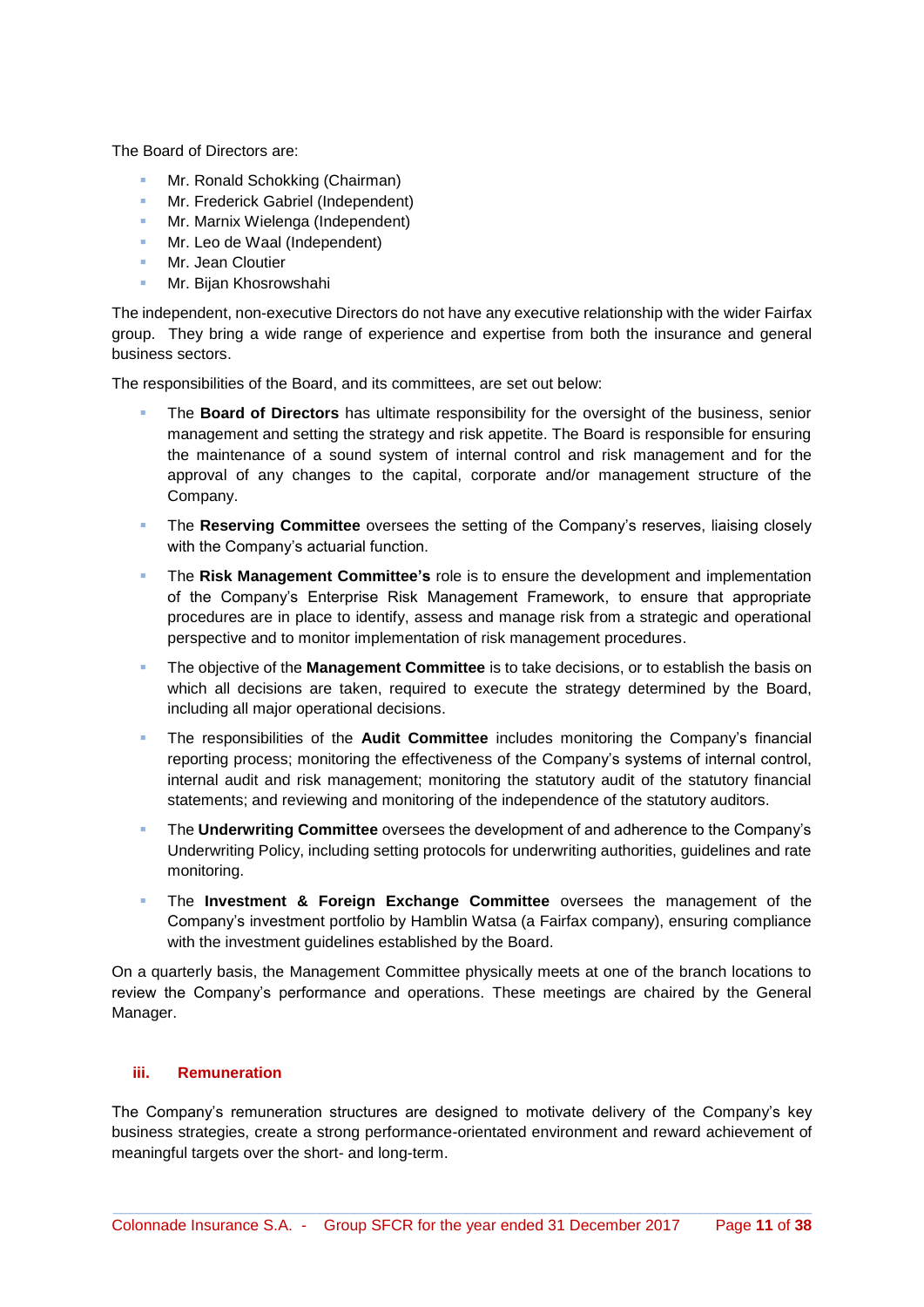Variable elements of executive remuneration (such as discretionary bonuses) packages are subject to a maximum percentage of their fixed annual salary. Further, variable elements of remuneration for staff within controls functions (such as actuarial, risk, compliance and internal audit) are determined independently from the performance of the operational units and areas that are subject to oversight by these functions.

### **iv. Material transactions during the period**

The Company received capital injections amounting to EUR 46 million from its immediate parent during 2017. There were no further material transactions during 2017 between the Company and its immediate and ultimate parent companies, the Board members or management.

### **B.2 Fit and proper requirements**

The Company has adopted a Fitness and Probity policy to ensure that individuals who effectively run the Company or otherwise exercise control functions have adequate qualifications, knowledge and experience to enable sound and prudent management (fit) and are of good repute and integrity (proper).

The Directors, senior managers and those exercising control functions must meet the following criteria, amongst others, to be deemed fit and proper:

- Possess appropriate experience, educational or professional qualifications;
- Display a high degree of competency in current and previous roles;
- **Demonstrate at all times good integrity, honesty and sound ethical character;**

The ongoing assurance of fitness and propriety of the Directors and senior managers is re-assessed annually. A register of all persons falling within the Fit and Proper regime is maintained by the Compliance function.

### **B.3 Risk management system including the own risk and solvency assessment**

### **i. Risk Management Philosophy**

Fairfax is the indirect 100% shareholder and ultimate capital provider to the Company. Fairfax expects its operating divisions, of which Colonnade is one, to act in an autonomous de-centralised way within the guiding principles (the "Guiding Principles") established by the Fairfax group.

Colonnade's corporate risk strategy is, therefore, set in the context of certain elements of the Guiding Principles:

- We always look at opportunities but emphasize downside protection and look for ways to minimize loss of capital.
- We are entrepreneurial. We encourage calculated risk taking. It is alright to fail but we should learn from our mistakes.
- We will never bet the company on any project or acquisition.

The Company's risk management framework is described below.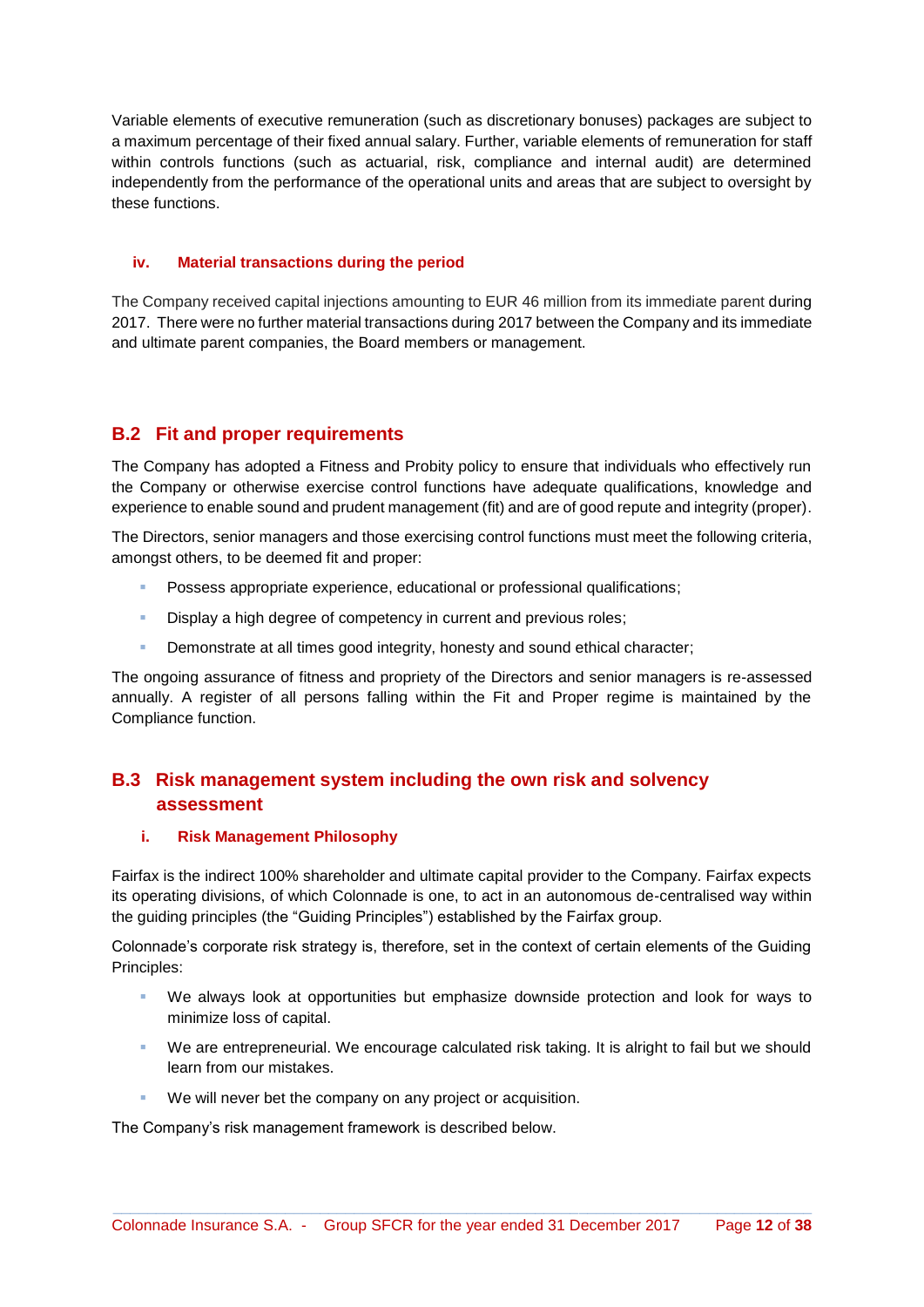#### **ii. Risk Management Framework**

The Company's Enterprise Risk Management Framework ("ERM") has been designed to:

- Provide management and the Board of Directors with reasonable assurance that the organisation's business objectives will be achieved by aligning risk appetite and strategy, proactively responding to risks, reducing the number of operational incidents and losses, and identifying and managing cross-enterprise risks.
- Facilitate deployment of capital.
- **Ensure appropriate corporate governance practices are in place and successfully respond to a** changing business environment.
- Assist management in implementing a sound and risk-based internal control system and provide the risk reporting tools to be used to identify significant control lapses/weaknesses and monitor corrective action.
- Guide staff in understanding the risk assessment methodology and strengthen their risk awareness and capability to identify, manage and control business risks.
- Assist the internal audit function in implementing a risk-based audit process for their independent review of the Company's processes.

The key elements of the ERM are:

- **Identification:** Risk events, risks and relevant controls are identified, classified and recorded in the Company's risk register.
- **Monitoring:** Risks are assessed and controls are evaluated. On a quarterly basis the Risk Register is reviewed for any changes in the risk assessment (both inherent and residual).
- **Management:** The information resulting from risk identification and measurement is used to improve how the business is managed. For example, key risk indicators (KRIs) are monitored quarterly to provide early warning of any changes in the entities risk profile.

The key categories of risk facing the Company include: insurance, market, credit, liquidity and operational risks.

The Company's strategy for managing its risks includes:

- Identifying and analysing risk through a disciplined risk management process;
- Mitigating, transferring or avoiding risks that do not fit our business objectives; and
- **Retaining risk within an agreed risk appetite with appropriate levels of capital.**

#### Risk appetite

The Board sets the Company's risk appetite at an overall level and each of the key categories of risk.

As the strategy and associated strategic objectives evolve, risk appetite is re-evaluated and updated as appropriate. Should a material change to the risk appetite be required outside of the normal annual review process, an evaluation of proposed changes is presented to senior management and then to the Risk Management Committee and the Board for approval.

Risk appetite for each of the key risks, being insurance risk, market risk, liquidity risk, credit risk, operational risk, reinsurance risk and strategic risk, is aligned with the Company's overall risk appetite. Risk appetite statements for each key risk are detailed in the Company's ORSA 2017 document (page 12) submitted to the CAA in December 2017.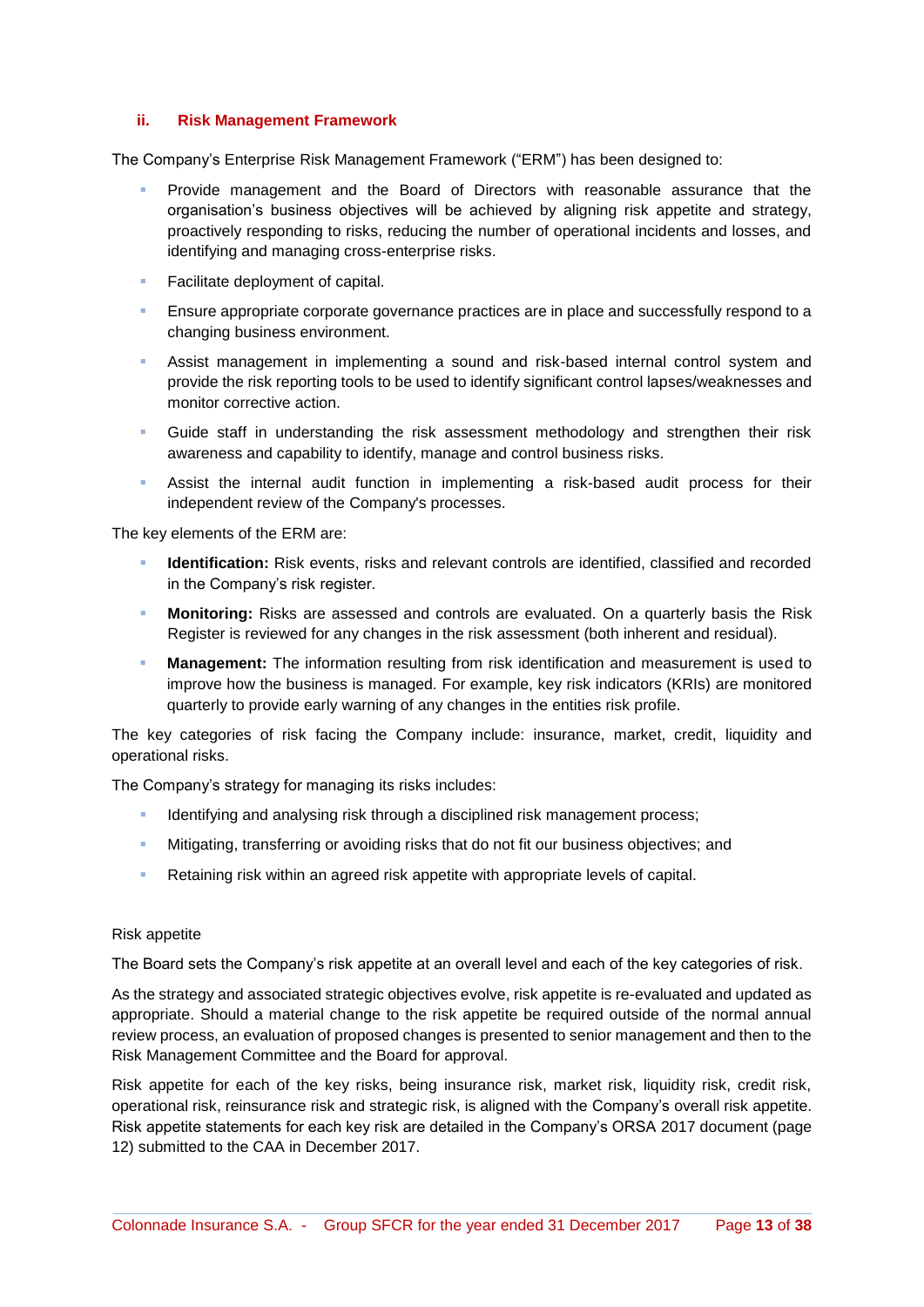Business decisions are made based on the impact of a decision on the overall risk appetite. Committee reporting at all levels is aligned to risk appetite measures.

The Board receives a quarterly update on performance against the risk appetites. Regular management team meetings and committee meetings taken place that monitor limits and implement remedial actions as required.

### **iii. Risk Management processes**

This section summarises the Company's processes and tools to identify, measure, monitor, manage and report the risks to which the Company is exposed.

Risk identification

The following tools and processes are used in the risk identification process:

- **Risk Register**: The Chief Risk Officer maintains a Risk Register which ensures all risks and controls are recorded and categorised.
- **Monitoring of risk events**: All employees are required to report all actual and near-miss risk events to the Chief Risk Officer.
- **Emerging risk analysis**: The Board and senior management periodically review the potential for risks not yet on the register to adversely impact the Company. These risks are reviewed and monitored in the business, and then added to the Risk Register if material enough.

#### Risk measurement

The following tools and processes are used to quantify the risks faced by the Company:

- **Stress testing:** The Company performs stress testing as part of its ORSA process, and reports the results to the Risk Committee.
- **Qualitative assessments:** where identified risks are not quantifiable, a view on the likely materiality and nature of such risks is undertaken by the Chief Risk Officer. These risks are reported to the Risk Committee in the same way as quantifiable risks.

Risk management, monitoring and reporting

One of the key objectives of the RMF is to provide senior management and the Board with relevant risk information. The following processes and tools are in place to ensure risks are effectively monitored and escalated:

- **Risk policies:** The Company has developed policies for each of the key risk categories which set out the roles of each committee and the process to be followed to monitor and report risks.
- **Oversight by the Risk, Investment & Foreign Exchange, Reserving and Underwriting committees:** These Board-level committees, which meet quarterly, receive periodic updates from the Chief Risk Officer to ensure that risks are effectively monitored and reported.
- **Chief Risk Officer updates to Board:** A quarterly update from the Company's Chief Risk Officer is provided which sets out the key changes to the Company's key risk indicators ("KRIs") and a summary of the key risk activities since the last update.

#### **iv. Own Risk and Solvency Assessment** *("ORSA")*

The ORSA is defined as the series of processes used to:

 Identify and assess the risks to which Colonnade is or could be exposed to in the short and long term.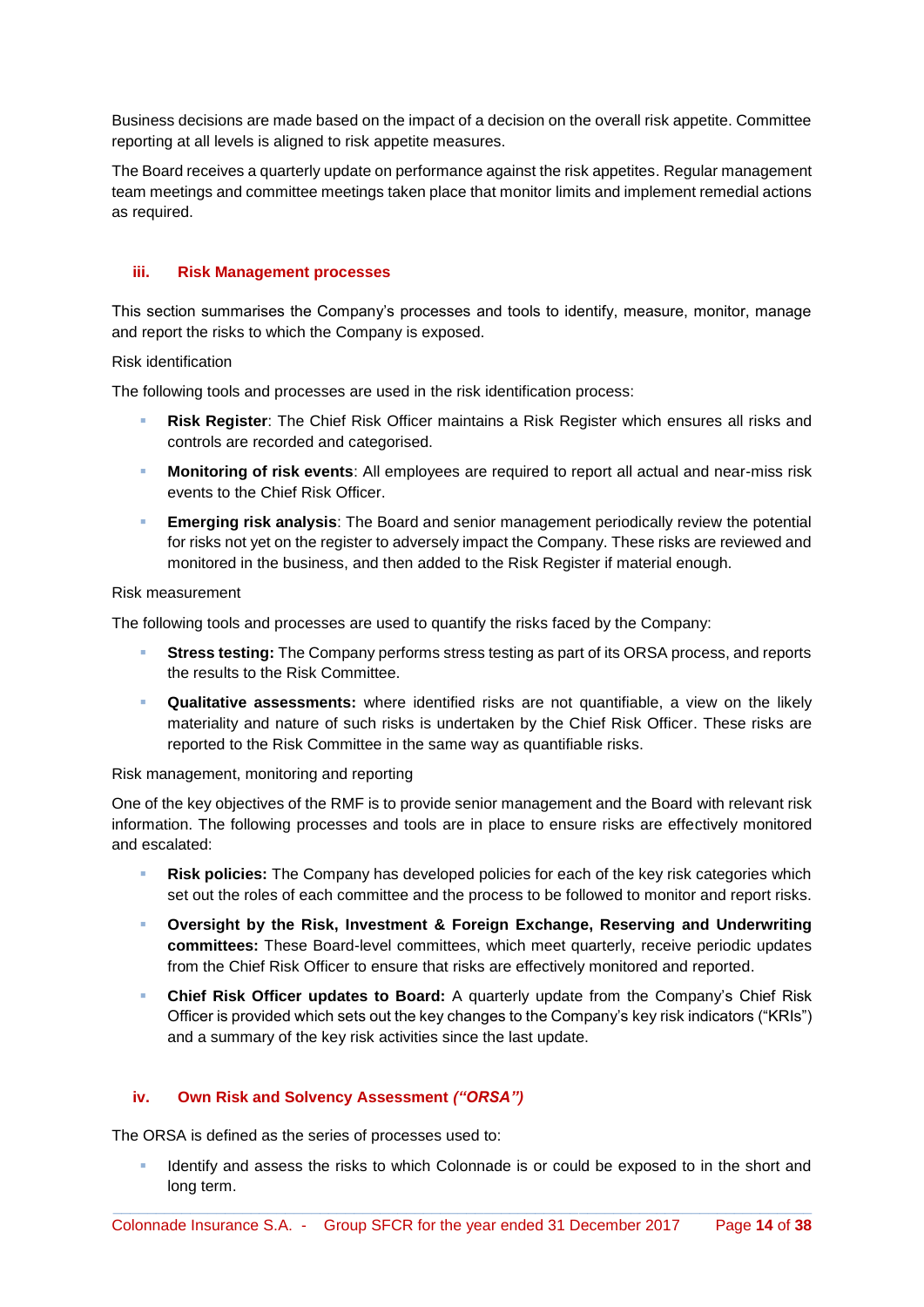Determine the own funds necessary to ensure that overall solvency needs are met at all times.

The ORSA process undertaken by the Colonnade's Board of Directors (the "Board") and management involved:

- Establishing an appropriate risk management framework;
- **Establishing the business strategy;**
- Determining the maximum level of risk that Colonnade is willing to tolerate in pursuit of its business strategy;
- Comparing these risk tolerances for individual risks to the risk appetite, and establishing the risk management policies and procedures to manage such risks;
- Identifying risks that may prevent Colonnade from achieving its strategic objectives;
- **Performing a forward-looking assessment of solvency needs with a medium or long-term** perspective; and
- Stress testing the Company's capital levels for key risks over the business planning period.

A report was prepared which summarised the outputs of the ORSA process and which covered the three-year period to 31 December 2020.

### **v. Summary and Effectiveness of the Risk Management Process**

On a quarterly basis, the Risk Management Committee and Board of Directors will monitor the business against the various tolerances and appetites as set out in the Enterprise Risk Management Framework and as agreed by the Board of Directors. This is a key part of the ongoing management of the company that contributes to an effective ORSA process.

Accountability for risk management responsibilities is set forth in the Company's ERM framework and risk management policies. The governance hierarchy of risk management is illustrated in the chart set out in section B.1.ii ("Management and Governance Structure").

This structure leads to an effective Risk Management structure as:

- Sufficient oversight is provided to the Board of Directors.
- The assessment of the effectiveness of controls is documented in the risk register and approved by the Board.
- **The Luxembourg based management team have sufficient oversight around the management** of risk in the company and risks which must be managed holistically.
- Sufficient ownership and accountability is delegated to the branches where many of the day to day risks are taken.

Risk management is implemented through the branches via a number of ways:

- General Managers are responsible for embedding good risk management practices in their branches.
- All employees are required to practice risk awareness and risk management as part of the working culture of the Company.
- **Each branch has a Risk Manager who oversees risk management at a branch level. This is** overseen by the Chief Risk Officer.

All of the above considered, the implementation of Risk Management is expected to be an ongoing process that will continue into 2018, especially for the newly created branches housing the ex-AIG businesses.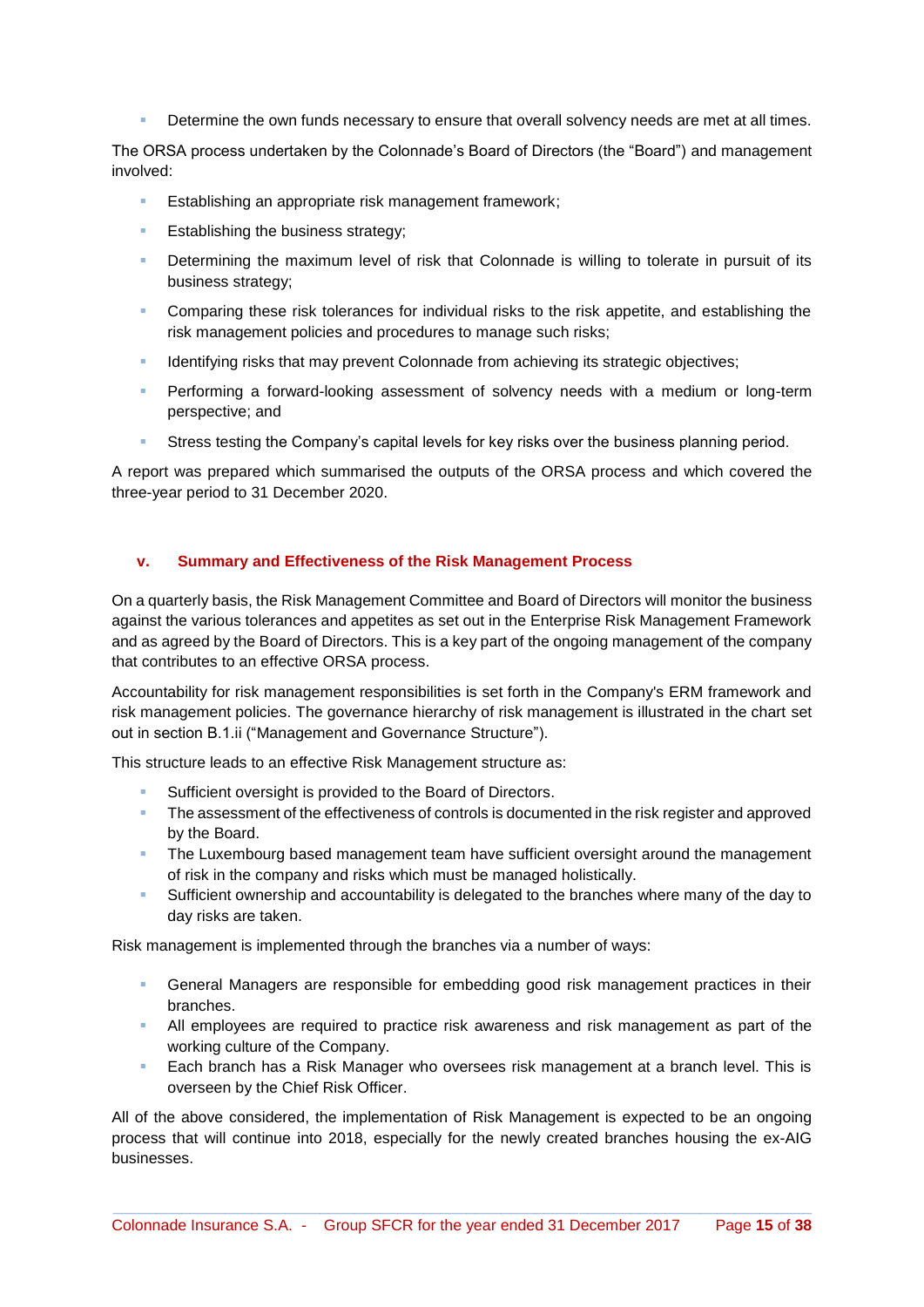### **B.4 Internal control system**

#### **i. Overview**

The Company's internal controls framework is made up of:

- The control environment the culture and organisational structures that support sound internal control;
- Risk assessment to determine controls that should be implemented to manage identified risks to within tolerance levels;
- Control activities the elements of effective control design and operation;
- Information and communication reporting lines to report achievement of goals and adverse reporting to the Board and its sub-committees; and
- Monitoring and oversight supporting the oversight and governance of internal control.

In order to ensure the ongoing effectiveness and efficiency of the control framework, the Company operates a **"three lines of defence model**". Each of these three "lines" plays a distinct role within the Company's wider governance framework, as described overleaf.

- Controls are the responsibility of the business and relevant line management, i.e. the '**first line of defence**'. As the first line of defence, line management is responsible for monitoring day to day adherence to this framework within its area of jurisdiction. There is close interaction between management based in Luxembourg and those located in the Company's branch offices.
- Assurance, or the '**second line of defence'**, is provided by employees who are independent from business line management. Assurance functions include Risk Management and Compliance. Second line of defence assurance functions monitor compliance to the control framework. Breaches are reported to the Board and the Risk Committee on an exceptionsbasis as appropriate.
- The '**third line of defence'** is provided by Internal Audit and the Audit Committee. Independent non-executive directors comprise the majority of the Audit Committee. The inaugural Audit Committee meeting was held in September 2017 which was complemented by a further meeting in December 2017. Both the Chief Financial Officer and Internal Auditor presented reports to the Audit Committee. In addition, the proposed external audit process for the year ended 31 December 2017 was also considered by the Audit Committee.

Ultimate responsibility for implementing and monitoring the Internal Control Framework resides with the Board. The Internal Control Framework is reviewed and approved by management and the Board on an annual basis.

### **B.5 Compliance**

The Company's Head of Compliance has overall responsibility for overseeing compliance related activities across the Company and reports directly to the Board on compliance related matters and activities of relevance to the Company.

In executing the Company's risk-based compliance monitoring programme, the Head of Compliance works closely with local branch compliance officers appointed by the branch managers. The branch compliance officers are responsible for carrying out compliance monitoring activities within their respective branch. They are also responsible for ensuring their branch complies with applicable local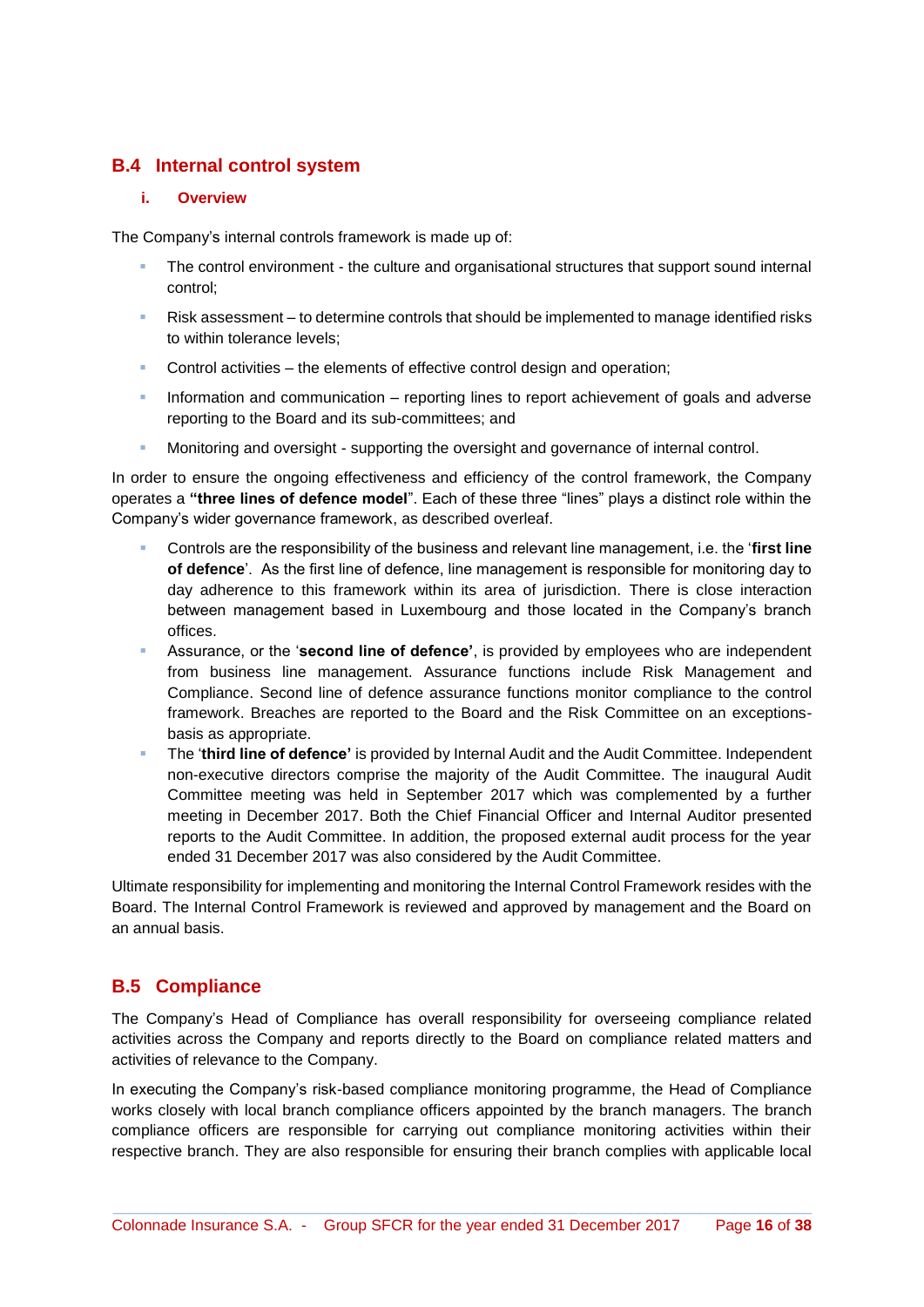legal and regulatory requirements. Each branch compliance officer reports directly to their branch manager and the head of compliance in respect of their duties.

### **B.6 Internal audit function**

The Company's Internal Auditor is based in its head office in Luxembourg, with a remit extending to the Company's branch operations. The Internal Auditor is responsible for evaluating the effectiveness and adequacy of the internal control system and other areas of governance within the Company.

Internal Audit activity is driven by a three year Internal Audit planning cycle which covers all areas of the Company's activities. A "rolling" three year Internal Audit plan, together with the proposed internal audit activities for the coming year, is approved by the Board annually. This utilises a risk based approach to ensure that the internal audit plan provides adequate coverage of business activities with a particular focus on the higher risk areas of the business and taking into account the specificities of the Company.

The Internal Auditor is supported, as required, by **ffh** Management Services (based in Dublin). **ffh**  Management Services, a Fairfax subsidiary, has extensive internal audit experience and provides internal audit services to a number of Fairfax subsidiaries.

The Internal Auditor does not assume any other key functions within the Company.

### **B.7 Actuarial function**

The Company's Luxembourg based Chief Actuary is responsible for setting the Company's technical provisions, which are developed in accordance with Fairfax Group reserving policies and local requirements (including Solvency II). The Chief Actuary is also a member of the Company's Reserving Committee and Underwriting Committee. Additionally, amongst other duties, the Chief Actuary is responsible for preparing an opinion on the Company's underwriting policy and the adequacy of the reinsurance arrangements in place as well as contributing to the effective implementation of the risk management system.

In discharging these duties, the Chief Actuary works closely with actuarial resources located in the Company's branches as well as other business functions; namely Underwriting, Finance, Risk Management, Claims and Operations.

### **B.8 Outsourcing**

The Board of Directors are responsible for all of Colonnade's activities, irrespective of whether the function is outsourced or not.

Intra company outsourcing arrangements are subject to the same level of diligence and monitoring as third-party service providers. Terms are negotiated on an arm's length basis.

A Fairfax group company, **ffh** Management Services, located in Ireland, provides IT Administration & Support services, including Business Continuity Management, to the Company and provides financial reporting, risk management (supporting the CRO in Luxembourg) and internal audit (supporting the Internal Auditor in Luxembourg) support as may be required.

At year end December 2017, the Company was solely invested in cash. However, any investment portfolio that the Company may hold in future periods will be managed by Hamblin Watsa Investment Counsel Ltd, a wholly owned subsidiary of Fairfax.

Furthermore, Fairfax's head office (in Toronto) provides legal, tax and tax planning, actuarial (as may be required) support to the Company.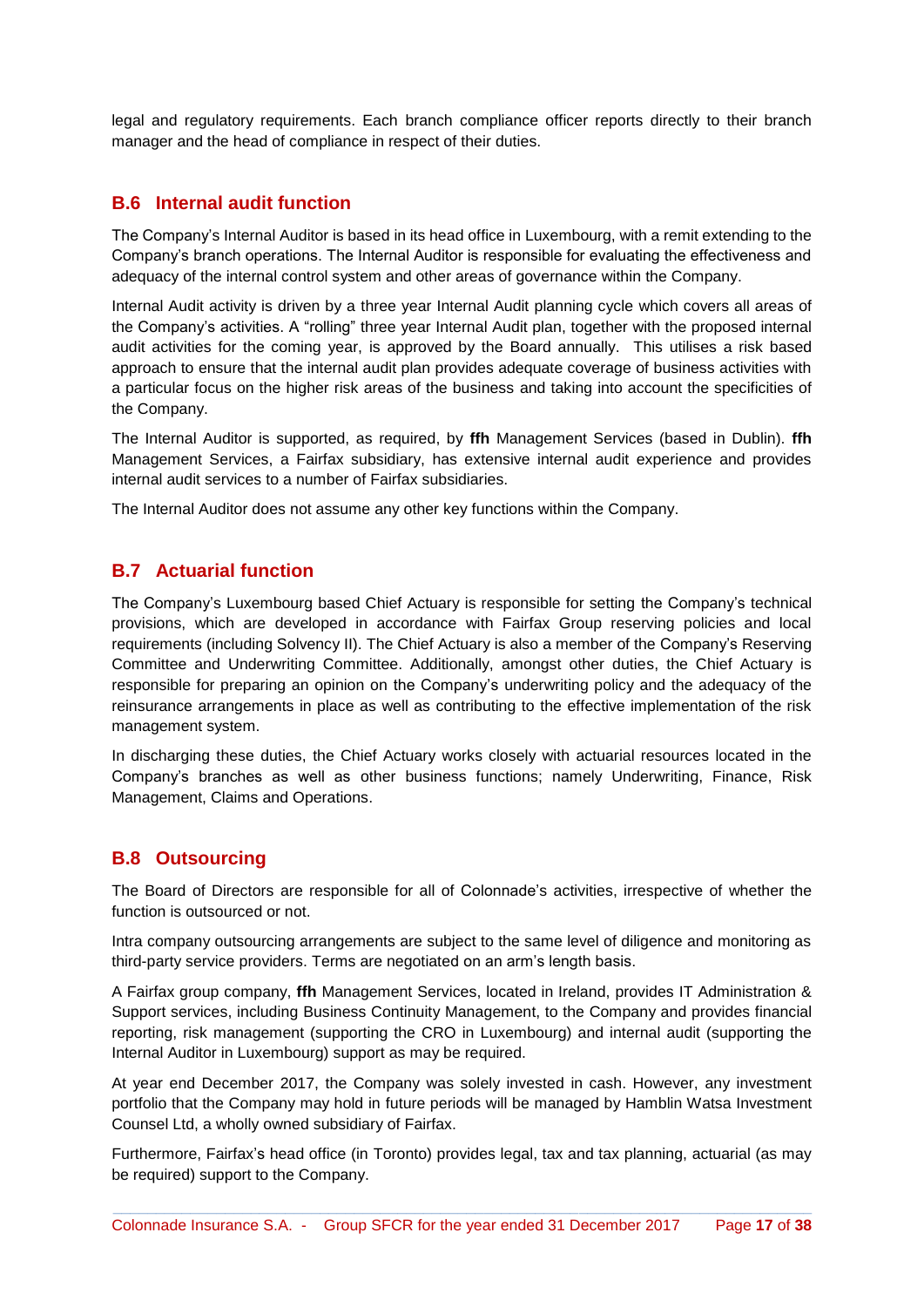Responsibility for overseeing each of the outsourced activities is assigned to an individual within the Company who has the requisite knowledge and experience.

The Company's outsourcing policy is reviewed and approved by both management and the Board each year and more frequently, if required.

### **B.9 Other information**

All relevant information regarding the Company's governance and control structures is considered to be included in sections B1-B7 above.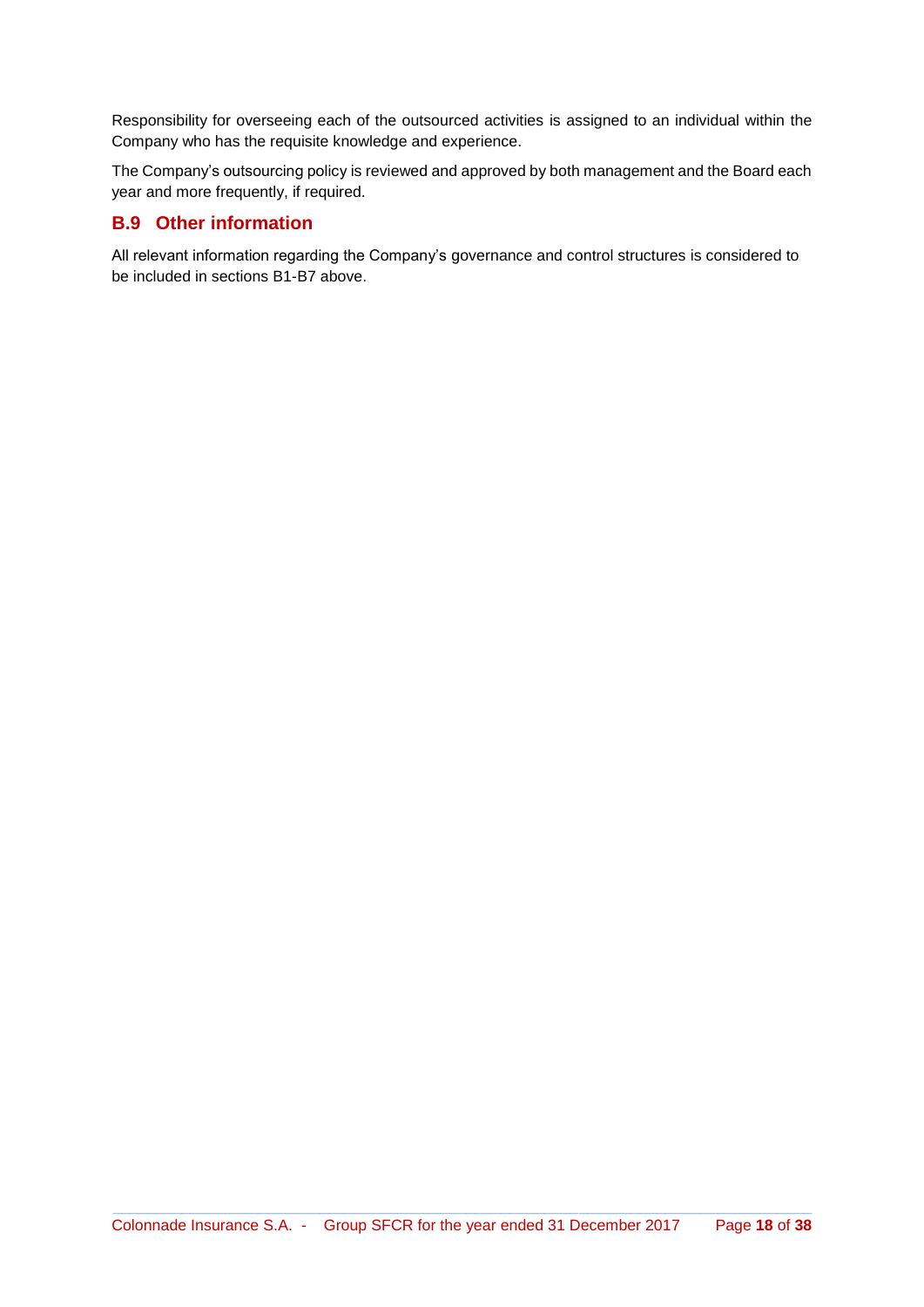# **C. Risk profile**

Given the nature of TIG Bermuda (as described in section A.1), the risk profile described within section C (other than market, credit and liquidity) relates to that of Colonnade Insurance S.A. (the "Company").

The Company's activities expose it to a number of key risks which have the potential to affect its ability to achieve its business objectives. The main risks facing the Company's business include insurance (underwriting and reserving), market, credit, liquidity and operational risks. The Company's approach to managing these risks is as follows:

### **C.1 Insurance risk**

### **i. Underwriting risk**

Underwriting risk includes both the risk of inappropriate underwriting and inadequate pricing.

The insurance risk management policy covers the underwriting, claims and actuarial department and addresses risks such as inappropriate or unauthorised underwriting and pricing and inadequate controls around recording and reporting of underwriting results and exposures. Metrics have been developed for the ongoing monitoring of insurance risks.

Control structures are in place to mitigate the risk of accumulations of loss from catastrophic events and the Company is further protected by the reinsurance programme comprising a range of quota share and excess of loss contracts that cover the different lines of business written by the Company (for example, the Company's net exposure to a natural catastrophe event is limited to EUR 2 million).

### **ii. Reserving risk**

This is the risk that unpaid loss reserves prove to be inadequate. The Company has recorded gross reserves for unpaid losses of EUR 32.0 million (which are in addition to a gross unearned premium reserve amounting to EUR 54.2 million) in the Luxembourg GAAP financial statements at 31 December 2017.

Colonnade has an Actuarial Function, to assess reserving levels, working in close cooperation with underwriting and claims staff within each of the branches. Oversight and reserve setting and compliance with the reserving policy (as established by the Board of Colonnade) are the responsibility of the Reserving Committee which meets at least three times per year. Fairfax's actuarial team will also periodically review final reserve selections as part of the independent peer review process.

### **C.2 Market risk**

At 31 December 2017, the Group's investment portfolio was comprised of cash (EUR 80.3 million, of which EUR 80.2 million was held by the Company) and a US treasury bill, held by TIG Bermuda ltd, amounting EUR 0.8 million and that matured on March 15<sup>th</sup> 2018. Therefore, the Group's market risk exposure is not significant (and predominately results from currency risk exposure given that the Company undertakes business in multiple currencies).

The market risk management policy covers interest rate risk, currency exchange rate risk, commodity price risk and equity price risk. The Company has established limits for each asset class and for net unhedged foreign currency exposure. Key risk indicators such as interest rates and current price / earnings ratio of the equity portfolio compared to historical averages, will be monitored to assess the appropriateness and riskiness of market exposures.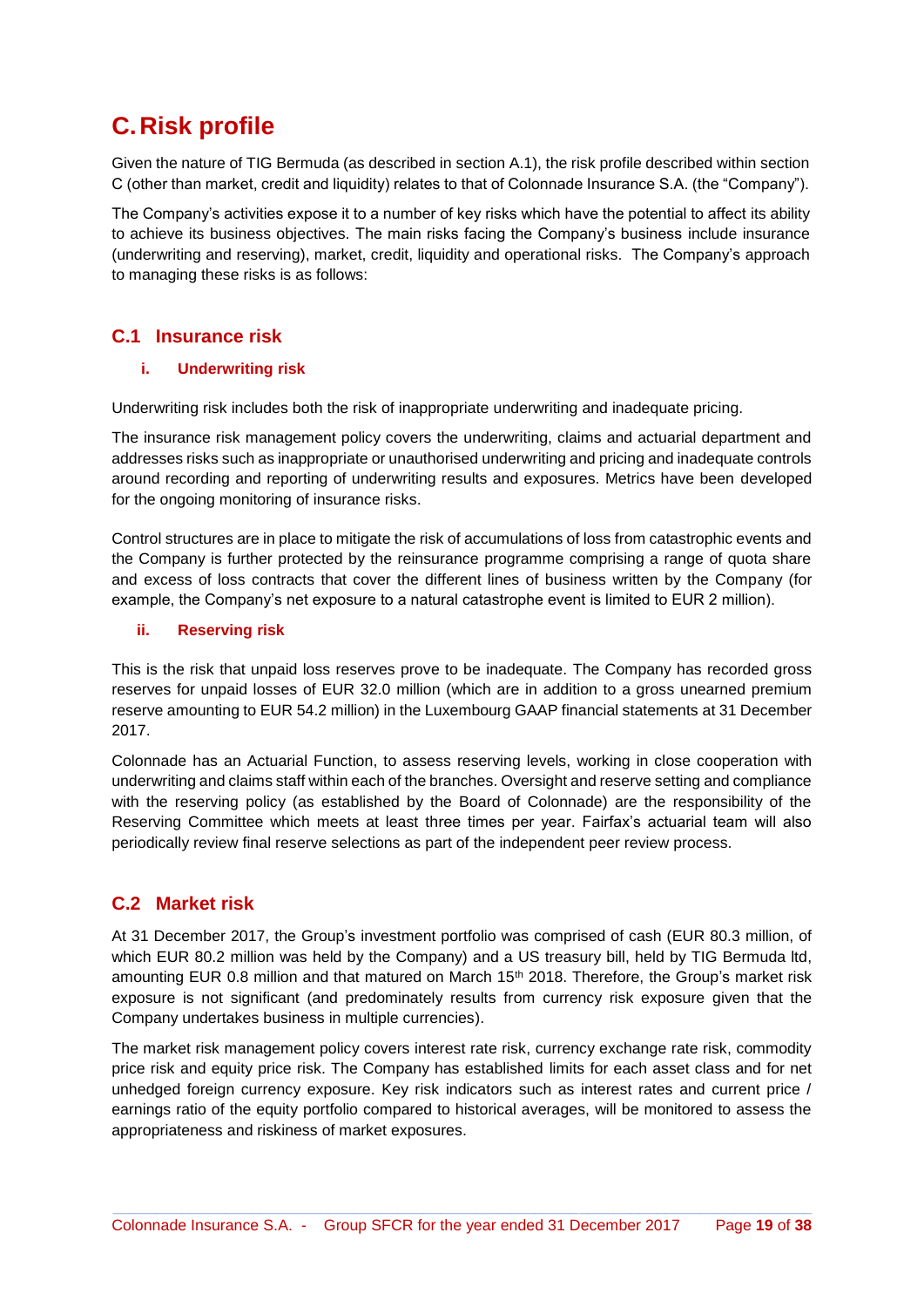The Investment and Foreign Exchange Committee reviews and oversees currency risk. The net exposure to currencies is measured in the KRIs and reported regularly to the Risk Management Committee. For a net unhedged currency exposure, the tolerance is up to 20% of balance sheet liabilities and up to 50% of SCR to be held in non-EUR currencies.

### **C.3 Credit risk**

This is the risk that one party to a financial arrangement will fail to discharge an obligation and cause the other party to incur a financial loss. The main sources of credit risk relate to:

- **Reinsurers:** through the failure to pay valid claims against a reinsurance contract held by the Company.
- **Premium debtors**: where a broker, intermediary or policyholder fails to pass on premiums or claims collected or paid on behalf of the Company.
- **Investments:** through the issuer default of all or part of the value of a financial instrument or the market value of that instrument.

#### Reinsurance credit risk

Credit risk from reinsurers is controlled through only transacting with reinsurers that meet certain minimum requirements and that have been approved by the Fairfax Reinsurance Security Committee in advance.

At 31 December 2017, the Company's largest balance sheet exposure to reinsurers is with Polish Re, another wholly owned subsidiary of Fairfax, A- rated by AM Best, and who provide a quota share on the Part VII transfer from QBE, was EUR 18.1 million.

#### Premium debtors credit risk

The Company's premium debtors arising from direct insurance and reinsurance operations are EUR 25.3 million and EUR 14.6 million respectively as at 31 December 2017. Debtors are valued at the lower of their nominal or estimated realisable value. The credit risk associated with these receivables is considered low.

#### Investment credit risk

Credit risk relating to financial investments and cash and cash equivalents is monitored by the Investment & Foreign Exchange Committee, which is responsible for the management of investment credit risk.

At 31 December 2017, the Company has an exposure to credit risk in relation to cash held with credit institutions (EUR 80.2 million). Cash is placed, in accordance with established policy, with credit institutions having a rating of at least A-, except for immaterial exposures approved by the Risk Management Committee.

### **C.4 Liquidity risk**

This is the risk the Company, though solvent, may encounter difficulty in meeting obligations associated with financial liabilities as they fall due.

The Group monitors the levels of cash and investments to ensure liquidity requirements are addressed. The Company's exposure to liquidity risk is considered low, given the significant cash balances held at 31 December 2017 (EUR 80.2 million) and throughout the reporting period.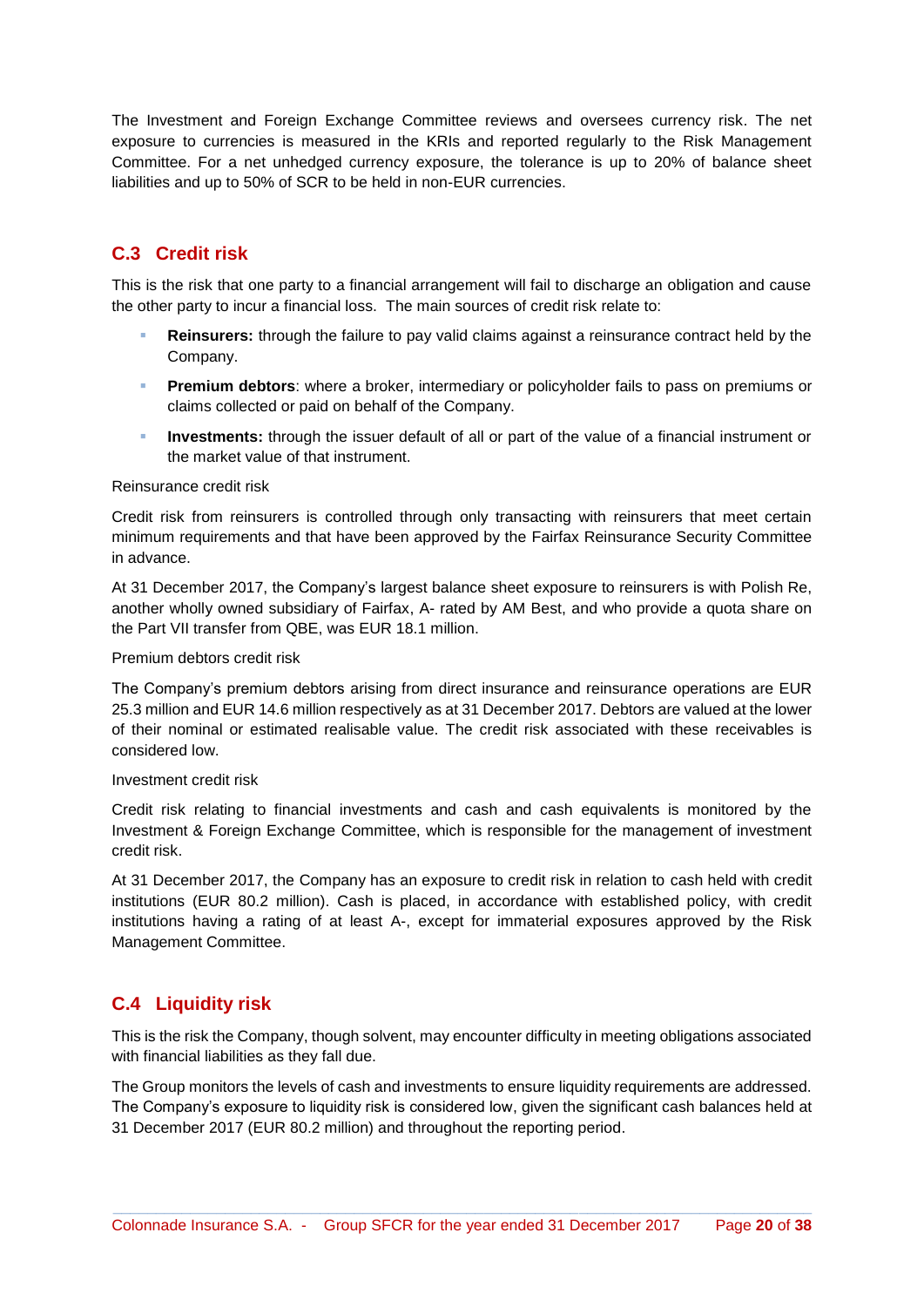The Expected Profit in Future Premiums (EPIFP) is the profit relating to existing contracts with premium due in the future but not yet received at the valuation date. The EPIFP amounts to EUR 8.2 million at 31 December 2017.

### **C.5 Operational risk**

Operational risk is defined as the risk of loss resulting from inadequate or failed internal processes, people, and systems, or from external events.

Managing day-to-day operational risk is the responsibility of the line managers, both within Luxembourg and the branch offices. This includes responsibility for managing claims risks through policies and procedures including defining authority levels, protocols for management oversight, an automated system to support and report on major claims activity and a formal review process for major claims. The Company's investment managers are responsible for establishing processes and controls to ensure an effective risk management framework with regard to investments. Operational risks through exposures to key counterparties like banks are managed by the Luxembourg management team whereas risks arising from relationships with brokers and other local counterparties are the responsibility of local branch managers.

### **C.6 Other Material Risks and Stress and Scenario testing**

As at 31 December 2016, the execution risk associated with the acquisition of the renewal rights to the AIG businesses (as described in section A.1) was significant. However, an extensive programme of work was undertaken, which commenced in 2016 and continued into 2017, to ensure the Company's readiness to on-board the AIG business, employees and assets by the transaction closing date in each of the relevant countries. This process was successfully concluded in each territory over the course of 2017.

#### **Stress and Scenario testing**

As part of the ORSA process, stress and scenario testing was undertaken to ensure the key risks identified were modelled to assess their impact on the SCR, income statement and resulting solvency ratio. This considered events considerably more severe than the Company's experience to date. The results of the testing are summarised in the annual ORSA report reviewed by the Board and submitted to the CAA. The latest exercise confirms that the Company has sufficient capital and liquidity to absorb the losses under each scenario considered and remain viable.

### **C.7 Other information**

The implementation of risk management on a day-to-day in the business is an ongoing process that will continue into 2018, especially for the acquired AIG business operations.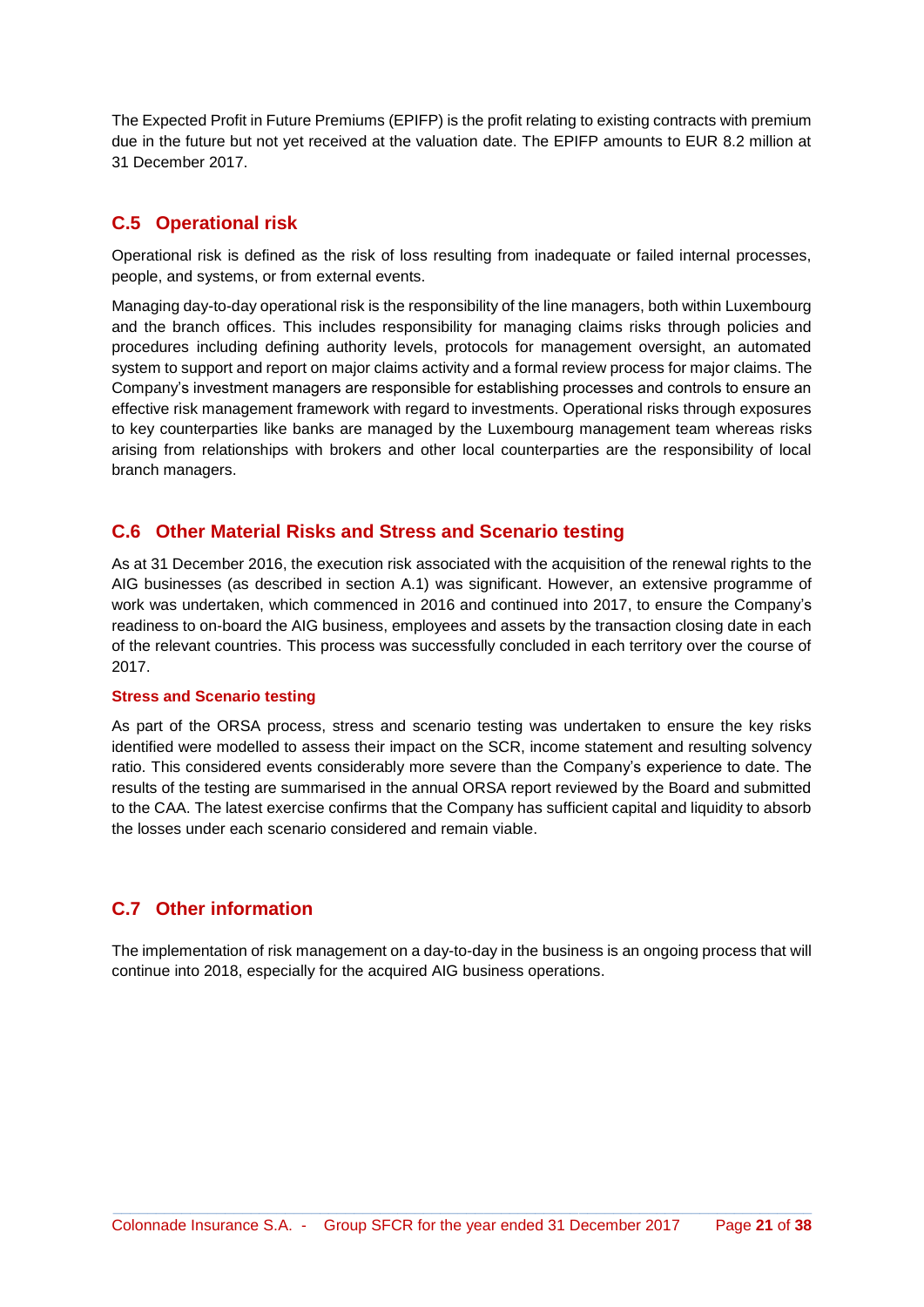## **D. Valuation for solvency purposes**

Under Luxembourg law, the Company is exempt from the requirement of producing group consolidated financial statements. The Company prepares its non-consolidated financial statements on a going concern basis and in accordance with Luxembourg GAAP ("Lux GAAP").

At 31 December 2017, the Company's Lux GAAP financial statements recorded shareholder's equity amounting to EUR 57.3 million. This consists of EUR 9.5 million of subscribed capital (of which EUR 7 million was unpaid), a share premium account of EUR 73.9 million, a legal reserve of EUR 0.95 million and retained losses of EUR 27 million.

The Group's Solvency II balance sheet, own funds and SCR are prepared using an accounting consolidated-based approach.

The table below summarises the Group's balance sheet under Lux GAAP and Solvency II bases:

| Balance sheet as at 31 December 2017 (EUR'000)             | Lux<br><b>GAAP</b> | <b>Solvency</b><br>Ш | <b>Difference</b> |
|------------------------------------------------------------|--------------------|----------------------|-------------------|
| <b>Assets</b>                                              |                    |                      |                   |
| Subscribed, uncalled and unpaid capital                    | 7,000.0            |                      | (7,000.0)         |
| Deferred acquisition costs                                 | 13,009.1           |                      | (13,009.1)        |
| Intangible assets                                          | 5,662.9            |                      | (5,662.9)         |
| Deferred tax assets                                        |                    | 2,381.6              | 2,381.6           |
| Holdings in related undertakings, including participations |                    |                      |                   |
| Reinsurance recoverables                                   | 34,090.1           | (6,327.4)            | (40, 417.5)       |
| Insurance and intermediaries receivables                   | 39,898.5           |                      | (39, 898.5)       |
| Cash and cash equivalents                                  | 80,283.4           | 80,283.4             |                   |
| <b>Bonds</b>                                               | 830.7              | 830.7                |                   |
| Other assets, not elsewhere shown                          | 5,717.2            | 5,717.2              |                   |
| <b>Total Assets</b>                                        | 186,491.9          | 82,885.5             | (103, 606.4)      |
| <b>Liabilities</b>                                         |                    |                      |                   |
| <b>Technical Provisions</b>                                | 86,215.6           | 13,250.2             | (72, 965.4)       |
| Insurance & intermediaries payables                        | 9,046.7            |                      | (9,046.7)         |
| Reinsurance payables                                       | 19,611.1           |                      | (19,611.1)        |
| Deferred tax liabilities                                   |                    |                      |                   |
| Payables (trade, not insurance)                            | 14,358.4           | 14,358.4             |                   |
| <b>Total Liabilities</b>                                   | 129,231.8          | 27,608.6             | (101, 623.2)      |
|                                                            |                    |                      |                   |
| <b>Excess of assets over liabilities</b>                   | 57,260.1           | 55,276.9             | (1,983.2)         |

The difference between the the shareholder equity in the Lux GAAP financial statements (EUR 57.3 million) and the excess of assets over liabilities on the Solvency II balance sheet (EUR 55.3 million) amounts to EUR 2.0 million and results from the differing valuation / balance sheet treatment of certain assets and liabilities, such as technical provisions, under Lux GAAP and Solvency II. These are described below.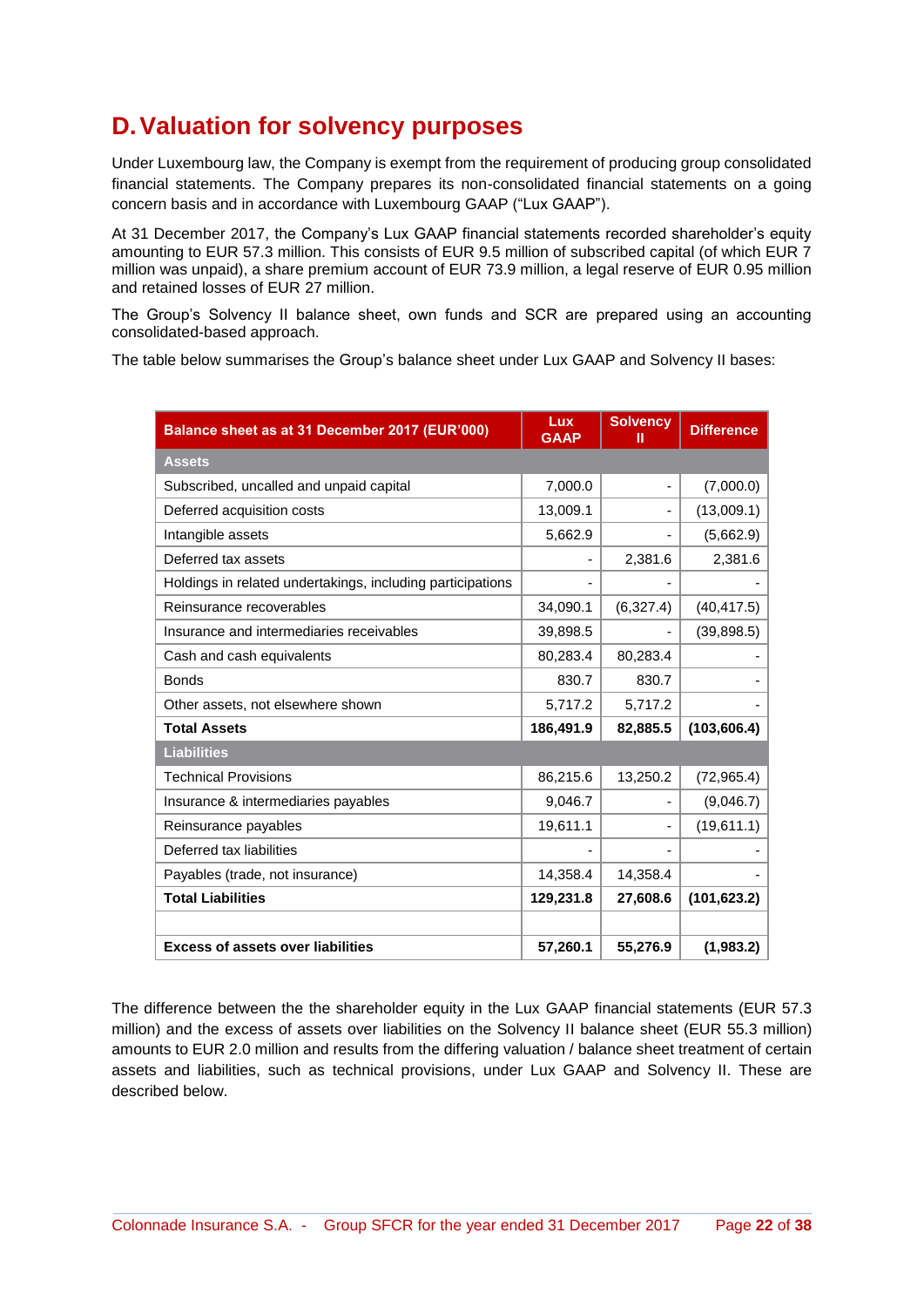### **D.1 Assets**

The differences in valuation between Lux GAAP and Solvency II are discussed below.

### **i. Subscribed, uncalled and unpaid share capital**

Subscribed, uncalled and unpaid share capital is shown as an asset and included within shareholder's funds on the Lux GAAP balance sheet.

Under Solvency II rules, uncalled and unpaid share capital is considered "ancillary own funds" (an off balance sheet item) and, subject to the approval of the regulator, may be used to meet a company's solvency capital requirement (subject to certain limits). The CAA has given its approval to the Company for its use of the EUR 7 million subscribed, uncalled and unpaid share capital as Tier 2 ancillary own funds.

### **ii. Investment in affiliated undertakings and participating interests (EUR 1 million)**

In its non-consolidated Lux GAAP financial statements, the Company has recorded an investment in TIG Bermuda as a separate asset to the value of EUR 1 million on the balance sheet. In contrast, the underlying assets and liabilities on the TIG Bermuda balance sheet (which net to approximately EUR 1 million) are included on the consolidated Group Solvency II balance sheet.

### **iii. Deferred Acquisition Costs**

Deferred Acquisition Costs on the Lux GAAP balance sheet are recognised under Solvency II rules, in line with the recognition of the best-estimate cashflows associated with the gross Unearned Premium reserve.

### **iv. Intangible assets**

In accordance with Solvency II requirements, intangible assets recognised in the Lux GAAP financial statements (being policy data rights; software; and concessions, patents, licences and trademarks) have been ascribed a nil value.

### **v. Deferred Tax Assets**

The Solvency II balance sheet includes a deferred tax asset of EUR 2.4 million, which largely results from trading losses incurred at the level of the Company's branches, which is not recognised under Lux GAAP.

### **vi. Reinsurance recoverables**

The reinsurance recoverables have been determined on a best estimate basis and consider those associated with the premium provision and claims provision, in line with the Solvency II rules.

### **vii. Insurance and intermediaries recoverables**

Consistent with the Solvency II regulations, the technical provisions include claims expenses and premium cash flows. Therefore, insurance and intermediary recoverables are incorporated within the Solvency II technical provisions whereas they are shown separately on the Lux GAAP balance sheet.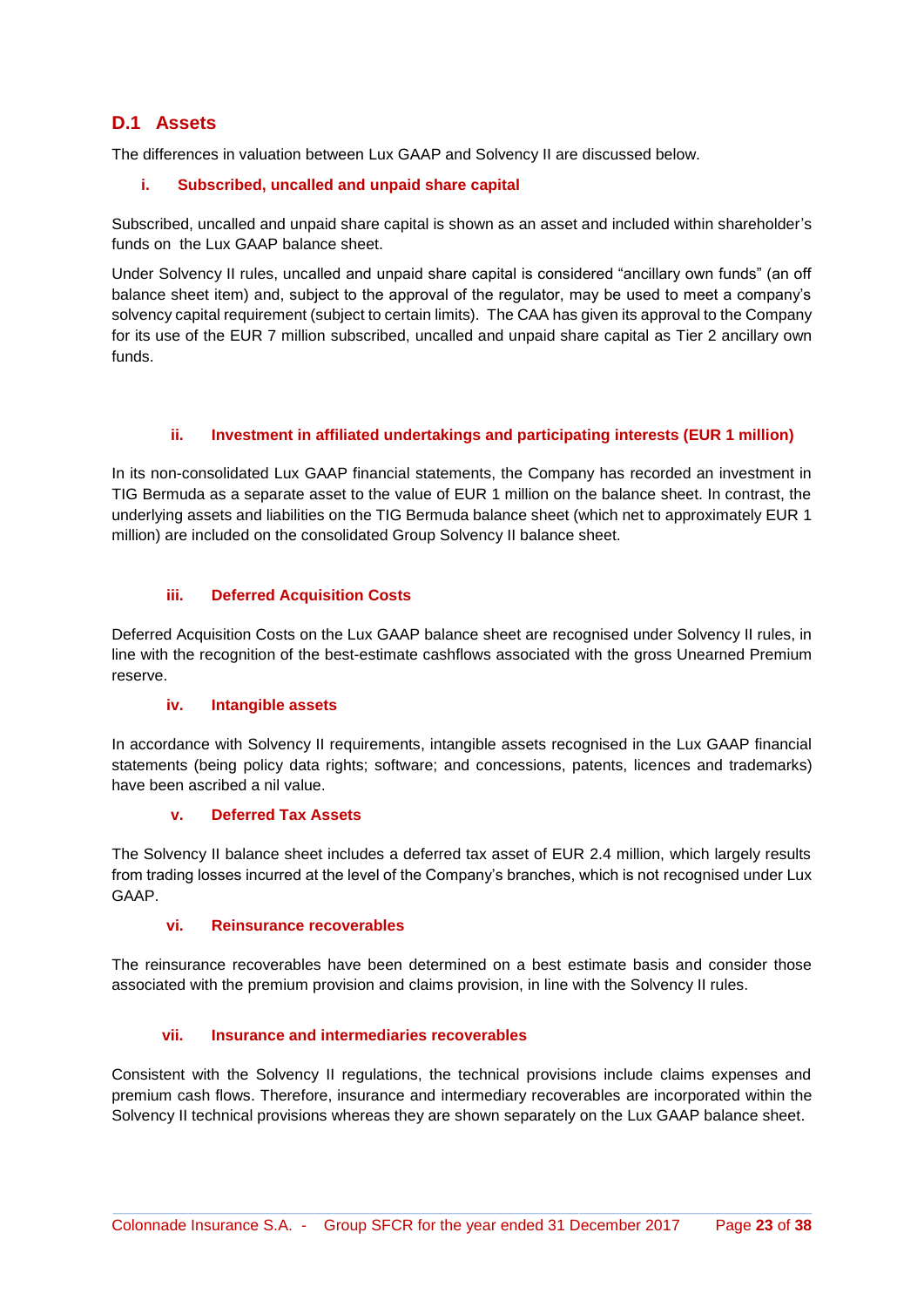### **D.2 Technical provisions**

### **i. Solvency II Technical Provisions as at 31 December 2017**

A breakdown of the Group Solvency II technical provisions as at 31 December 2017 is provided below (amounts in EUR'000):

| <b>LEUR'000</b>   | <b>Best</b><br><b>Estimate</b> | <b>Risk</b><br><b>Margin</b> | <b>Total</b> |
|-------------------|--------------------------------|------------------------------|--------------|
| <b>Gross</b>      | 8,220                          | 5,031                        | 13,250       |
| Reinsurers' share | 6.327                          |                              | 6,327        |
| <b>Net</b>        | 14,547                         | 5,031                        | 19,578       |

The reinsurer's share results in an increase in technical provisions as cashflows out (e.g. premiums ceded but not yet paid) are expected to exceed recoveries from reinsurers.

Details of the net technical provisions by Solvency II LoB as at 31 December 2017 are as follows (amounts in EUR'000s):

| <b>Solvency II LoB</b>                      | <b>Net Best</b><br><b>Estimate</b> | <b>Risk</b><br><b>Margin</b> | <b>Total</b> |
|---------------------------------------------|------------------------------------|------------------------------|--------------|
| Medical Expense Insurance                   | 1,173                              | 406                          | 1,579        |
| Other Motor Insurance                       | 1,989                              | 688                          | 2,677        |
| Marine, Aviation and Transport Insurance    | 1,239                              | 428                          | 1,667        |
| Fire and Other Damage to Property Insurance | 4,533                              | 1,568                        | 6,100        |
| <b>General Liability Insurance</b>          | 5,351                              | 1,851                        | 7,202        |
| Credit and Suretyship Insurance             | 185                                | 64                           | 249          |
| Miscellaneous Financial Loss                | 77                                 | 27                           | 103          |
| <b>Total</b>                                | 14.547                             | 5.031                        | 19,578       |

An analysis of the difference between the technical provisions on a Lux GAAP and Solvency II basis by Solvency II Line of Business as at 31 December 2017 is shown below (amounts in EUR'000s):

| <b>Solvency II LoB</b>                                | <b>Lux GAAP</b><br><b>Net Insurance</b><br><b>Liabilities</b> | <b>Reclassification</b><br><b>Adjustments</b> | <b>Solvency II</b><br><b>Basis</b><br><b>Change</b> | <b>Solvency</b><br>II TPs |
|-------------------------------------------------------|---------------------------------------------------------------|-----------------------------------------------|-----------------------------------------------------|---------------------------|
| Medical Expense Insurance                             | 8,793                                                         | $-3,790$                                      | $-3,424$                                            | 1,579                     |
| Other Motor Insurance                                 | 16,610                                                        | $-10,083$                                     | $-3,850$                                            | 2,677                     |
| Marine, Aviation and Transport<br>Insurance           | 2,183                                                         | -731                                          | 216                                                 | 1,667                     |
| Fire and Other Damage to<br><b>Property Insurance</b> | 15,146                                                        | $-9.419$                                      | 373                                                 | 6,100                     |
| <b>General Liability Insurance</b>                    | 14,561                                                        | $-5,963$                                      | $-1,396$                                            | 7,202                     |
| Credit and Suretyship Insurance                       | 121                                                           | 190                                           | $-62$                                               | 249                       |
| Miscellaneous Financial Loss                          | 3,758                                                         | $-3,499$                                      | $-155$                                              | 103                       |
| <b>Total</b>                                          | 61,172                                                        | $-33,297$                                     | $-8,298$                                            | 19,578                    |

The 'Net Insurance Liabilities' include earned reserves and UPR net of reinsurance and commissions.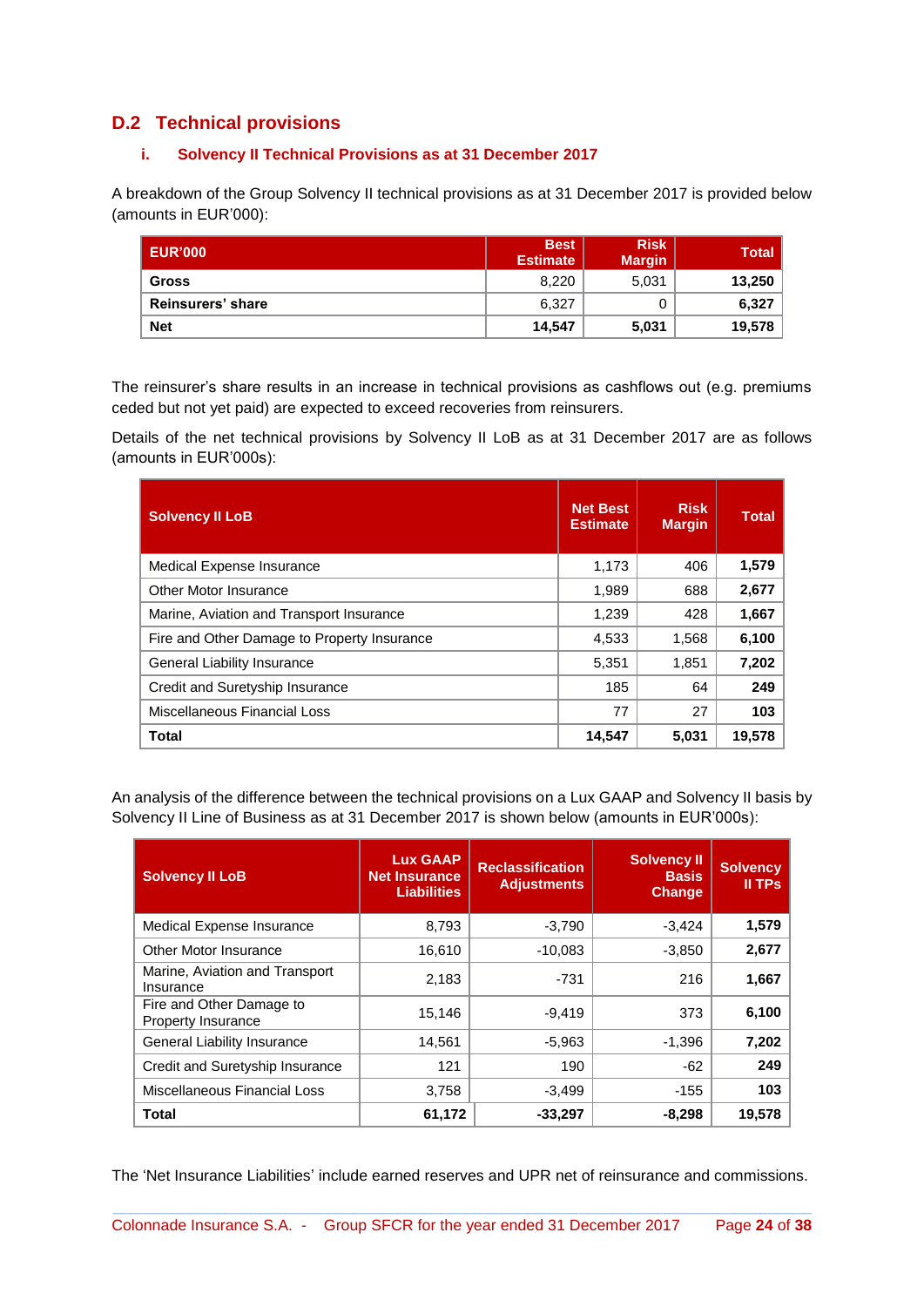The reclassification adjustments reflect where cash flows in (such as insurance balances receivable) are offset against cash flows out (such as future claims payments) in the Solvency II balance sheet and do not result in a difference in the valuation of balance sheet equity. The differences in basis that impacts the equity are discussed further below (see sub-section vii).

### **ii. Reserving Process and Governance**

The Company's reserving process to determine the technical provisions on GAAP and Solvency II bases broadly comprises the following steps, as part of a robust and rigorous process for setting reserves:

- **Determination and recommendation of ultimate claims by the Actuarial Function:**
- **Review/validation by the branches;**
- **Determination of the technical provisions to adopt in the GAAP/Solvency II technical provisions;** and
- Review and approval by the Reserving Committee / Board.

### **iii. Key methodology and assumptions used to determine ultimate premiums and claims**

To determine the estimate for ultimate premiums and claims, analysis is undertaken separately for each line of business.

For the majority of the classes of business, the following standard actuarial projection techniques are used to calculate ultimate premiums and claims:

- Basic Chain Ladder (based on paid and incurred claims)
- **Bornhuetter-Ferguson (based on paid and incurred claims)**
- **Initial Expected Loss Ratio**

Claim experience on the most recent years of account is relatively immature. As a result, the Basic Chain Ladder methods produce estimates with a relatively higher level of uncertainty. When projecting estimates for these years of account, the Bornhuetter-Ferguson and Initial Expected Loss Ratio methods are used instead.

Specific adjustments may be made to projected ultimate claims at either a class or an individual claim level. This may be due to a known large loss and/or loss experience on a particular contract.

When choosing between methods, the maturity of each year of account, volume of data, benchmark information and other business-specific issues that are known about at the time of valuation are taken into account.

### **iv. Key methodologies and assumptions used to determine best estimate technical provisions on a GAAP and Solvency II basis**

Having determined the ultimate premiums and claims to form the basis for the technical provisions, a number of additional material assumptions are required to determine the technical provisions on a GAAP and Solvency II basis:

 **Writing and earnings patterns** – used to determine the level of earned and unearned premiums. These are based on the inception and expiry dates of the underlying contracts.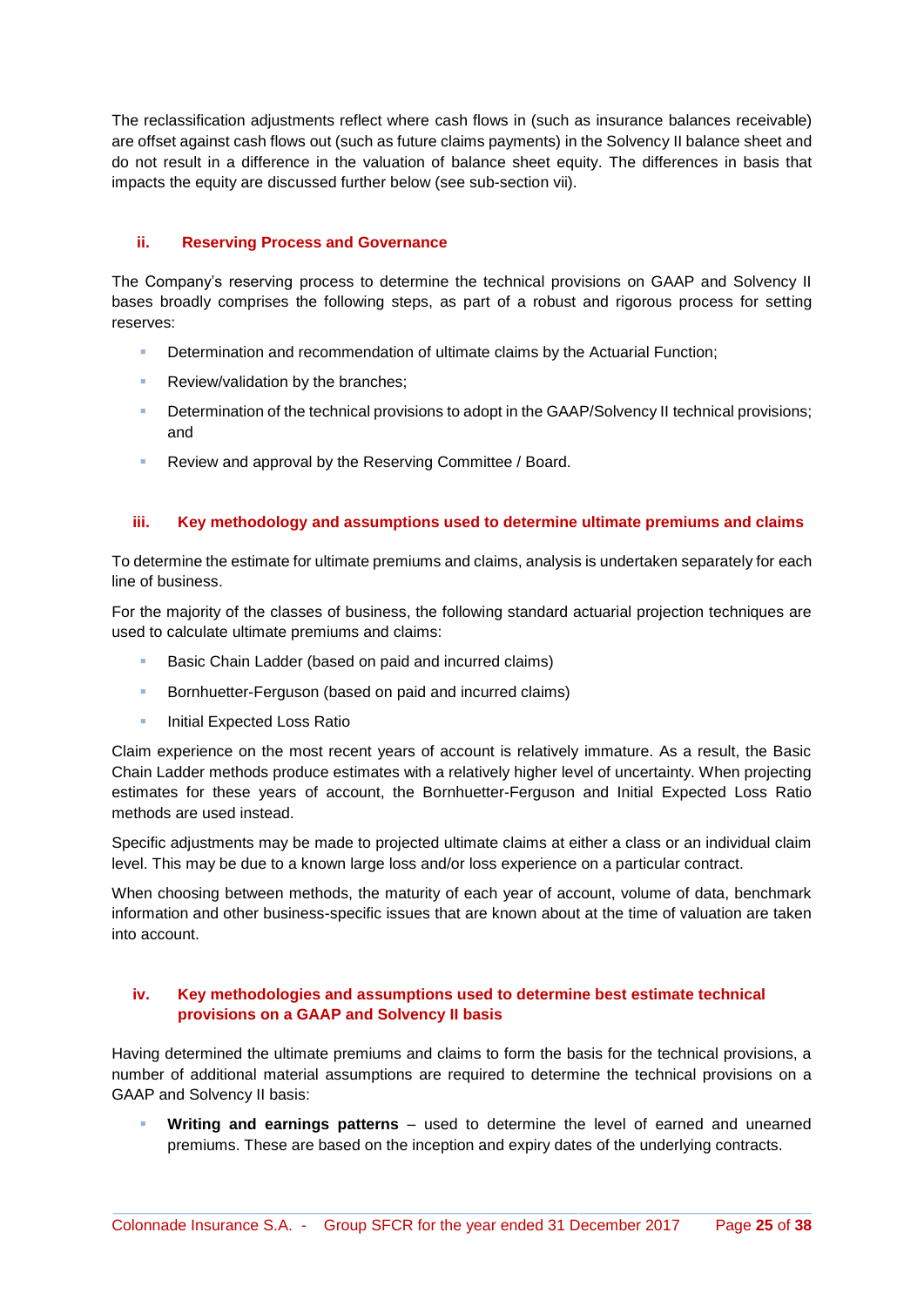- **Expense provisions** an Unallocated Loss Adjustment Expenses (ULAE) provision is held within the GAAP technical provisions. In addition, expense provisions are required within the Solvency II technical provisions in respect of premiums, claims and investments which represent the on-going servicing of the business included in the valuation.
- **Payment patterns** used to determine the cash flow profiles. When calculating technical provisions to demonstrate solvency on a Solvency II basis, the time-value of money must be allowed for. This requires the estimation of timing and quantum of future cash flows associated with the technical provisions. These cash flows are then discounted back to present value using risk-free yield curves.
- **Risk free yield curves** by currency and based on those set by EIOPA.

A Risk Margin, being the expected cost of capital to support the run-off of the technical provisions, is also added and is calculated based on the standard formula and discounted using a yield of 6% as set by EIOPA.

### **v. Reserve Uncertainty**

The key uncertainties surrounding the technical provisions relate to the ultimate unpaid claims reserves. These uncertainties are present on both a financial accounting and Solvency II basis. However, in determining the ultimate unpaid claims reserves, it was established that the Company was not exposed to any individual or aggregation of large losses which increased the uncertainty of the Company's reserves beyond the normal range of uncertainty for insurance liabilities at this stage of development.

### **vi. Impact of Reinsurance**

The impact of reinsurance on the Solvency II technical provisions is quantified above. This includes the impact of the Part VII transfer which is ceded 100% to Polish Re, another wholly owned Fairfax subsidiary.

### **vii. Material differences between technical provisions on GAAP and Solvency II bases**

The key differences between the GAAP and Solvency II technical provisions are:

- **Profit on Unearned Premiums** the UPR is based on 100% of unearned premium on a GAAP basis, whereas under Solvency II, profit relating to the unearned premium is recognised at the relevant expected loss ratio plus an allowance for expenses.
- **Additional Solvency II loads** in addition to the Unallocated Loss Adjustment Expenses (ULAE) and bad debt held on a GAAP basis, provisions are required in respect of premiums, claims and investment expenses.
- **Discounting** the impact of discounting using yield curves provided by EIOPA as at 31 December 2017.
- **Risk Margin** the load required for the Risk Margin as at 31 December 2017.

In valuing the Solvency II technical provisions:

- There are no matching adjustments applied.
- **There are no volatility adjustments used.**
- **There are no transitional risk-free interest term structures applied.**
- **There are no transitional deductions applied.**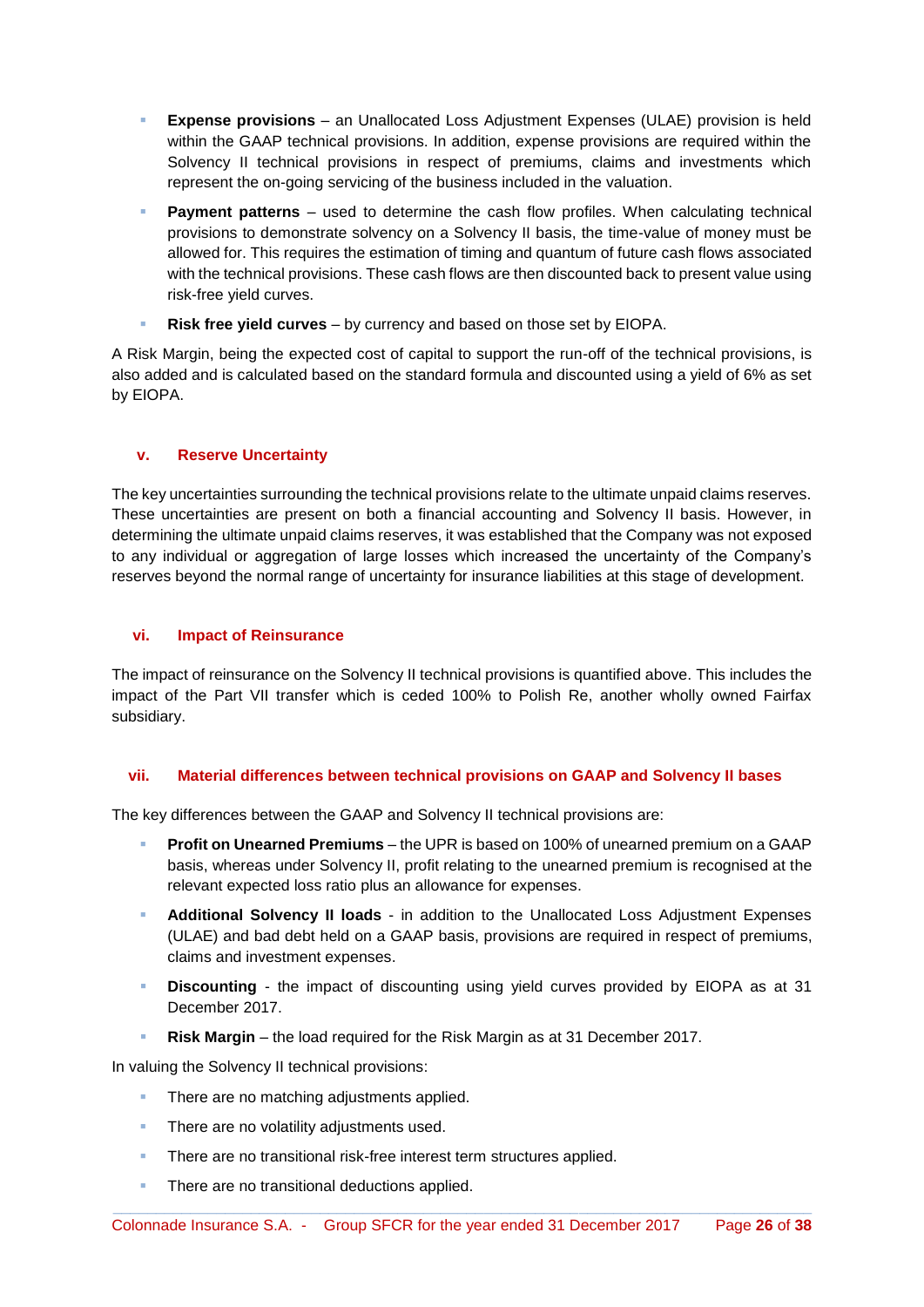### **viii. Future management actions**

Future reinsurance, which will generally not yet have been purchased as at the valuation date (e.g. renewal of existing programmes on expiry), may partially cover business included in the technical provisions (e.g. bound but not incepted business). It is assumed that this reinsurance will be purchased in line with business plan/latest forecast assumptions – this is a key 'future management action' assumption.

### **D.3 Other liabilities**

For all liabilities other than the technical provisions, there are no valuation differences between the GAAP and Solvency II bases.

### **D.4 Alternative methods for valuation**

There are no alternative valuation methods to disclose.

### **D.5 Other information**

All relevant information regarding the Company's valuation methodologies is considered to be included in sections D1-D4 above.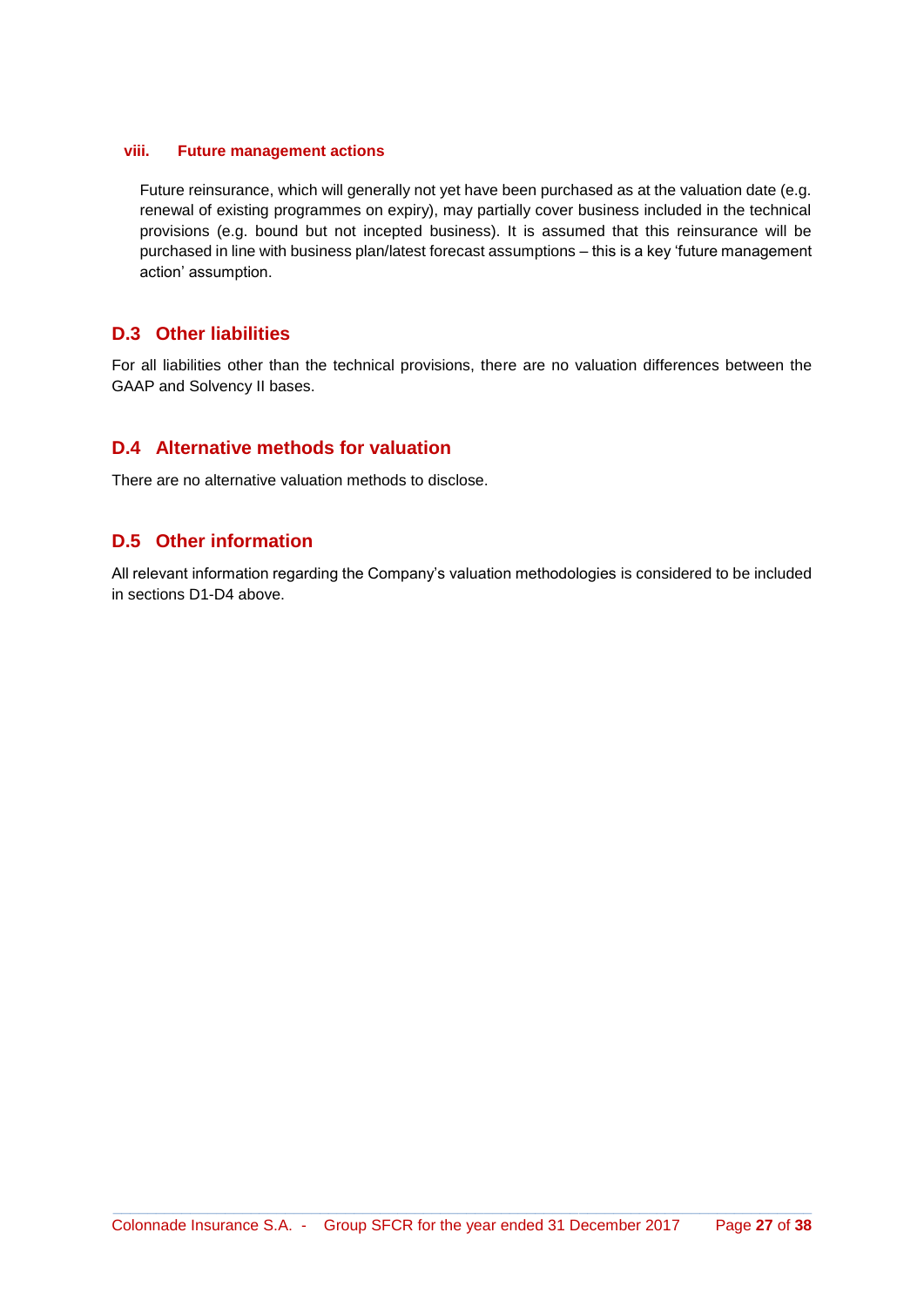# **E. Capital management**

### **E.1 Own funds**

### **i. Policy**

The Company's capital policy sets out capital requirements and principles of funding and states the importance of ensuring that that both the Group and Company are sufficiently capitalised at all times and complies with the Solvency II requirements. Responsibility for ensuring compliance with this policy rests with the Board of the Company.

### **ii. Capital requirements**

With effect from 1 January 2016, the regulatory and solvency requirements for most insurers and reinsurers underwent a major change with the introduction of Solvency II, which provides for the valuation of both assets and liabilities on a market consistent basis.

The Solvency Capital Requirement ("SCR") is the amount of capital required to ensure continued solvency over a one year time frame with a probability of 99.5%. The Company calculates its SCR using the standard formula specified in detail in the Solvency II legislation.

The absolute minimum level of capital required under Solvency II is the Minimum Capital Requirement (MCR). This amount is lower than the SCR and defines the point of intensive regulatory intervention.

Under Solvency II, capital is referred to as Own Funds and a distinction is made between Basic Own Funds (BOF) and Ancillary Own Funds (AOF). Capital starts with the excess of assets over liabilities on the Solvency II balance sheet (EUR 55.3 million at year end 2017) to which qualifying subordinated debt are added (the Company has no subordinated debt) to arrive at Basic Own Funds. Off balance sheet items that may absorb losses are known as Ancillary Own Funds (the Company has EUR 7 million of unpaid, uncalled share capital which is classified as Ancillary Own Funds).

The Own Funds are classified into tiers of Own Funds and restrictions are applied to limit the extent to which the components of Own Funds can be used to meet the capital requirements (SCR and MCR).

### **iii. Reconciliation of Lux GAAP Net Equity to Solvency II Own Funds**

The following table compares shareholders' equity as set out in the Company's Lux GAAP financial statements to the Solvency II Available Own Funds at 31 December 2017.

|                                  | <b>EUR'000</b> |
|----------------------------------|----------------|
| Lux GAAP shareholders' equity    | 57,260         |
| Intangibles                      | (5,663)        |
| Net Deferred Tax Asset           | 2,382          |
| Revaluation of Non-Life reserves | 8,298          |
| Solvency II Available Own Funds  | 62,277         |

The composition of the Company's Solvency II Available Own Funds at 31 December 2017 is set out in the following section.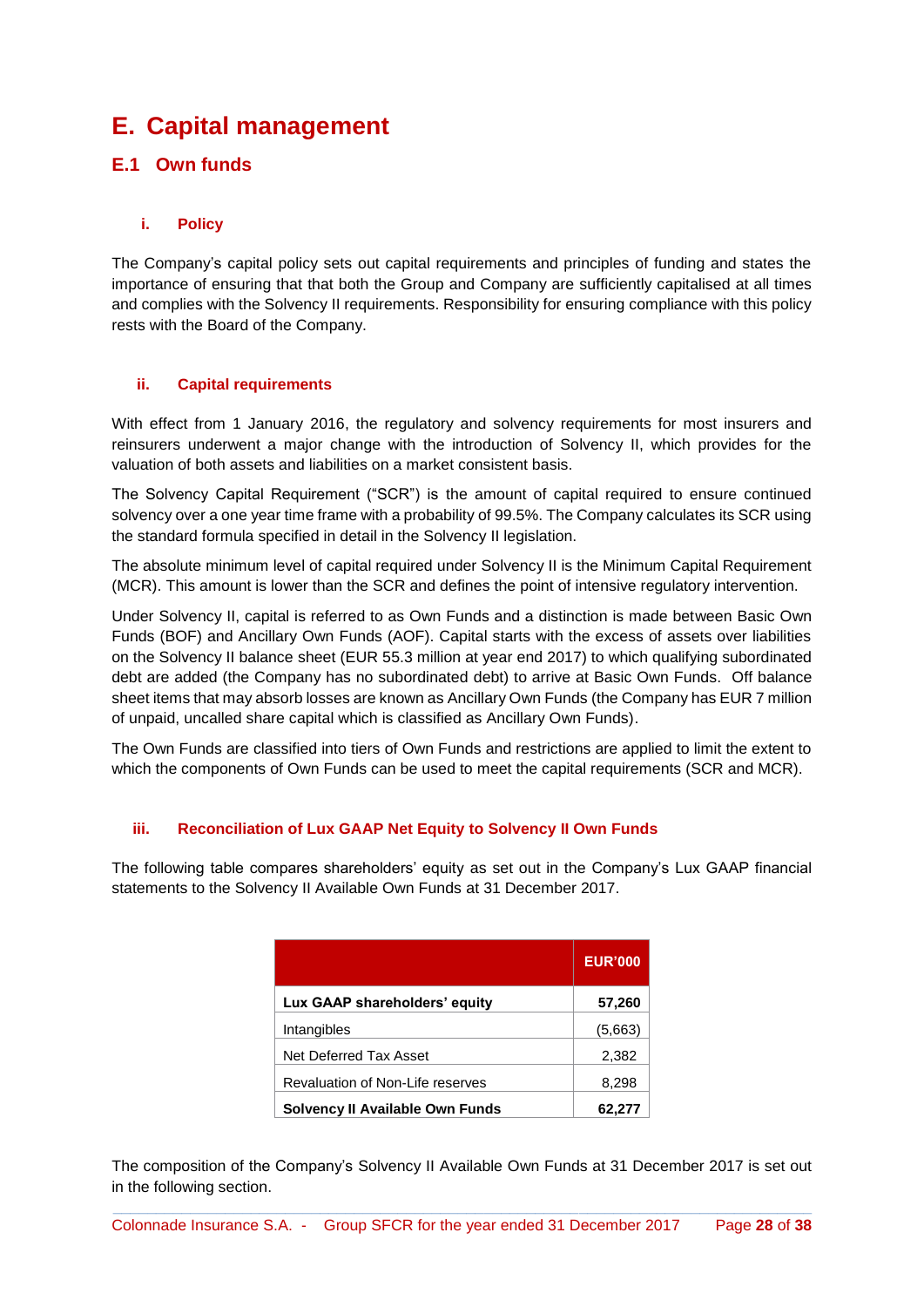### **iv. Own Funds structure as at 31 December 2017**

The composition and total available own funds for the Group at 31 December 2017 is set out below. Whilst Basic Own Funds may fall within one of three tiers, Ancillary Own Funds are only permitted to form part of Tier 2 or 3 reflecting the fact they are not on the balance sheet.

| <b>EUR'000</b>                    | /Tier 1<br><b>Unrestricted</b><br><b>BOF</b> | Tier 2<br><b>Ancillary</b> | Tier 3<br><b>BOF</b> | <b>Total</b> |
|-----------------------------------|----------------------------------------------|----------------------------|----------------------|--------------|
| Paid up share capital             | 2,500                                        |                            |                      | 2,500        |
| Uncalled and unpaid share capital |                                              | 7,000                      |                      | 7,000        |
| <b>Share Premium</b>              | 73,876                                       |                            |                      | 73,876       |
| Net Deferred Tax Asset            |                                              |                            | 2,382                | 2,382        |
| Reconciliation reserve            | (23,481)                                     |                            |                      | (23, 481)    |
| <b>Total Own Funds</b>            | 52,895                                       | 7,000                      | 2,382                | 62.27        |

The Company's paid up share capital, share premium and legal reserve have each been classified as Tier 1 capital. The reconciliation reserve is also classified as Tier 1 capital in accordance with the Solvency II guidelines.

The Group has also accounted for EUR 7 million of unpaid share capital in its eligible own funds at 31 December 2017. Under Solvency II rules, unpaid share capital is considered "ancillary own funds" and is eligible (subject to certain limits) given the approval of the regulator. The CAA has given its approval to the Company for its use of the EUR 7 million of unpaid share capital as ancillary own funds. The unpaid share capital is classified as a Tier 2 ancillary own funds item and is eligible to cover the Company's SCR, but not MCR, at 31 December 2017.

The reconciliation reserve has been calculated as follows:

| <b>Reconciliation reserve</b>     | <b>EUR'000</b> |
|-----------------------------------|----------------|
| Excess of assets over liabilities | 55,277         |
| Less:                             |                |
| Paid up Ordinary Share Capital    | (2,500)        |
| <b>Share Premium</b>              | (73, 876)      |
| Net Deferred Tax Assets           | (2, 382)       |
| <b>Reconciliation Reserve</b>     | (23,481)       |

### **v. Eligible Own Funds at 31 December 2017**

The classification into tiers is relevant to the determination of eligible own funds – being the own funds that are eligible to cover the MCR and SCR.

The MCR may only be covered by Tier 1 and Tier 2 basic own funds (Tier 2 ancillary own funds and Tier 3 basic own funds are not eligible to cover the MCR).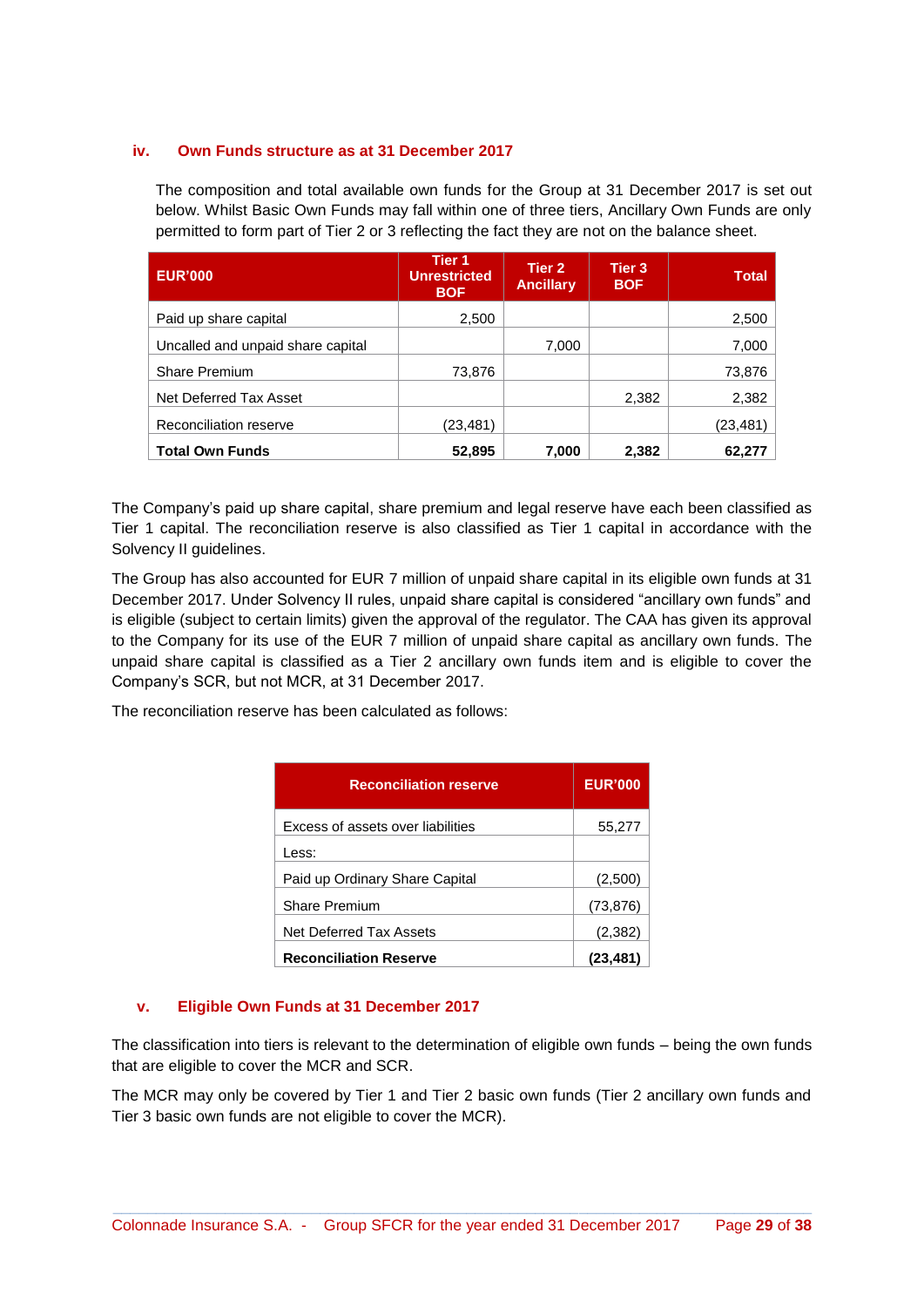The table below shows the amount of eligible own funds to cover the SCR and MCR by tier:

| <b>EUR'000</b>                                  | Total<br>eligible<br>own funds | Tier 1<br>Unrestricted<br><b>BOF</b> | Tier 2<br><b>Ancillary</b> | Tier 3<br><b>BOF</b> |
|-------------------------------------------------|--------------------------------|--------------------------------------|----------------------------|----------------------|
| Total eligible own funds to meet the <b>SCR</b> | 62.277                         | 52.895                               | 7.000                      | 2,382                |
| Total eligible own funds to meet the MCR        | 52,895                         | 52.895                               |                            |                      |

EUR 52.9 million (84.9%) of the company's eligible own funds are unrestricted tier 1 capital. This consists of the Company's paid up share capital, share premium, legal reserve and the reconciliation reserve.

### **vi. Eligible Own Funds to cover capital requirements (SCR and MCR)**

The table below presents the ratio of eligible own funds that the Group holds to cover its capital requirements at 31 December 2017.

| <b>EUR'000</b>                   | 2017   |
|----------------------------------|--------|
| <b>SCR</b>                       | 35,528 |
| <b>MCR</b>                       | 8,888  |
| <b>Capital available for SCR</b> | 62,277 |
| <b>Capital available for MCR</b> | 52,895 |
| <b>Ratio SCR</b>                 | 175%   |
| <b>Ratio MCR</b>                 | 595%   |

### **E.2 Solvency capital requirement and Minimum capital requirement**

The Group uses EIOPA's Solvency II Standard Formula to calculate its SCR. It does not use Company specific parameters and does not use simplified calculations in its computation. The table below sets out the capital requirements for each risk module of the Standard Formula.

| <b>Capital requirement for each risk</b><br>module (EUR'000) | <b>Net solvency</b><br>capital<br>requirement | <b>TIG</b><br><b>Bermuda</b> | <b>Diversification</b> | <b>Group</b> |
|--------------------------------------------------------------|-----------------------------------------------|------------------------------|------------------------|--------------|
| Non-life underwriting risk                                   | 21,163                                        | $\Omega$                     | 0                      | 21,163       |
| Life underwriting risk                                       | 0                                             | $\Omega$                     | 0                      |              |
| Health underwriting risk                                     | 5,805                                         | 0                            | 0                      | 5,805        |
| Market risk                                                  | 1,841                                         | 227                          | $-227$                 | 1,841        |
| Counterparty default risk                                    | 13,648                                        | 16                           | $-16$                  | 13,648       |
| Diversification                                              | $-10,254$                                     | $-11$                        | 11                     | $-10,254$    |
| <b>Basic Solvency Capital Requirement</b>                    | 32,204                                        | 232                          | $-232$                 | 32,204       |
| Operational risk                                             | 3,325                                         | $\Omega$                     | 0                      | 3,325        |
| <b>Solvency Capital Requirement</b><br>("SCR")               | 35,528                                        | 232                          | $-232$                 | 35,528       |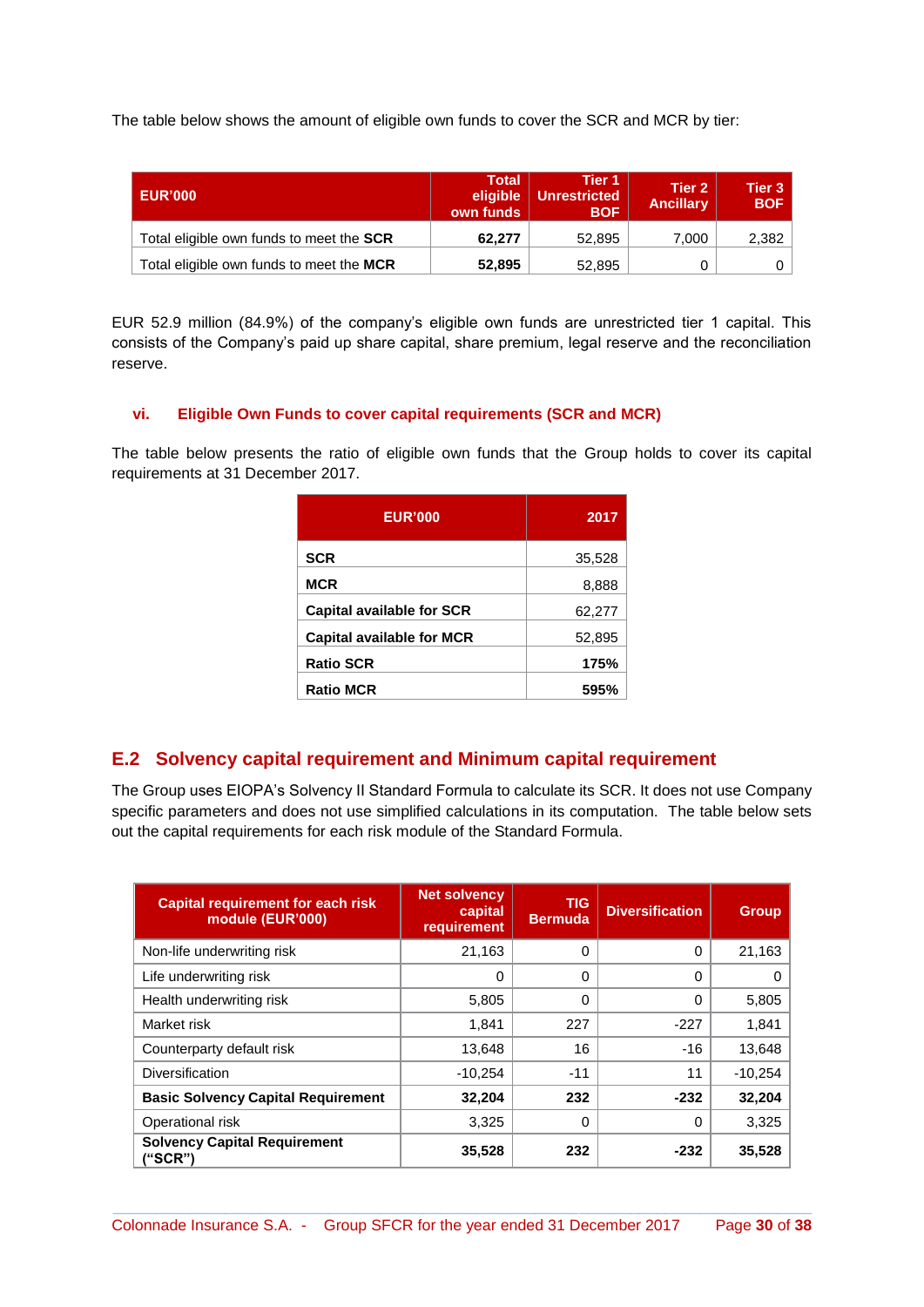As at 31 December 2017, the main component of the Group's SCR is non-life underwriting risk, particularly premium risk, in expectation of the significantly increased premiums to be earned in 2018. Also included within non-life underwriting risk is a catastrophe risk charge which relates primarily to flood and earthquake exposures.

The next most significant component is counterparty default risk which includes risks associated with reinsurance, insurance balances receivable and cash at bank.

The other components of the Group's SCR as at 31 December 2017 are market risk, which is predominantly currency risk related, health underwriting risk, related to the medical expenses Solvency II line of business, and operational risk.

The Minimum Capital Requirement at 31 December 2017 is EUR 8.9 million which is the minimum calculated from the formula.

### **E.3 Use of the duration-based equity sub-module in the calculation of the Solvency capital requirement**

As the Group does not write life insurance business, the duration-based equity risk sub-module set out in Article 304 is not relevant for the Company.

### **E.4 Difference between the standard formula and any internal model used**

As the Group does not utilise an internal capital model, this is not relevant.

### **E.5 Non-compliance with the Minimum Capital requirement with the Solvency Capital requirement**

There has been no non-compliance with the minimum consolidated Group SCR or SCR during the reporting period, and the Company is expected to remain compliant going forward.

### **E.6 Other information**

The Company received a further capital injection of EUR 3 million from its parent in March 2018.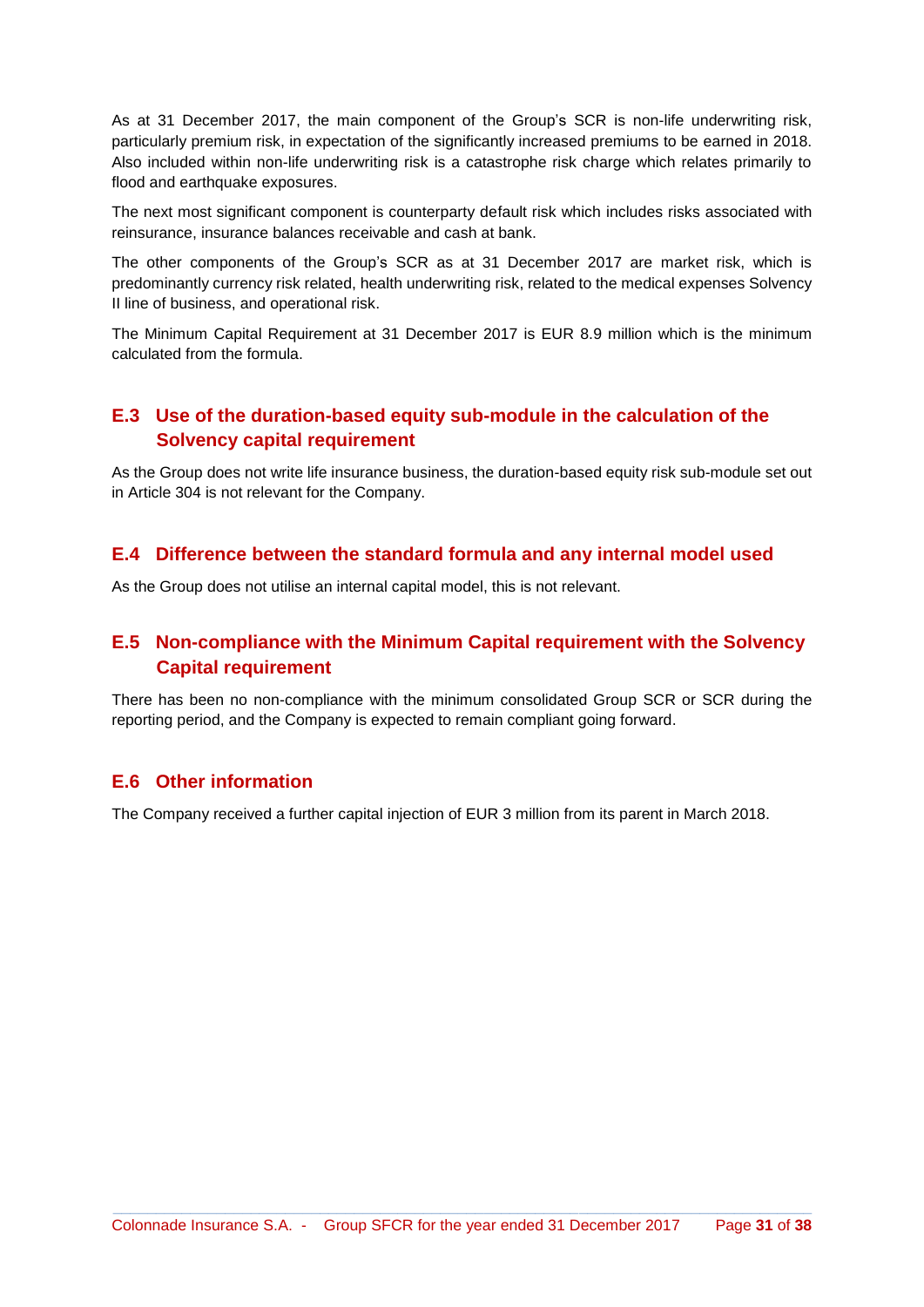# **APPENDICES**

**The following QRTs are included as appendices:** 

- **S.02.01 Balance Sheet**
- **S.05.01 Premiums, claims and expenses by line of business**
- **S.05.02 Premiums, claims and expenses by Country**
- **S.23.01 Own Funds**
- **S.25.01 Solvency Capital Requirement** *–* **for undertakings on Standard Formula**
- **S.32.01 Undertakings in the scope of the group**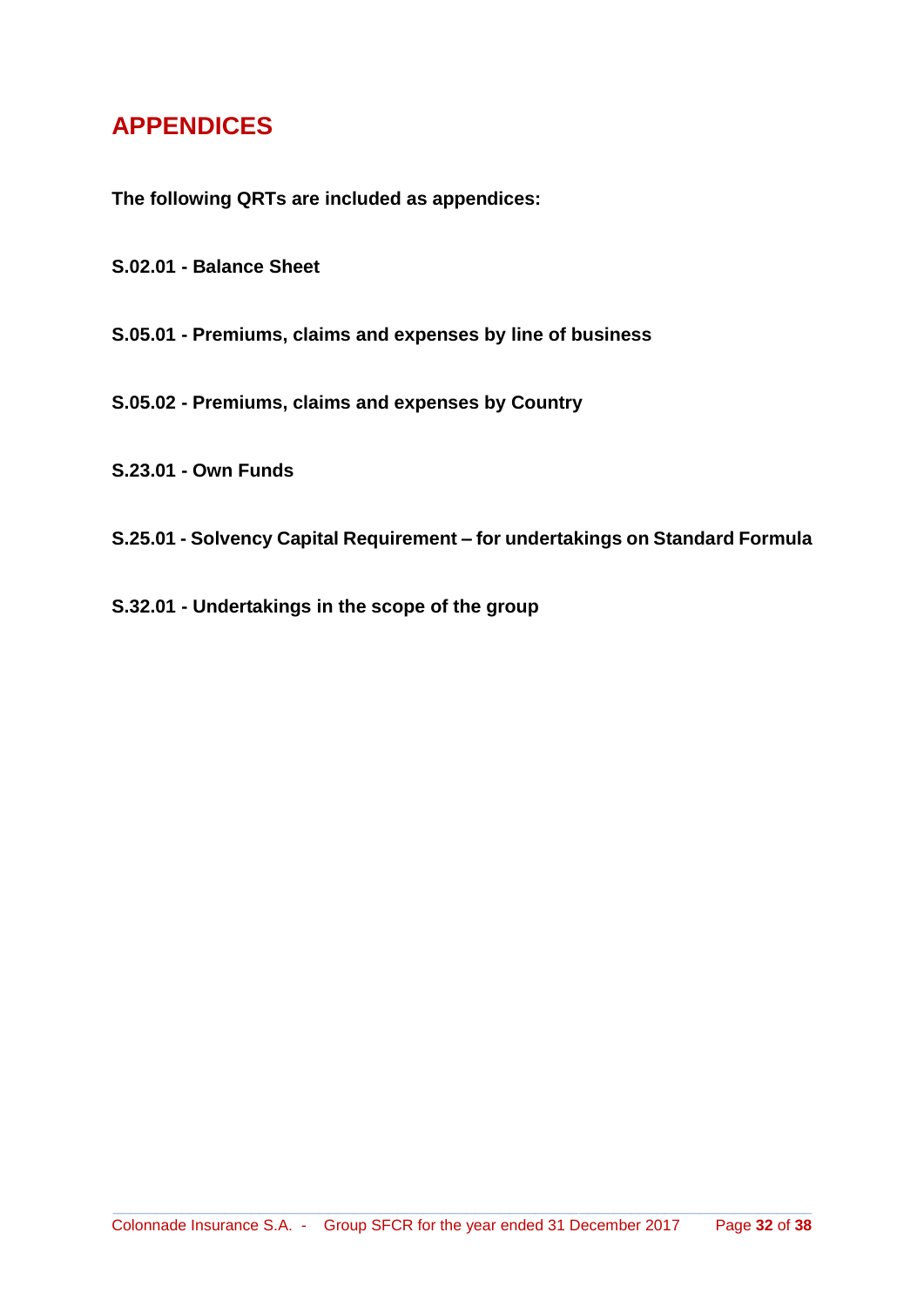### **S.02.01 - Balance Sheet**

### **As at 31 December 2017,** *amounts in €000 unless stated*

| Assets<br>Goodwill<br>Deferred acquisition costs<br>Intangible assets<br>Deferred tax assets                     | Column<br>Row<br>R0010<br>R0020 | value<br>C0010           | value<br>C0020       |
|------------------------------------------------------------------------------------------------------------------|---------------------------------|--------------------------|----------------------|
|                                                                                                                  |                                 |                          |                      |
|                                                                                                                  |                                 |                          |                      |
|                                                                                                                  |                                 |                          |                      |
|                                                                                                                  |                                 |                          | 13,009.1             |
|                                                                                                                  | R0030<br>R0040                  | 2,381.6                  | 5,662.9              |
| Pension benefit surplus                                                                                          | R0050                           |                          |                      |
| Property, plant & equipment held for own use                                                                     | R0060                           |                          |                      |
| Investments (other than assets held for index-linked and unit-linked contracts)                                  | R0070                           | 830.7                    | 830.7                |
| Property (other than for own use)                                                                                | R0080                           |                          |                      |
| Holdings in related undertakings, including participations                                                       | R0090<br>R0100                  |                          |                      |
| Equities<br>Equities - listed                                                                                    | R0110                           |                          |                      |
| Equities - unlisted                                                                                              | R0120                           |                          |                      |
| Bonds                                                                                                            | R0130                           | 830.7                    | 830.7                |
| Government Bonds                                                                                                 | R0140                           | 830.7                    | 830.7                |
| Corporate Bonds                                                                                                  | R0150<br>R0160                  |                          |                      |
| Structured notes                                                                                                 | R0170                           |                          |                      |
| Collateralised securities<br>Collective Investments Undertakings                                                 | R0180                           |                          |                      |
| Derivatives                                                                                                      | R0190                           |                          |                      |
| Deposits other than cash equivalents                                                                             | R0200                           |                          |                      |
| Other investments                                                                                                | R0210                           |                          |                      |
| Assets held for index-linked and unit-linked contracts                                                           | R0220<br>R0230                  |                          |                      |
| Loans and mortgages<br>Loans on policies                                                                         | R0240                           |                          |                      |
| Loans and mortgages to individuals                                                                               | R0250                           |                          |                      |
| Other loans and mortgages                                                                                        | R0260                           |                          |                      |
| Reinsurance recoverables from:                                                                                   | R0270                           | $-6,327.4$               | 34,090.1             |
| Non-life and health similar to non-life                                                                          | R0280                           | $-6,327.4$               | 34,090.1             |
| Non-life excluding health                                                                                        | R0290<br>R0300                  | $-4,779.2$<br>$-1,548.2$ | 34,090.1             |
| Health similar to non-life<br>Life and health similar to life, excluding health and index-linked and unit-linked | R0310                           |                          |                      |
| Health similar to life                                                                                           | R0320                           |                          |                      |
| Life excluding health and index-linked and unit-linked                                                           | R0330                           |                          |                      |
| Life index-linked and unit-linked                                                                                | R0340                           |                          |                      |
| Deposits to cedants                                                                                              | R0350                           |                          |                      |
| Insurance and intermediaries receivables                                                                         | R0360<br>R0370                  |                          | 25,340.0<br>14,558.5 |
| Reinsurance receivables<br>Receivables (trade, not insurance)                                                    | R0380                           |                          |                      |
| Own shares (held directly)                                                                                       | R0390                           |                          |                      |
| Amounts due in respect of own fund items or initial fund called up but not yet paid in                           | R0400                           |                          | 7,000.0              |
| Cash and cash equivalents                                                                                        | R0410                           | 80,283.4                 | 80,283.4             |
| Any other assets, not elsewhere shown                                                                            | R0420<br><b>R0500</b>           | 5,717.2<br>82,885.5      | 5,717.2<br>186,491.9 |
| <b>Total assets</b><br>Liabilities                                                                               |                                 |                          |                      |
| Technical provisions - non-life                                                                                  | R0510                           | 13,250.2                 | 86,215.6             |
| Technical provisions - non-life (excluding health)                                                               | R0520                           | 13,219.5                 | 86,215.6             |
| Technical provisions calculated as a whole                                                                       | R0530                           |                          |                      |
| <b>Best Estimate</b>                                                                                             | R0540<br>R0550                  | 8,594.5<br>4,625.0       |                      |
| Risk margin<br>Technical provisions - health (similar to non-life)                                               | R0560                           | 30.7                     |                      |
| Technical provisions calculated as a whole                                                                       | R0570                           |                          |                      |
| <b>Best Estimate</b>                                                                                             | R0580                           | $-375.0$                 |                      |
| Risk margin                                                                                                      | R0590                           | 405.7                    |                      |
| Technical provisions - life (excluding index-linked and unit-linked)                                             | R0600                           |                          |                      |
| Technical provisions - health (similar to life)                                                                  | R0610<br>R0620                  |                          |                      |
| Technical provisions calculated as a whole<br><b>Best Estimate</b>                                               | <b>RUB30</b>                    |                          |                      |
| Risk margin                                                                                                      | R0640                           |                          |                      |
| Technical provisions - life (excluding health and index-linked and unit-linked)                                  | R0650                           |                          |                      |
| Technical provisions calculated as a whole                                                                       | R0660                           |                          |                      |
| <b>Best Estimate</b>                                                                                             | R0670<br>R0680                  |                          |                      |
| Risk margin<br>Technical provisions - index-linked and unit-linked                                               | R0690                           |                          |                      |
| Technical provisions calculated as a whole                                                                       | R0700                           |                          |                      |
| <b>Best Estimate</b>                                                                                             | R0710                           |                          |                      |
| Risk margin                                                                                                      | R0720                           |                          |                      |
| Other technical provisions                                                                                       | R0730                           |                          |                      |
| Contingent liabilities                                                                                           | R0740<br>R0750                  |                          |                      |
| Provisions other than technical provisions<br>Pension benefit obligations                                        | R0760                           |                          |                      |
| Deposits from reinsurers                                                                                         | R0770                           |                          |                      |
| Deferred tax liabilities                                                                                         | R0780                           |                          |                      |
| Derivatives                                                                                                      | R0790                           |                          |                      |
| Debts owed to credit institutions                                                                                | R0800<br>R0810                  |                          |                      |
| Financial liabilities other than debts owed to credit institutions                                               | R0820                           |                          | 9,046.7              |
| Insurance & intermediaries payables<br>Reinsurance payables                                                      | R0830                           |                          | 19,611.1             |
| Payables (trade, not insurance)                                                                                  | R0840                           | 14,358.4                 | 14,358.4             |
| Subordinated liabilities                                                                                         | R0850                           |                          |                      |
| Subordinated liabilities not in Basic Own Funds                                                                  | R0860                           |                          |                      |
| Subordinated liabilities in Basic Own Funds                                                                      | R0870<br>R0880                  |                          |                      |
| Any other liabilities, not elsewhere shown<br><b>Total liabilities</b>                                           | <b>R0900</b>                    | 27,608.6                 | 129,231.8            |
| <b>Excess of assets over liabilities</b>                                                                         | R1000                           | 55,276.9                 | 57,260.1             |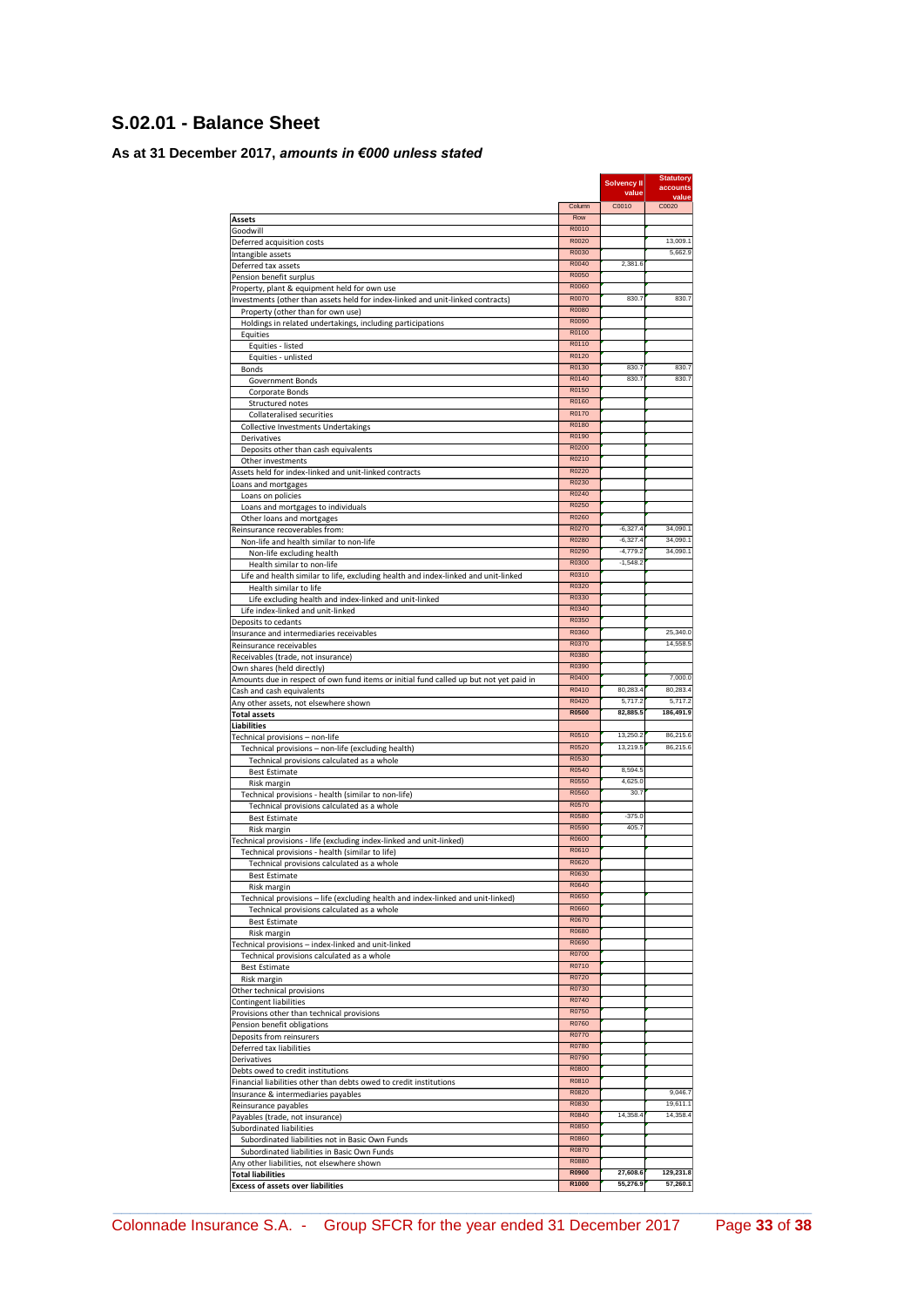### **S.05.01 - Premiums, claims and expenses by line of business**

#### **As at 31 December 2017,** *amounts in €000 unless st***ated**

|                                                    |              | Line of Business for: non-life insurance and reinsurance obligations (direct business and accepted proportional reinsurance) |                      |                          |                                   |                          |                                           |                            |                                          | Line of Business for: accepted non-proportional reinsurance |                                    |            |                                        |        |          |                      |          |          |
|----------------------------------------------------|--------------|------------------------------------------------------------------------------------------------------------------------------|----------------------|--------------------------|-----------------------------------|--------------------------|-------------------------------------------|----------------------------|------------------------------------------|-------------------------------------------------------------|------------------------------------|------------|----------------------------------------|--------|----------|----------------------|----------|----------|
|                                                    |              | <b>Medical</b><br>expense                                                                                                    | Income<br>protection | Workers'<br>compensation | <b>Motor vehicle</b><br>liability | Other motor<br>insurance | <b>Marine</b> , aviation<br>and transport | Fire and other<br>property | damage to General liability<br>insurance | <b>Credit and</b><br>suretyship                             | <b>Legal expenses</b><br>insurance | Assistance | <b>Miscellaneous</b><br>financial loss | Health | Casualty | Marine.<br>aviation. | Property | Total    |
|                                                    | Colum        | insurance                                                                                                                    | insurance            | insurance                | insurance                         |                          | insurance                                 | insurance                  |                                          | insurance                                                   |                                    |            |                                        |        |          | transport            |          |          |
| <b>Premiums written</b>                            | Row          | C0010                                                                                                                        | C0020                | C0030                    | C0040                             | C0050                    | C0060                                     | C0070                      | C0080                                    | C0090                                                       | C0100                              | C0110      | C0120                                  | C0130  | C0140    | C0150                | C0160    | C0200    |
| Gross - Direct Business                            | <b>R011</b>  | 14,838.8                                                                                                                     |                      |                          |                                   | 21,301.                  | 1,802.0                                   | 17,064.                    | 20,474.2                                 | 550.                                                        |                                    |            | 1,186.6                                |        |          |                      |          | 77,217.7 |
| Gross - Proportional reinsurance accepted          | R0120        | 10,285.2                                                                                                                     |                      |                          |                                   | 1,531.0                  | 444.6                                     | 8,029.8                    | 6,675.2                                  |                                                             |                                    |            | 1,808.3                                |        |          |                      |          | 28,774.1 |
| Gross - Non-proportional reinsurance accepte R0130 |              |                                                                                                                              |                      |                          |                                   |                          |                                           |                            |                                          |                                                             |                                    |            |                                        |        |          |                      |          |          |
| Reinsurers' share                                  | R0140        | 281.5                                                                                                                        |                      |                          |                                   | 10.291.                  | 368.3                                     | 6.623.                     | 11,888.0                                 | 190.5                                                       |                                    |            | 156.7                                  |        |          |                      |          | 29.798.9 |
| Net                                                | R020         | 24,842.4                                                                                                                     |                      |                          |                                   | 12,540.8                 | 1,878.3                                   | 18,471.7                   | 15,261.                                  | 359.5                                                       |                                    |            | 2,838.7                                |        |          |                      |          | 76,192.9 |
| <b>Premiums earned</b>                             |              |                                                                                                                              |                      |                          |                                   |                          |                                           |                            |                                          |                                                             |                                    |            |                                        |        |          |                      |          |          |
| Gross - Direct Business                            | R0210        | 11,425.0                                                                                                                     |                      |                          |                                   | 7,675.9                  | 1,079.3                                   | 10,913.0                   | 9,472.3                                  | 553.0                                                       |                                    |            | 211.2                                  |        |          |                      |          | 41,329.6 |
| Gross - Proportional reinsurance accepted          |              | 9,691.3                                                                                                                      |                      |                          |                                   | 824.6                    | 194.3                                     | 5,229.                     | 2,855.8                                  |                                                             |                                    |            | 210.7                                  |        |          |                      |          | 19,005.8 |
| Gross - Non-proportional reinsurance accepte R0230 |              |                                                                                                                              |                      |                          |                                   |                          |                                           |                            |                                          |                                                             |                                    |            |                                        |        |          |                      |          |          |
| Reinsurers' share                                  | R0240        | 249.0                                                                                                                        |                      |                          |                                   | 4,159.4                  | 274.8                                     | 3,597.9                    | 5,080.5                                  | 197.6                                                       |                                    |            | 46.2                                   |        |          |                      |          | 13,605.5 |
| Net                                                | R0300        | 20,867.                                                                                                                      |                      |                          |                                   | 4,341.                   | 998.8                                     | 12,544.2                   | 7,247.6                                  | 355.4                                                       |                                    |            | 375.7                                  |        |          |                      |          | 46,730.0 |
| <b>Claims incurred</b>                             |              |                                                                                                                              |                      |                          |                                   |                          |                                           |                            |                                          |                                                             |                                    |            |                                        |        |          |                      |          |          |
| Gross - Direct Business                            | R0310        | 3,408.3                                                                                                                      |                      |                          |                                   | 895.2                    | 1,565.0                                   | 5,774.4                    | 3,013.0                                  | 277.6                                                       |                                    |            | 90.5                                   |        |          |                      |          | 15,024.1 |
| Gross - Proportional reinsurance accepted          | R0320        | 2.170.6                                                                                                                      |                      |                          |                                   | 573.0                    | 61.5                                      | 3,143.0                    | 826.4                                    |                                                             |                                    |            | 105.4                                  |        |          |                      |          | 6,879.9  |
| Gross - Non-proportional reinsurance accepte R0330 |              |                                                                                                                              |                      |                          |                                   |                          |                                           |                            |                                          |                                                             |                                    |            |                                        |        |          |                      |          |          |
| Reinsurers' share                                  | R0340        | 326.0                                                                                                                        |                      |                          |                                   | 1,205.6                  | 957.7                                     | 344.7                      | 617.5                                    | 0.0                                                         |                                    |            | 26.2                                   |        |          |                      |          | 3,477.8  |
| Net                                                | ROADO        | 5,252.9                                                                                                                      |                      |                          |                                   | 262.6                    | 668.8                                     | 8,572.6                    | 3,221.9                                  | 277.6                                                       |                                    |            | 169.7                                  |        |          |                      |          | 18,426.2 |
| Changes in other technical provisions              |              |                                                                                                                              |                      |                          |                                   |                          |                                           |                            |                                          |                                                             |                                    |            |                                        |        |          |                      |          |          |
| Gross - Direct Business                            | R0410        | 59.8                                                                                                                         |                      |                          |                                   | 113.1                    | 7.9                                       | 88.6                       | 82.2                                     | 0.1                                                         |                                    |            | 3.1                                    |        |          |                      |          | 354.7    |
| Gross - Proportional reinsurance accepted          |              |                                                                                                                              |                      |                          |                                   |                          |                                           |                            |                                          |                                                             |                                    |            |                                        |        |          |                      |          |          |
| Gross - Non- proportional reinsurance accepte      | R0430        |                                                                                                                              |                      |                          |                                   |                          |                                           |                            |                                          |                                                             |                                    |            |                                        |        |          |                      |          |          |
| Reinsurers' share                                  | R0440        |                                                                                                                              |                      |                          |                                   |                          |                                           |                            |                                          |                                                             |                                    |            |                                        |        |          |                      |          |          |
| Net                                                | R0500        | 59.8                                                                                                                         |                      |                          |                                   | 113.1                    | 7.9                                       | 88.6                       | 82.2                                     | 0.1                                                         |                                    |            | 3.1                                    |        |          |                      |          | 354.7    |
| <b>Expenses incurred</b>                           | <b>R0550</b> | 16,764.2                                                                                                                     |                      |                          |                                   | 5,039.8                  | 1,077.3                                   | 11,398.2                   | 7,417.4                                  | 95.1                                                        |                                    |            | 810.9                                  |        |          |                      |          | 42,603.0 |
| Administrative expenses                            |              |                                                                                                                              |                      |                          |                                   |                          |                                           |                            |                                          |                                                             |                                    |            |                                        |        |          |                      |          |          |
| Gross - Direct Business                            | R0610        | 6,177.5                                                                                                                      |                      |                          |                                   | 1,703.                   | 381.4                                     | 4,041.                     | 1,190.3                                  | 166.                                                        |                                    |            | 77.8                                   |        |          |                      |          | 13,737.4 |
| Gross - Proportional reinsurance accepted          | R0620        | 2,776.4                                                                                                                      |                      |                          |                                   | 173.7                    | 47.4                                      | 1,222.3                    | 1,892.2                                  |                                                             |                                    |            | 68.3                                   |        |          |                      |          | 6,180.3  |
| Gross - Non-proportional reinsurance accep R0630   |              |                                                                                                                              |                      |                          |                                   |                          |                                           |                            |                                          |                                                             |                                    |            |                                        |        |          |                      |          |          |
| Reinsurers' share                                  | R0640        |                                                                                                                              |                      |                          |                                   |                          |                                           |                            |                                          |                                                             |                                    |            |                                        |        |          |                      |          |          |
| Net                                                |              | 8,953.9                                                                                                                      |                      |                          |                                   | 1,876.8                  | 428.8                                     | 5,263.3                    | 3,082.6                                  | 166.2                                                       |                                    |            | 146.1                                  |        |          |                      |          | 19,917.6 |
| Investment management expenses                     |              |                                                                                                                              |                      |                          |                                   |                          |                                           |                            |                                          |                                                             |                                    |            |                                        |        |          |                      |          |          |
| <b>Gross - Direct Business</b>                     | R0710        |                                                                                                                              |                      |                          |                                   |                          |                                           |                            |                                          |                                                             |                                    |            |                                        |        |          |                      |          |          |
| Gross - Proportional reinsurance accepted          |              |                                                                                                                              |                      |                          |                                   |                          |                                           |                            |                                          |                                                             |                                    |            |                                        |        |          |                      |          |          |
| Gross - Non-proportional reinsurance accep R0730   |              |                                                                                                                              |                      |                          |                                   |                          |                                           |                            |                                          |                                                             |                                    |            |                                        |        |          |                      |          |          |
| Reinsurers' share                                  | R0740        |                                                                                                                              |                      |                          |                                   |                          |                                           |                            |                                          |                                                             |                                    |            |                                        |        |          |                      |          |          |
| Net                                                | R0800        |                                                                                                                              |                      |                          |                                   |                          |                                           |                            |                                          |                                                             |                                    |            |                                        |        |          |                      |          |          |
| Claims management expenses                         |              |                                                                                                                              |                      |                          |                                   |                          |                                           |                            |                                          |                                                             |                                    |            |                                        |        |          |                      |          |          |
| Gross - Direct Business                            | R0810        | 526.6                                                                                                                        |                      |                          |                                   | 265.                     | 176.0                                     | 626.0                      | 230.3                                    | 1.3                                                         |                                    |            | 10.6                                   |        |          |                      |          | 1,836.0  |
| Gross - Proportional reinsurance accepted          |              | $-22.8$                                                                                                                      |                      |                          |                                   |                          | $-3.9$                                    | $-3.8$                     | $-8.8$                                   |                                                             |                                    |            |                                        |        |          |                      |          | $-39.1$  |
| Gross - Non-proportional reinsurance accepi ROB3   |              |                                                                                                                              |                      |                          |                                   |                          |                                           |                            |                                          |                                                             |                                    |            |                                        |        |          |                      |          |          |
| Reinsurers' share                                  | R084         |                                                                                                                              |                      |                          |                                   |                          |                                           |                            |                                          |                                                             |                                    |            |                                        |        |          |                      |          |          |
| Net                                                | <b>R0900</b> | 503.9                                                                                                                        |                      |                          |                                   | 265.1                    | 172.1                                     | 622.2                      | 221.5                                    | 1.3                                                         |                                    |            | 10.6                                   |        |          |                      |          | 1,796.9  |
| <b>Acquisition expenses</b>                        |              |                                                                                                                              |                      |                          |                                   |                          |                                           |                            |                                          |                                                             |                                    |            |                                        |        |          |                      |          |          |
| Gross - Direct Business                            | <b>R0910</b> | 4.669.3                                                                                                                      |                      |                          |                                   | 3.655.0                  | 352.0                                     | 3,543.0                    | 3.736.7                                  | 47.0                                                        |                                    |            | 63.3                                   |        |          |                      |          | 16,066.4 |
| Gross - Proportional reinsurance accepted          |              | 2,655.2                                                                                                                      |                      |                          |                                   | 354.7                    | 128.                                      | 2,398.6                    | 1,773.0                                  |                                                             |                                    |            | 599.4                                  |        |          |                      |          | 7,909.1  |
| Gross - Non-proportional reinsurance accep         |              |                                                                                                                              |                      |                          |                                   |                          |                                           |                            |                                          |                                                             |                                    |            |                                        |        |          |                      |          |          |
| Reinsurers' share                                  |              | 18.0                                                                                                                         |                      |                          |                                   | 1,111.8                  | 3.8                                       | 429.0                      | 1,396.4                                  | 119.5                                                       |                                    |            | 8.6                                    |        |          |                      |          | 3,087.0  |
| Net                                                | R1000        | 7,306.5                                                                                                                      |                      |                          |                                   | 2.898.0                  | 476.4                                     | 5,512.7                    | 4,113.3                                  | $-72.5$                                                     |                                    |            | 654.1                                  |        |          |                      |          | 20,888.5 |
| Overhead expenses                                  |              |                                                                                                                              |                      |                          |                                   |                          |                                           |                            |                                          |                                                             |                                    |            |                                        |        |          |                      |          |          |
| <b>Gross - Direct Business</b>                     |              |                                                                                                                              |                      |                          |                                   |                          |                                           |                            |                                          |                                                             |                                    |            |                                        |        |          |                      |          |          |
| Gross - Proportional reinsurance accepted          | R1020        |                                                                                                                              |                      |                          |                                   |                          |                                           |                            |                                          |                                                             |                                    |            |                                        |        |          |                      |          |          |
| Gross - Non-proportional reinsurance accep R1030   |              |                                                                                                                              |                      |                          |                                   |                          |                                           |                            |                                          |                                                             |                                    |            |                                        |        |          |                      |          |          |
| Reinsurers' share                                  |              |                                                                                                                              |                      |                          |                                   |                          |                                           |                            |                                          |                                                             |                                    |            |                                        |        |          |                      |          |          |
| Net                                                | R1100        |                                                                                                                              |                      |                          |                                   |                          |                                           |                            |                                          |                                                             |                                    |            |                                        |        |          |                      |          |          |
| <b>Other expenses</b>                              | R1200        |                                                                                                                              |                      |                          |                                   |                          |                                           |                            |                                          |                                                             |                                    |            |                                        |        |          |                      |          | 116.8    |
| <b>Total expenses</b>                              | R1300        |                                                                                                                              |                      |                          |                                   |                          |                                           |                            |                                          |                                                             |                                    |            |                                        |        |          |                      |          | 42,719.8 |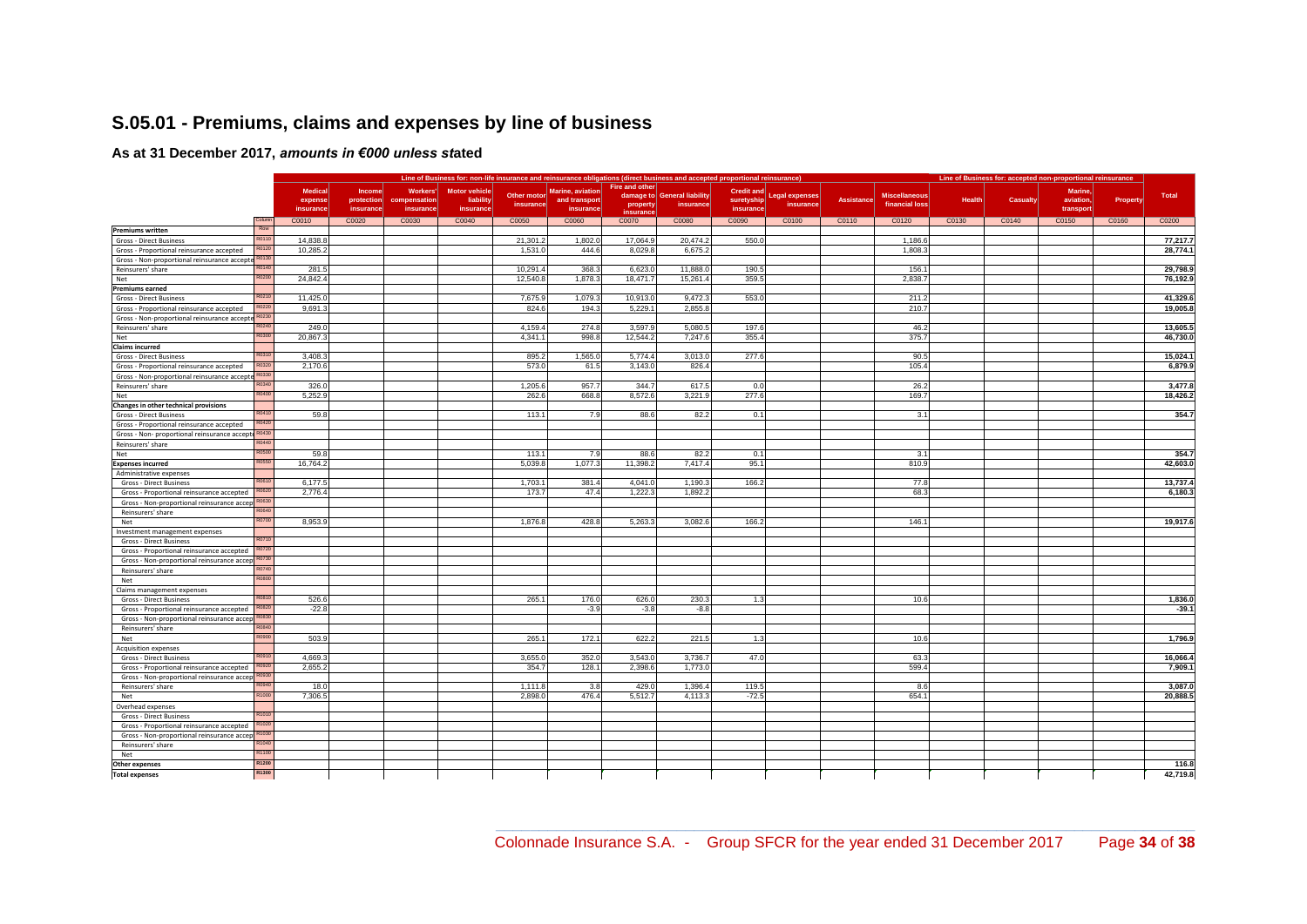### **S.05.02 - Premiums, claims and expenses by Country**

### **As at 31 December 2017,** *amounts in €000 unless stated*

|                                              |         |                 |          |                        |          | Country (by amount of gross premiums written) - non-life obligations |                        |                                           |
|----------------------------------------------|---------|-----------------|----------|------------------------|----------|----------------------------------------------------------------------|------------------------|-------------------------------------------|
|                                              | Country | <b>BULGARIA</b> |          | <b>CZECHIA HUNGARY</b> |          | <b>POLAND SLOVAKIA</b>                                               | <b>Home</b><br>country | <b>Total Top 5</b><br>and home<br>country |
| Premiums written                             | Row     |                 |          |                        |          |                                                                      |                        |                                           |
| <b>Gross - Direct Business</b>               | R0110   | 1,595.1         | 16,169.3 | 23,888.4               | 10,088.4 | 24,846.5                                                             |                        | 76,587.7                                  |
| Gross - Proportional reinsurance accepted    | R0120   | 632.2           | 6,444.6  | 4,040.1                | 9,616.5  | 7,671.1                                                              |                        | 28,404.3                                  |
| Gross - Non-proportional reinsurance accepto | R0130   |                 |          |                        |          |                                                                      |                        |                                           |
| Reinsurers' share                            | R0140   | 677.4           | 6,789.1  | 5,675.4                | 4,267.6  | 11,989.4                                                             |                        | 29,398.8                                  |
| <b>Net</b>                                   | R0200   | 1,549.9         | 15,824.8 | 22,253.1               | 15,437.3 | 20,528.2                                                             |                        | 75,593.2                                  |
| <b>Premiums earned</b>                       |         |                 |          |                        |          |                                                                      |                        |                                           |
| <b>Gross - Direct Business</b>               | R0210   | 399.8           | 7,553.6  | 16,191.2               | 2,936.4  | 14,180.8                                                             |                        | 41,261.7                                  |
| Gross - Proportional reinsurance accepted    | R0220   | 320.9           | 4,841.3  | 2,963.0                | 4,911.8  | 5,867.0                                                              |                        | 18,904.0                                  |
| Gross - Non-proportional reinsurance accepto | R0230   |                 |          |                        |          |                                                                      |                        |                                           |
| Reinsurers' share                            | R0240   | 195.1           | 2,343.1  | 2,666.5                | 1,319.1  | 7,020.6                                                              |                        | 13,544.4                                  |
| <b>Net</b>                                   | R0300   | 525.6           | 10,051.8 | 16,487.6               | 6,529.1  | 13,027.2                                                             |                        | 46,621.3                                  |
| <b>Claims incurred</b>                       |         |                 |          |                        |          |                                                                      |                        |                                           |
| <b>Gross - Direct Business</b>               | R0310   | 219.7           | 4,902.7  | 5,206.6                | 819.7    | 3,860.0                                                              |                        | 15,008.8                                  |
| Gross - Proportional reinsurance accepted    | R0320   | 35.4            | 2,229.7  | 284.4                  | 1,578.7  | 2,697.5                                                              |                        | 6,825.7                                   |
| Gross - Non-proportional reinsurance accept  | R0330   |                 |          |                        |          |                                                                      |                        |                                           |
| Reinsurers' share                            | R0340   | 104.0           | 2,531.0  | $-463.9$               | 250.8    | 1,048.0                                                              |                        | 3,469.9                                   |
| <b>Net</b>                                   | R0400   | 151.1           | 4,601.4  | 5,955.0                | 2,147.6  | 5,509.5                                                              |                        | 18,364.5                                  |
| Changes in other technical provisions        |         |                 |          |                        |          |                                                                      |                        |                                           |
| <b>Gross - Direct Business</b>               | R0410   | 14.7            | 187.8    | 2.9                    |          | 149.4                                                                |                        | 354.7                                     |
| Gross - Proportional reinsurance accepted    | R0420   |                 |          |                        |          |                                                                      |                        |                                           |
| Gross - Non-proportional reinsurance accepte | R0430   |                 |          |                        |          |                                                                      |                        |                                           |
| Reinsurers' share                            | R0440   |                 |          |                        |          |                                                                      |                        |                                           |
| <b>Net</b>                                   | R0500   | 14.7            | 187.8    | 2.9                    |          | 149.4                                                                |                        | 354.7                                     |
| <b>Expenses incurred</b>                     | R0550   | 869.5           | 7,851.1  | 13,786.6               | 7,226.0  | 9,914.6                                                              |                        | 39,647.8                                  |
| <b>Other expenses</b>                        | R1200   |                 |          |                        |          |                                                                      |                        | 116.8                                     |
| <b>Total expenses</b>                        | R1300   |                 |          |                        |          |                                                                      |                        | 39,764.6                                  |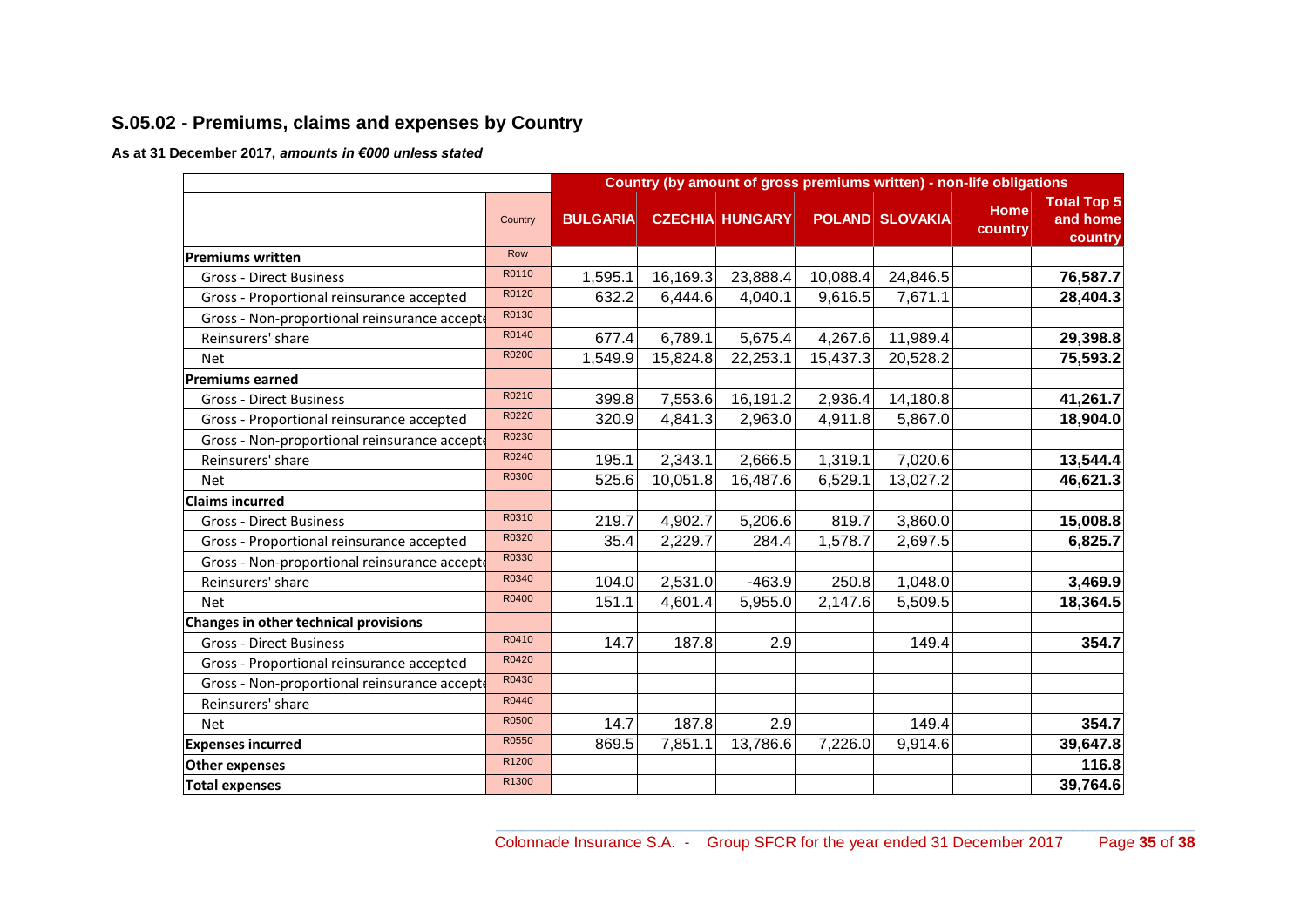### **S.23.01 - Own Funds**

### **As at 31 December 2017,** *amounts in €000 unless stated*

|                                                                                                                                                                      |        | <b>Total</b> | Tier 1 -              | Tier 1 -            | Tier <sub>2</sub> | Tier 3          |
|----------------------------------------------------------------------------------------------------------------------------------------------------------------------|--------|--------------|-----------------------|---------------------|-------------------|-----------------|
|                                                                                                                                                                      | Column | C0010        | unrestricted<br>C0020 | restricted<br>C0030 | C0040             | C0050           |
| Basic own funds before deduction for participations in other financial sector                                                                                        | Row    |              |                       |                     |                   |                 |
| Ordinary share capital (gross of own shares)                                                                                                                         | R0010  | 2,500.0      | 2,500.0               |                     |                   |                 |
| Non-available called but not paid in ordinary share capital at group level                                                                                           | R0020  |              |                       |                     |                   |                 |
| Share premium account related to ordinary share capital                                                                                                              | R0030  | 73,876.3     | 73,876.3              |                     |                   |                 |
| Initial funds, members' contributions or the equivalent basic own - fund item for mutual and mutual-                                                                 | R0040  |              |                       |                     |                   |                 |
| type undertakings                                                                                                                                                    |        |              |                       |                     |                   |                 |
| Subordinated mutual member accounts                                                                                                                                  | R0050  |              |                       |                     |                   |                 |
| Non-available subordinated mutual member accounts at group level                                                                                                     | R0060  |              |                       |                     |                   |                 |
| Surplus funds                                                                                                                                                        | R0070  |              |                       |                     |                   |                 |
| Non-available surplus funds at group level                                                                                                                           | R0080  |              |                       |                     |                   |                 |
| Preference shares                                                                                                                                                    | R0090  |              |                       |                     |                   |                 |
| Non-available preference shares at group level                                                                                                                       | R0100  |              |                       |                     |                   |                 |
| Share premium account related to preference shares                                                                                                                   | R0110  |              |                       |                     |                   |                 |
| Non-available share premium account related to preference shares at group level                                                                                      | R0120  |              |                       |                     |                   |                 |
| Reconciliation reserve                                                                                                                                               | R0130  | $-23.481.0$  | $-23.481.0$           |                     |                   |                 |
| Subordinated liabilities                                                                                                                                             | R0140  |              |                       |                     |                   |                 |
| Non-available subordinated liabilities at group level                                                                                                                | R0150  |              |                       |                     |                   |                 |
| An amount equal to the value of net deferred tax assets                                                                                                              | R0160  | 2,381.6      |                       |                     |                   | 2,381.6         |
| The amount equal to the value of net deferred tax assets not available at the group level                                                                            | R0170  |              |                       |                     |                   |                 |
| Other items approved by supervisory authority as basic own funds not specified above                                                                                 | R0180  |              |                       |                     |                   |                 |
| Non available own funds related to other own funds items approved by supervisory authority                                                                           | R0190  |              |                       |                     |                   |                 |
| Minority interests (if not reported as part of a specific own fund item)                                                                                             | R0200  |              |                       |                     |                   |                 |
| Non-available minority interests at group level                                                                                                                      | R0210  |              |                       |                     |                   |                 |
| Own funds from the financial statements that should not be represented by the reconciliation reserve                                                                 |        |              |                       |                     |                   |                 |
| and do not meet the criteria to be classified as Solvency II own funds                                                                                               |        |              |                       |                     |                   |                 |
| Own funds from the financial statements that should not be represented by the reconciliation reserve                                                                 | R0220  |              |                       |                     |                   |                 |
| and do not meet the criteria to be classified as Solvency II own funds                                                                                               |        |              |                       |                     |                   |                 |
| <b>Deductions</b>                                                                                                                                                    | R0230  |              |                       |                     |                   |                 |
| Deductions for participations in other financial undertakings, including non-regulated undertakings                                                                  |        |              |                       |                     |                   |                 |
| carrying out financial activities                                                                                                                                    | R0240  |              |                       |                     |                   |                 |
| whereof deducted according to art 228 of the Directive 2009/138/EC                                                                                                   | R0250  |              |                       |                     |                   |                 |
| Deductions for participations where there is non-availability of information (Article 229)                                                                           | R0260  |              |                       |                     |                   |                 |
| Deduction for participations included by using D&A when a combination of methods is used                                                                             | R0270  |              |                       |                     |                   |                 |
| Total of non-available own fund items                                                                                                                                | R0280  |              |                       |                     |                   |                 |
| <b>Total deductions</b>                                                                                                                                              | R0290  |              |                       |                     |                   |                 |
| Total basic own funds after deductions                                                                                                                               |        | 55,276.9     | 52,895.3              |                     |                   | 2,381.6         |
| Ancillary own funds                                                                                                                                                  | R0300  | 7,000.0      |                       |                     | 7,000.0           |                 |
| Unpaid and uncalled ordinary share capital callable on demand<br>Unpaid and uncalled initial funds, members' contributions or the equivalent basic own fund item for | R0310  |              |                       |                     |                   |                 |
|                                                                                                                                                                      |        |              |                       |                     |                   |                 |
| mutual and mutual - type undertakings, callable on demand<br>Unpaid and uncalled preference shares callable on demand                                                | R0320  |              |                       |                     |                   |                 |
| A legally binding commitment to subscribe and pay for subordinated liabilities on demand                                                                             | R0330  |              |                       |                     |                   |                 |
| Letters of credit and guarantees under Article 96(2) of the Directive 2009/138/EC                                                                                    | R0340  |              |                       |                     |                   |                 |
| Letters of credit and guarantees other than under Article 96(2) of the Directive 2009/138/EC                                                                         | R0350  |              |                       |                     |                   |                 |
| Supplementary members calls under first subparagraph of Article 96(3) of the Directive 2009/138/EC                                                                   | R0360  |              |                       |                     |                   |                 |
| Supplementary members calls - other than under first subparagraph of Article 96(3) of the Directive                                                                  | R0370  |              |                       |                     |                   |                 |
| 2009/138/EC                                                                                                                                                          |        |              |                       |                     |                   |                 |
| Non available ancillary own funds at group level                                                                                                                     | R0380  |              |                       |                     |                   |                 |
| Other ancillary own funds                                                                                                                                            | R0390  |              |                       |                     |                   |                 |
| Total ancillary own funds                                                                                                                                            | R0400  | 7,000.0      |                       |                     | 7,000.0           |                 |
| Own funds of other financial sectors                                                                                                                                 |        |              |                       |                     |                   |                 |
| Credit Institutions, investment firms, financial insitutions, alternative investment fund manager,                                                                   | R0410  |              |                       |                     |                   |                 |
| financial institutions                                                                                                                                               |        |              |                       |                     |                   |                 |
| Institutions for occupational retirement provision                                                                                                                   | R0420  |              |                       |                     |                   |                 |
| Non regulated entities carrying out financial activities                                                                                                             | R0430  |              |                       |                     |                   |                 |
| Total own funds of other financial sectors                                                                                                                           | R0440  |              |                       |                     |                   |                 |
| Own funds when using the D&A, exclusively or in combination of method 1                                                                                              |        |              |                       |                     |                   |                 |
| Own funds aggregated when using the D&A and combination of method                                                                                                    | R0450  |              |                       |                     |                   |                 |
| Own funds aggregated when using the D&A and combination of method net of IGT                                                                                         | R0460  |              |                       |                     |                   |                 |
| Total available own funds to meet the consolidated group SCR (excluding own funds from other financial sector                                                        | R0520  | 62,276.9     | 52,895.3              |                     | 7,000.0           | 2,381.6         |
| and from the undertakings included via D&A )                                                                                                                         | R0530  |              |                       |                     |                   |                 |
| Total available own funds to meet the minimum consolidated group SCR                                                                                                 | R0560  | 52,895.3     | 52,895.3              |                     |                   |                 |
| Total eligible own funds to meet the consolidated group SCR (excluding own funds from other financial sector and<br>from the undertakings included via D&A )         |        | 62,276.9     | 52,895.3              |                     | 7,000.0           | 2,381.6         |
| Total eligible own funds to meet the minimum consolidated group SCR                                                                                                  | R0570  | 52,895.3     | 52,895.3              |                     |                   |                 |
| <b>Consolidated Group SCR</b>                                                                                                                                        | R0590  | 35,528.3     |                       |                     |                   |                 |
| Minimum consolidated Group SCR                                                                                                                                       | R0610  | 8,888.3      |                       |                     |                   |                 |
| Ratio of Eligible own funds to the consolidated Group SCR (excluding other financial sectors and the                                                                 | R0630  | 175%         |                       |                     |                   |                 |
| undertakings included via D&A)                                                                                                                                       |        |              |                       |                     |                   |                 |
| Ratio of Eligible own funds to Minimum Consolidated Group SCR                                                                                                        | R0650  | 595%         |                       |                     |                   |                 |
| Total eligible own funds to meet the group SCR (including own funds from other financial sector and                                                                  | R0660  | 62,276.9     | 52,895.3              |                     |                   | 7,000.0 2,381.6 |
| from the undertakings included via D&A)                                                                                                                              |        |              |                       |                     |                   |                 |
| SCR for entities included with D&A method                                                                                                                            | R0670  |              |                       |                     |                   |                 |
| <b>Group SCR</b>                                                                                                                                                     | R0680  | 35,528.3     |                       |                     |                   |                 |
| Ratio of Eligible own funds to group SCR including other financial sectors and the undertakings included                                                             | R0690  |              |                       |                     |                   |                 |
| via D&A                                                                                                                                                              |        |              |                       |                     |                   |                 |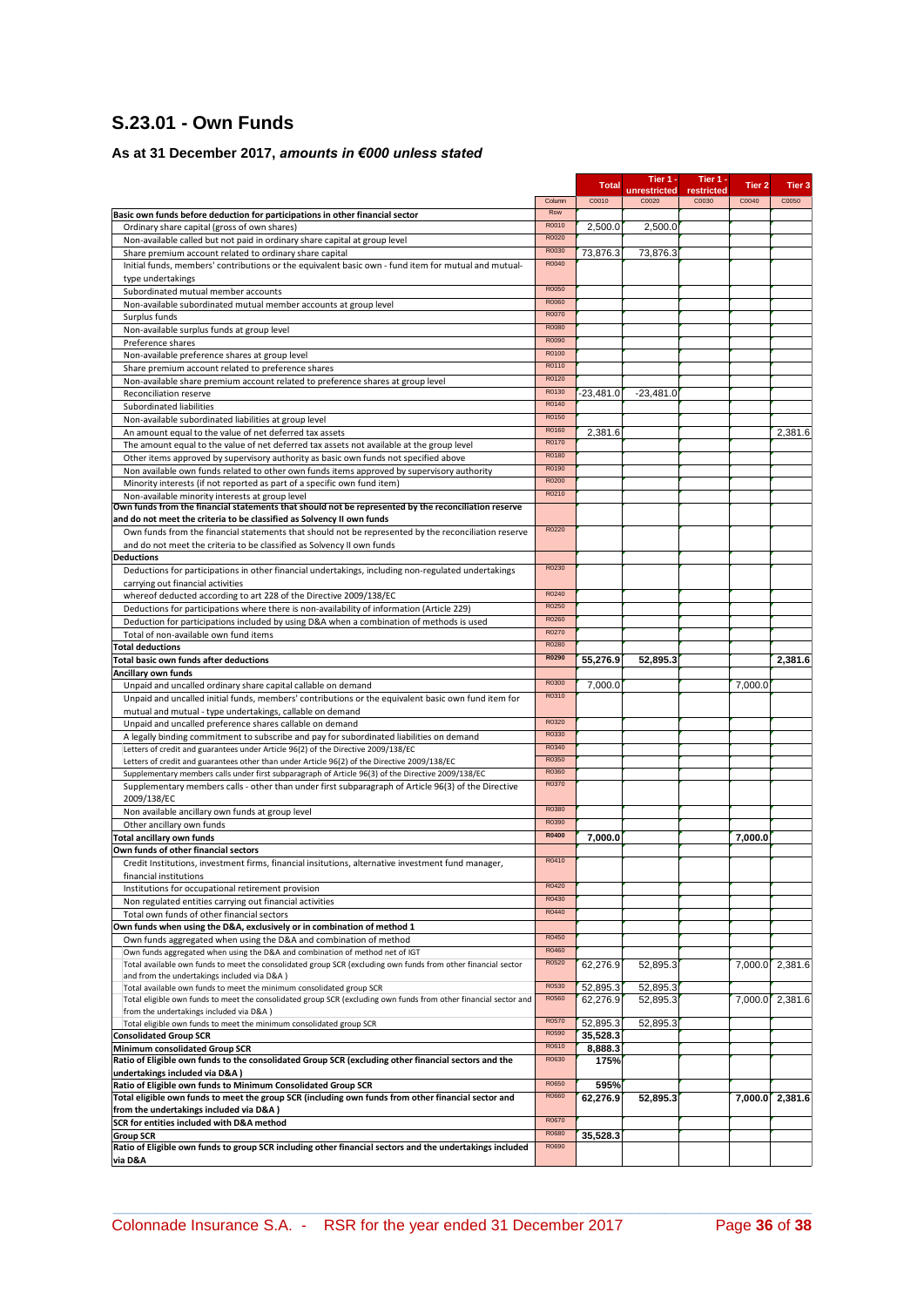### **S.25.01 - Solvency Capital Requirement** *–* **for undertakings on Standard Formula**

### **As at 31 December 2017,** *amounts in €000 unless stated*

|                                           |       | <b>Net solvency capital</b><br>requirement | requirement | <b>Allocation from</b><br>Gross solvency capital adjustments due to RFF<br>and Matching<br>adjustments portfolios |
|-------------------------------------------|-------|--------------------------------------------|-------------|-------------------------------------------------------------------------------------------------------------------|
|                                           |       | C0030                                      | C0040       | C0050                                                                                                             |
| Market risk                               | R0010 | 1,841.3                                    | 1,841.3     |                                                                                                                   |
| Counterparty default risk                 | R0020 | 13,647.6                                   | 13,647.6    |                                                                                                                   |
| Life underwriting risk                    | R0030 |                                            |             |                                                                                                                   |
| Health underwriting risk                  | R0040 | 5,805.1                                    | 5,805.1     |                                                                                                                   |
| Non-life underwriting risk                | R0050 | 21,163.3                                   | 21,163.3    |                                                                                                                   |
| <b>Diversification</b>                    | R0060 | $-10.253.9$                                | $-10,253.9$ |                                                                                                                   |
| Intangible asset risk                     | R0070 |                                            |             |                                                                                                                   |
| <b>Basic Solvency Capital Requirement</b> | R0100 | 32,203.6                                   | 32,203.6    |                                                                                                                   |

|                                                             |       | C0100         |
|-------------------------------------------------------------|-------|---------------|
| Adjustment due to RFF/MAP nSCR aggregation                  | R0120 |               |
| Operational risk                                            | R0130 | 3,324.7       |
| Loss-absorbing capacity of technical provisions             | R0140 |               |
| Loss-absorbing capacity of deferred taxes                   | R0150 |               |
| Capital requirement for business operated in accordance wit | R0160 |               |
| Solvency Capital Requirement excluding capital add-on       | R0200 | 35,528.3      |
| Capital add-ons already set                                 | R0210 |               |
| Solvency capital requirement for undertakings under consoli | R0220 | 35,528.3      |
| Other information on SCR                                    |       |               |
| Capital requirement for duration-based equity risk sub-     | R0400 |               |
| module                                                      |       |               |
| Total amount of Notional Solvency Capital Requirements      | R0410 |               |
| for remaining part                                          |       |               |
| Total amount of Notional Solvency Capital Requirements      | R0420 |               |
| for ring fenced funds                                       |       |               |
| Total amount of Notional Solvency Capital Requirements      | R0430 |               |
| for matching adjustment portfolios                          |       |               |
| Diversification effects due to RFF nSCR aggregation for     | R0440 |               |
| article 304                                                 |       |               |
| Method used to calculate the adjustment due to              | R0450 | No adjustment |
| RFF/MAP nSCR aggregation                                    |       |               |
| Net future discretionary benefits                           | R0460 |               |
| Minimum consolidated group solvency capital                 | R0120 | 8,888.3       |
| requirement                                                 |       |               |
| Information on other entities                               | R0130 |               |
| Capital requirement for other financial sectors (Non-insura | R0140 |               |
| Capital requirement for other financial sectors (Non-       | R0150 |               |
| insurance capital requirements) - Credit institutions,      |       |               |
| investment firms and financial institutions, alternative    |       |               |
| investment funds managers, UCITS management                 |       |               |
| companies                                                   |       |               |
| Capital requirement for other financial sectors (Non-       | R0160 |               |
| insurance capital requirements) - Institutions for          |       |               |
| occupational retirement provisions                          |       |               |
| Capital requirement for other financial sectors (Non-       | R0200 |               |
| insurance capital requirements) - Capital requirement       |       |               |
| for non- regulated entities carrying out financial          |       |               |
| activities                                                  |       |               |
| Capital requirement for non-controlled participation        | R0210 |               |
| requirements                                                |       |               |
| Capital requirement for residual undertakings               | R0220 |               |
| <b>Overall SCR</b>                                          |       |               |
| SCR for undertakings included via D and A                   | R0400 |               |
| Solvency capital requirement                                | R0410 | 35,528.3      |